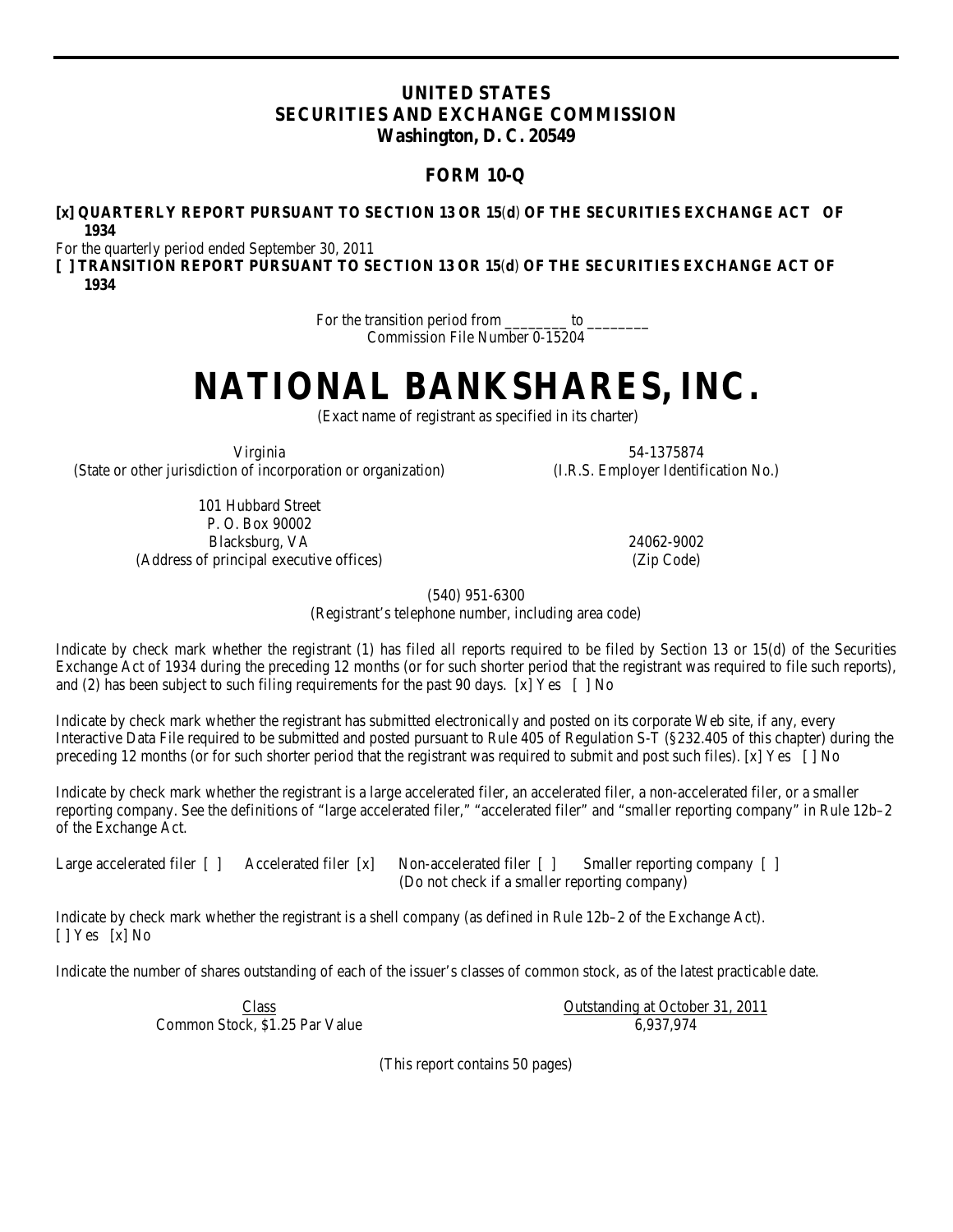# **NATIONAL BANKSHARES, INC. AND SUBSIDIARIES**

# Form 10-Q Index

| <b>Part I - Financial</b><br><b>Information</b> |                                                                                                                                 | Page      |
|-------------------------------------------------|---------------------------------------------------------------------------------------------------------------------------------|-----------|
| Item 1                                          | <b>Financial Statements</b>                                                                                                     | 3         |
|                                                 | Consolidated Balance Sheets, September 30, 2011 (Unaudited) and December 31, 2010                                               | $3 - 4$   |
|                                                 | Consolidated Statements of Income for the Three Months Ended September 30, 2011 and<br>2010 (Unaudited)                         | $5 - 6$   |
|                                                 | Consolidated Statements of Income for the Nine Months Ended September 30, 2011 and<br>2010 (Unaudited)                          | $7 - 8$   |
|                                                 | Consolidated Statements of Changes in Stockholders' Equity for the Nine Months Ended<br>September 30, 2011 and 2010 (Unaudited) | 9         |
|                                                 | Consolidated Statements of Cash Flows for the Nine Months Ended September 30, 2011 and<br>2010 (Unaudited)                      | $10 - 11$ |
|                                                 | <b>Notes to Consolidated Financial Statements (Unaudited)</b>                                                                   | $12 - 34$ |
| Item 2                                          | Management's Discussion and Analysis of Financial Condition and Results of Operations                                           | $35 - 44$ |
| Item 3                                          | <b>Quantitative and Qualitative Disclosures About Market Risk</b>                                                               | 44        |
| Item 4                                          | <b>Controls and Procedures</b>                                                                                                  | 44        |
| <b>Part II - Other</b><br><b>Information</b>    |                                                                                                                                 |           |
| Item 1                                          | <b>Legal Proceedings</b>                                                                                                        | 44        |
| Item 1A                                         | <b>Risk Factors</b>                                                                                                             | 44        |
| Item 2                                          | Unregistered Sales of Equity Securities and Use of Proceeds                                                                     | 44        |
| Item 3                                          | <b>Defaults Upon Senior Securities</b>                                                                                          | 44        |
| Item 4                                          | Reserved                                                                                                                        | 44        |
| Item 5                                          | <b>Other Information</b>                                                                                                        | 45        |
| Item 6                                          | <b>Exhibits</b>                                                                                                                 | 45        |
| <b>Signatures</b>                               |                                                                                                                                 | 45        |
| <b>Index of Exhibits</b>                        |                                                                                                                                 | $46 - 47$ |
| <b>Certifications</b>                           |                                                                                                                                 | $48 - 50$ |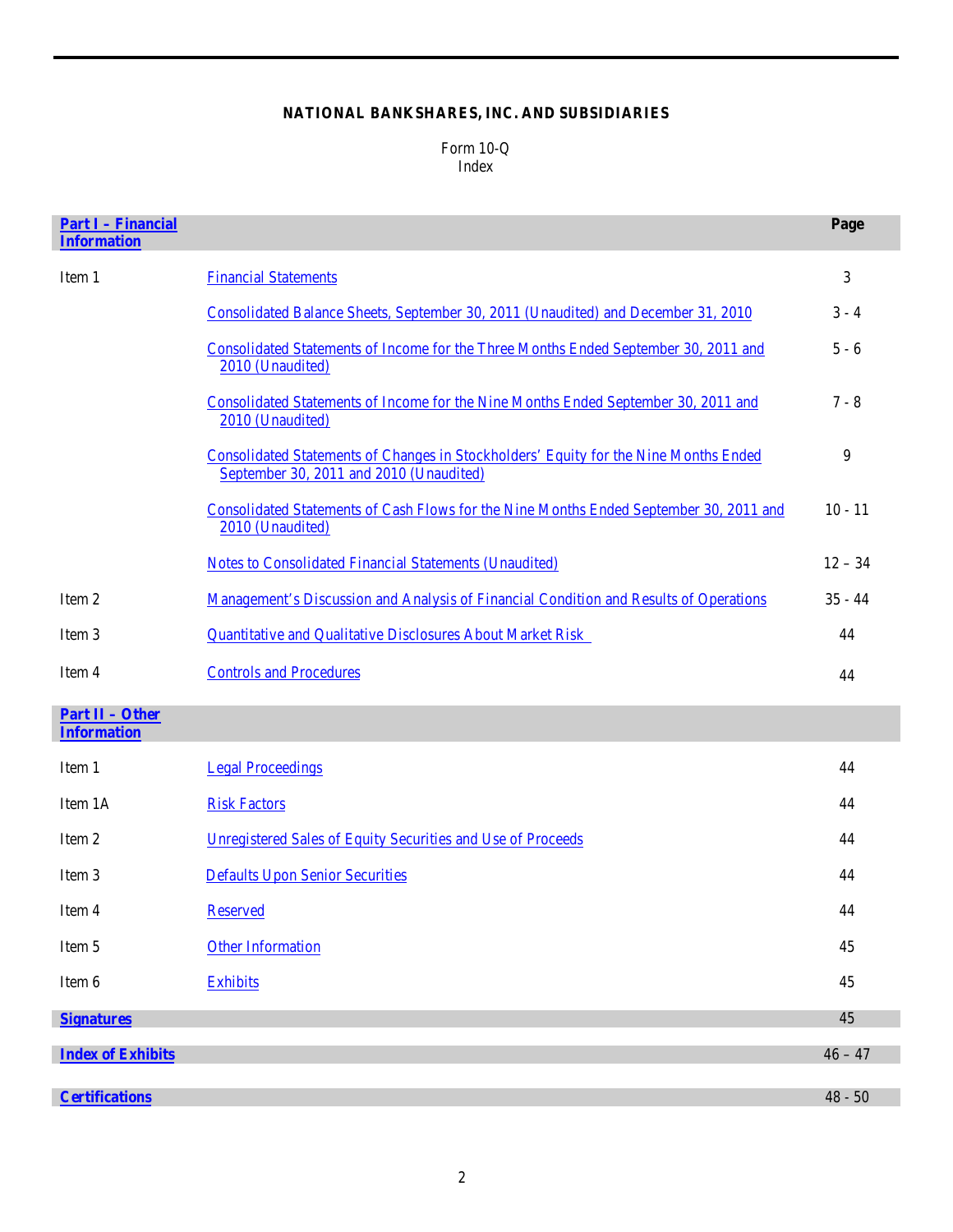# **Part I Financial Information**

# <span id="page-2-1"></span><span id="page-2-0"></span>**Item 1. Financial Statements**

# National Bankshares, Inc. and Subsidiaries Consolidated Balance Sheets

|                                                                   | (Unaudited)<br>September 30, | December 31, |           |  |
|-------------------------------------------------------------------|------------------------------|--------------|-----------|--|
| \$ in thousands, except per share data                            | 2011                         | 2010         |           |  |
| <b>Assets</b>                                                     |                              |              |           |  |
| Cash and due from banks                                           | \$<br>12,530                 | \$           | 9,858     |  |
| Interest-bearing deposits                                         | 69,902                       |              | 69,400    |  |
| Securities available for sale, at fair value                      | 180,126                      |              | 184,907   |  |
| Securities held to maturity (fair value approximates \$145,609 at |                              |              |           |  |
| September 30, 2011 and \$129,913 at December 31, 2010)            | 138,148                      |              | 131,000   |  |
| Mortgage loans held for sale                                      | 1,108                        |              | 2,460     |  |
| Loans:                                                            |                              |              |           |  |
| Real estate construction loans                                    | 47,346                       |              | 46,169    |  |
| Real estate mortgage loans                                        | 169,827                      |              | 173,533   |  |
| Commercial and industrial loans                                   | 298,816                      |              | 269,818   |  |
| Loans to individuals                                              | 81,392                       |              | 87,868    |  |
| <b>Total loans</b>                                                | 597,381                      |              | 577,388   |  |
| Less unearned income and deferred fees                            | (965)                        |              | (945)     |  |
| Loans, net of unearned income and deferred fees                   | 596,416                      |              | 576,443   |  |
| Less allowance for loan losses                                    | (8,719)                      |              | (7,664)   |  |
| Loans, net                                                        | 587,697                      |              | 568,779   |  |
| Premises and equipment, net                                       | 10,328                       |              | 10,470    |  |
| Accrued interest receivable                                       | 6,359                        |              | 6,016     |  |
| Other real estate owned, net                                      | 1,759                        |              | 1,723     |  |
| Intangible assets and goodwill                                    | 10,730                       |              | 11,543    |  |
| Other assets                                                      | 23,435                       |              | 26,082    |  |
| <b>Total assets</b>                                               | \$<br>1,042,122              | \$           | 1,022,238 |  |
|                                                                   |                              |              |           |  |
| <b>Liabilities and Stockholders' Equity</b>                       |                              |              |           |  |
| Noninterest-bearing demand deposits                               | \$<br>140,609                | \$           | 131,540   |  |
| Interest-bearing demand deposits                                  | 381,571                      |              | 365,040   |  |
| Savings deposits                                                  | 59,395                       |              | 55,800    |  |
| Time deposits                                                     | 312,660                      |              | 332,203   |  |
| Total deposits                                                    | 894,235                      |              | 884,583   |  |
| Accrued interest payable                                          | 207                          |              | 257       |  |
| Other liabilities                                                 | 5,860                        |              | 8,211     |  |
| <b>Total liabilities</b>                                          | 900,302                      |              | 893,051   |  |
| Commitments and contingencies                                     |                              |              |           |  |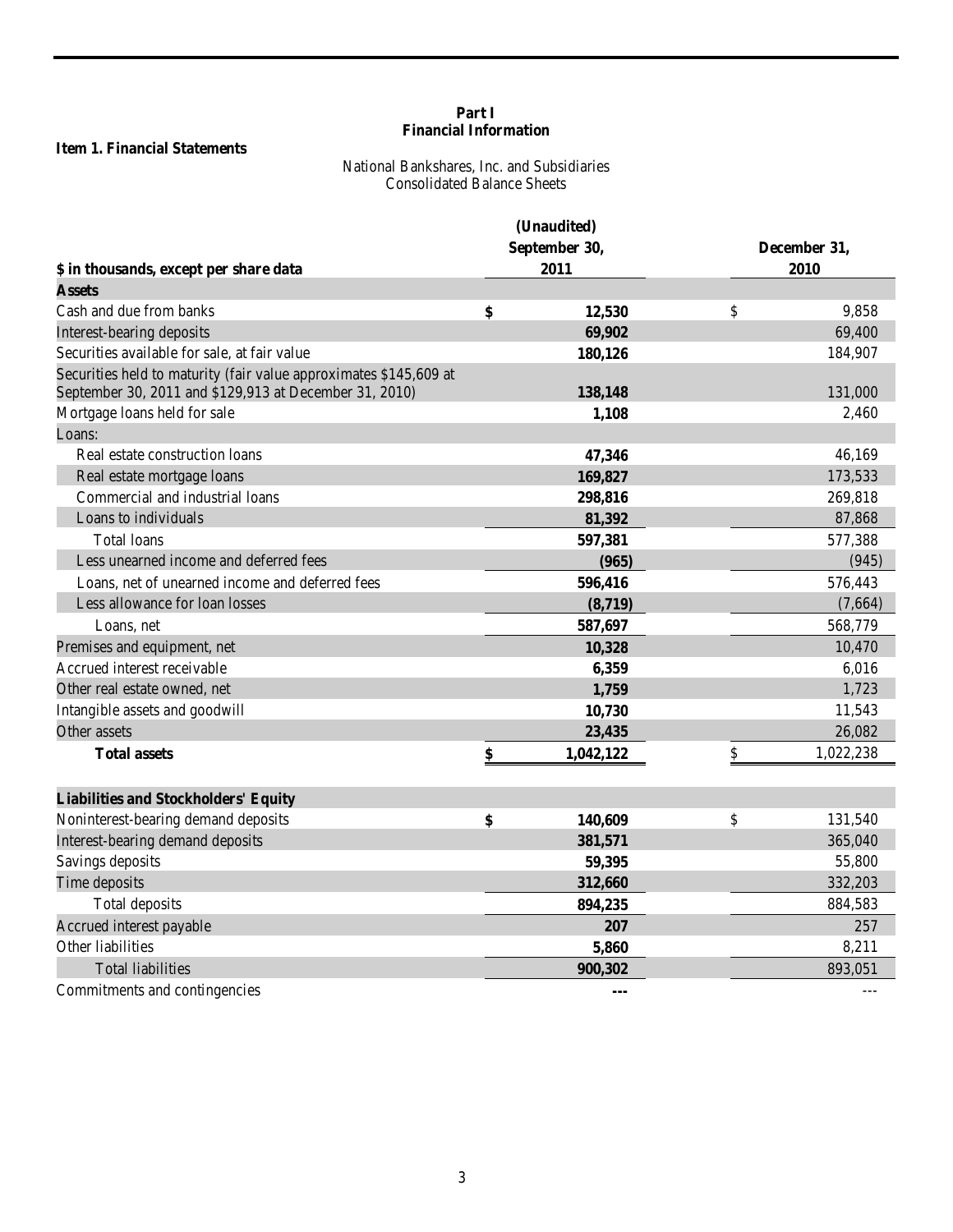| <b>Stockholders' Equity</b>                                                                                  |           |           |
|--------------------------------------------------------------------------------------------------------------|-----------|-----------|
| Preferred stock, no par value, 5,000,000 shares authorized;                                                  |           |           |
| none issued and outstanding                                                                                  |           |           |
| Common stock of \$1.25 par value.                                                                            |           |           |
| Authorized 10,000,000 shares; issued and outstanding<br>6,937,974 shares at September 30, 2011 and 6,933,474 |           |           |
| shares at December 31, 2010                                                                                  | 8,672     | 8,667     |
| Retained earnings                                                                                            | 132,638   | 123,161   |
| Accumulated other comprehensive income(loss), net                                                            | 510       | (2,641)   |
| Total stockholders' equity                                                                                   | 141,820   | 129,187   |
| Total liabilities and stockholders' equity                                                                   | 1,042,122 | 1.022.238 |

See accompanying notes to consolidated financial statements.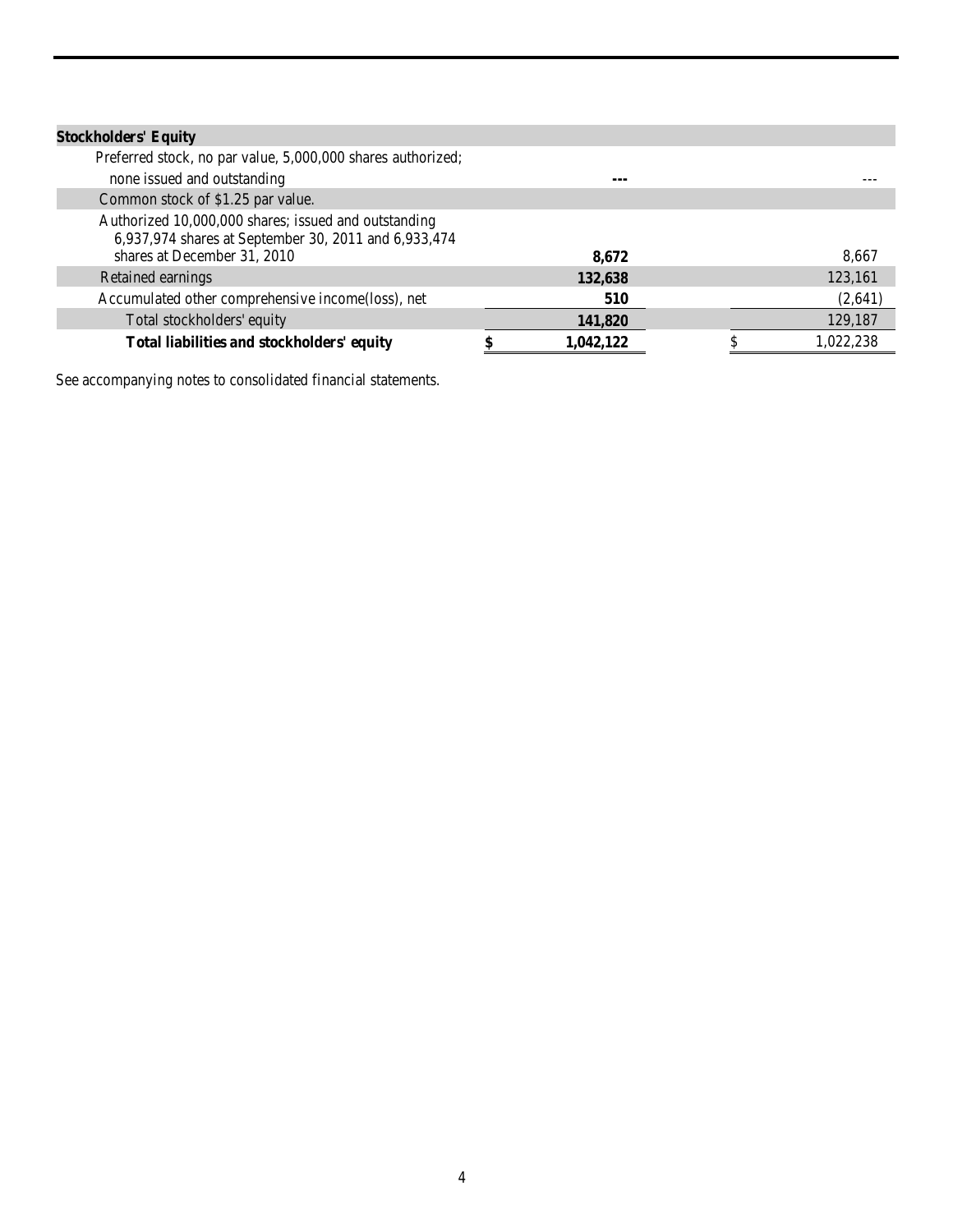# National Bankshares, Inc. and Subsidiaries Consolidated Statements of Income Three Months Ended September 30, 2011 and 2010 (Unaudited)

<span id="page-4-0"></span>

|                                                     | September 30, |        | September 30, |        |
|-----------------------------------------------------|---------------|--------|---------------|--------|
| \$ in thousands, except per share data              | 2011          |        |               | 2010   |
| <b>Interest Income</b>                              |               |        |               |        |
| Interest and fees on loans                          | \$            | 9,184  | \$            | 9,284  |
| Interest on interest-bearing deposits               |               | 37     |               | 36     |
| Interest on securities – taxable                    |               | 1,740  |               | 1,325  |
| Interest on securities - nontaxable                 |               | 1,616  |               | 1,642  |
| Total interest income                               |               | 12,577 |               | 12,287 |
| <b>Interest Expense</b>                             |               |        |               |        |
| Interest on time deposits of \$100,000 or more      |               | 485    |               | 855    |
| Interest on other deposits                          |               | 1,797  |               | 1,871  |
| Total interest expense                              |               | 2,282  |               | 2,726  |
| Net interest income                                 |               | 10,295 |               | 9,561  |
| Provision for loan losses                           |               | 643    |               | 710    |
| Net interest income after provision for loan losses |               | 9,652  |               | 8,851  |
| <b>Noninterest Income</b>                           |               |        |               |        |
| Service charges on deposit accounts                 |               | 692    |               | 706    |
| Other service charges and fees                      |               | 57     |               | 63     |
| Credit card fees                                    |               | 805    |               | 745    |
| Trust income                                        |               | 264    |               | 316    |
| <b>BOLI</b> income                                  |               | 189    |               | 197    |
| Other income                                        |               | 125    |               | 72     |
| Realized securities gains (losses), net             |               | (3)    |               | 2      |
| Total noninterest income                            |               | 2,129  |               | 2,101  |
| <b>Noninterest Expense</b>                          |               |        |               |        |
| Salaries and employee benefits                      |               | 2,834  |               | 2,695  |
| Occupancy and furniture and fixtures                |               | 349    |               | 451    |
| Data processing and ATM                             |               | 416    |               | 414    |
| FDIC assessment                                     |               | 353    |               | 273    |
| Credit card processing                              |               | 639    |               | 588    |
| Intangible assets amortization                      |               | 271    |               | 270    |
| Net costs of other real estate owned                |               | 52     |               | 120    |
| Franchise taxes                                     |               | 162    |               | 241    |
| Other operating expenses                            |               | 811    |               | 774    |
| Total noninterest expense                           |               | 5,887  |               | 5,826  |
| Income before income taxes                          |               | 5,894  |               | 5,126  |
| Income tax expense                                  |               | 1,385  |               | 1,129  |
| <b>Net Income</b>                                   | \$            | 4,509  | $\mathbb{S}$  | 3,997  |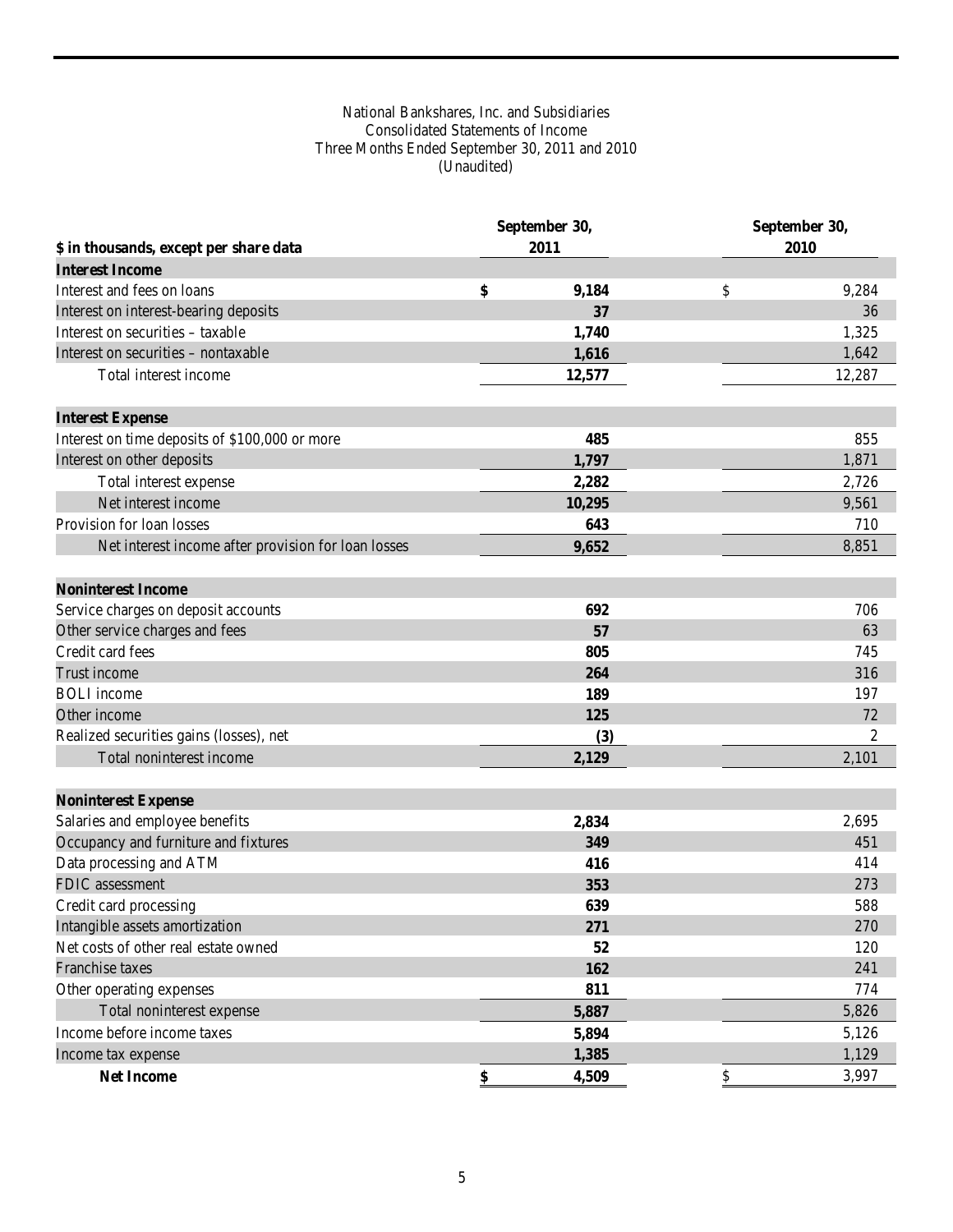| Basic net income per share         | 0.65      | 0.58      |
|------------------------------------|-----------|-----------|
| Fully diluted net income per share | 0.65      | 0.58      |
| Weighted average number of common  |           |           |
| shares outstanding $-$ basic       | 6,937,974 | 6,933,474 |
| Weighted average number of common  |           |           |
| shares outstanding – diluted       | 6,945,174 | 6.942.919 |
| Dividends declared per share       |           |           |

See accompanying notes to consolidated financial statements.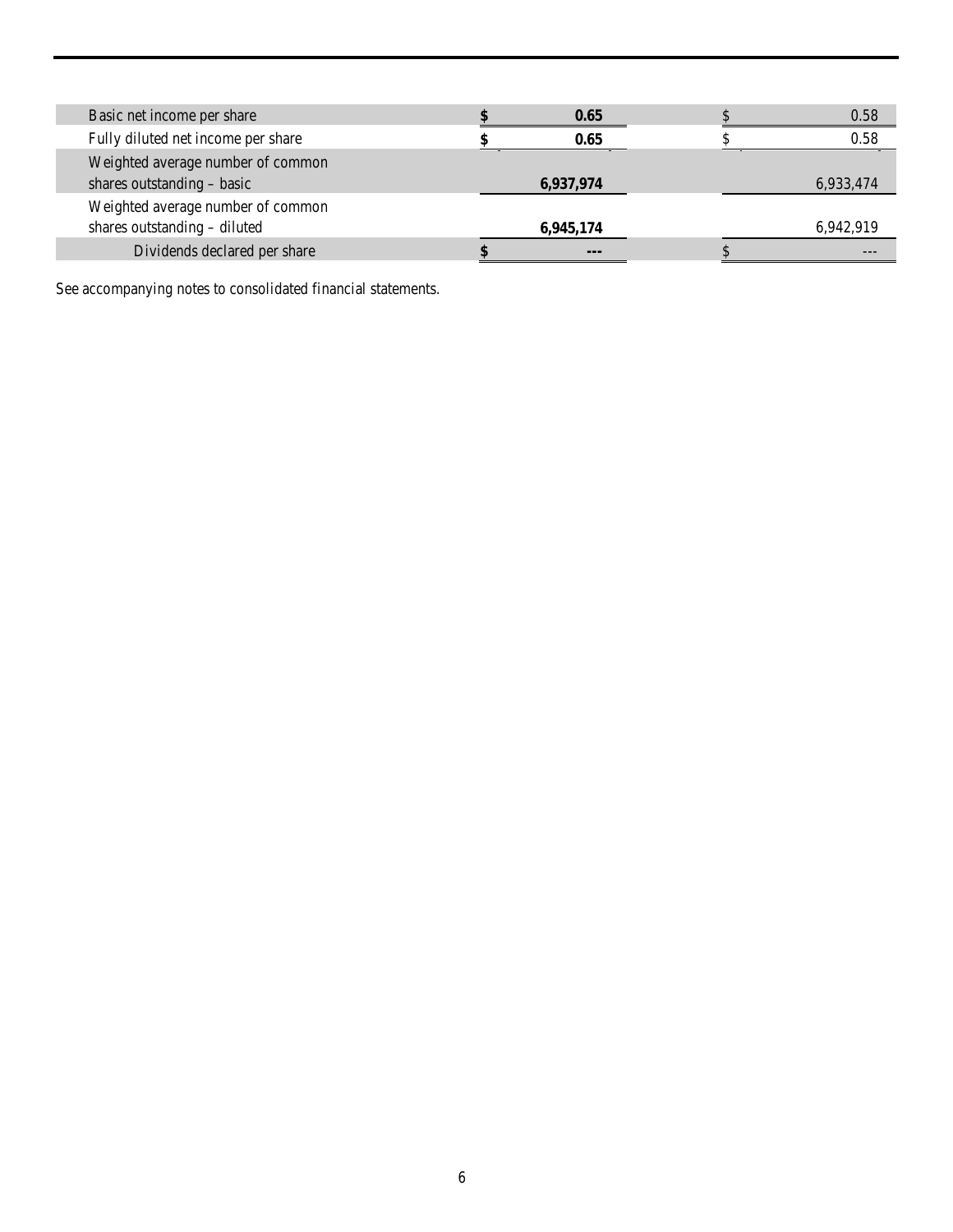# National Bankshares, Inc. and Subsidiaries Consolidated Statements of Income Nine Months Ended September 30, 2011 and 2010 (Unaudited)

<span id="page-6-0"></span>

|                                                     | September 30, |        | September 30, |        |
|-----------------------------------------------------|---------------|--------|---------------|--------|
| \$ in thousands, except per share data              | 2011          |        | 2010          |        |
| <b>Interest Income</b>                              |               |        |               |        |
| Interest and fees on loans                          | \$            | 27,386 | \$            | 27,720 |
| Interest on interest-bearing deposits               |               | 104    |               | 85     |
| Interest on securities – taxable                    |               | 5,115  |               | 4,234  |
| Interest on securities - nontaxable                 |               | 4,912  |               | 4,835  |
| Total interest income                               |               | 37,517 |               | 36,874 |
| <b>Interest Expense</b>                             |               |        |               |        |
| Interest on time deposits of \$100,000 or more      |               | 1,551  |               | 2,695  |
| Interest on other deposits                          |               | 5,456  |               | 5,860  |
| Total interest expense                              |               | 7,007  |               | 8,555  |
| Net interest income                                 |               | 30,510 |               | 28,319 |
| Provision for loan losses                           |               | 2,196  |               | 2,209  |
| Net interest income after provision for loan losses |               | 28,314 |               | 26,110 |
| <b>Noninterest Income</b>                           |               |        |               |        |
| Service charges on deposit accounts                 |               | 1,952  |               | 2,192  |
| Other service charges and fees                      |               | 174    |               | 214    |
| Credit card fees                                    |               | 2,365  |               | 2,171  |
| Trust income                                        |               | 817    |               | 846    |
| <b>BOLI</b> income                                  |               | 559    |               | 558    |
| Other income                                        |               | 293    |               | 215    |
| Realized securities losses, net                     |               | (7)    |               | (1)    |
| Total noninterest income                            |               | 6,153  |               | 6,195  |
| <b>Noninterest Expense</b>                          |               |        |               |        |
| Salaries and employee benefits                      |               | 8,561  |               | 8,205  |
| Occupancy and furniture and fixtures                |               | 1,207  |               | 1,419  |
| Data processing and ATM                             |               | 1,289  |               | 1,120  |
| FDIC assessment                                     |               | 1,049  |               | 805    |
| Credit card processing                              |               | 1,871  |               | 1,680  |
| Intangible assets amortization                      |               | 813    |               | 812    |
| Net costs of other real estate owned                |               | 281    |               | 180    |
| Franchise taxes                                     |               | 619    |               | 722    |
| Other operating expenses                            |               | 2,306  |               | 2,364  |
| Total noninterest expense                           |               | 17,996 |               | 17,307 |
| Income before income taxes                          |               | 16,471 |               | 14,998 |
| Income tax expense                                  |               | 3,722  |               | 3,236  |
| <b>Net Income</b>                                   | \$            | 12,749 | \$            | 11,762 |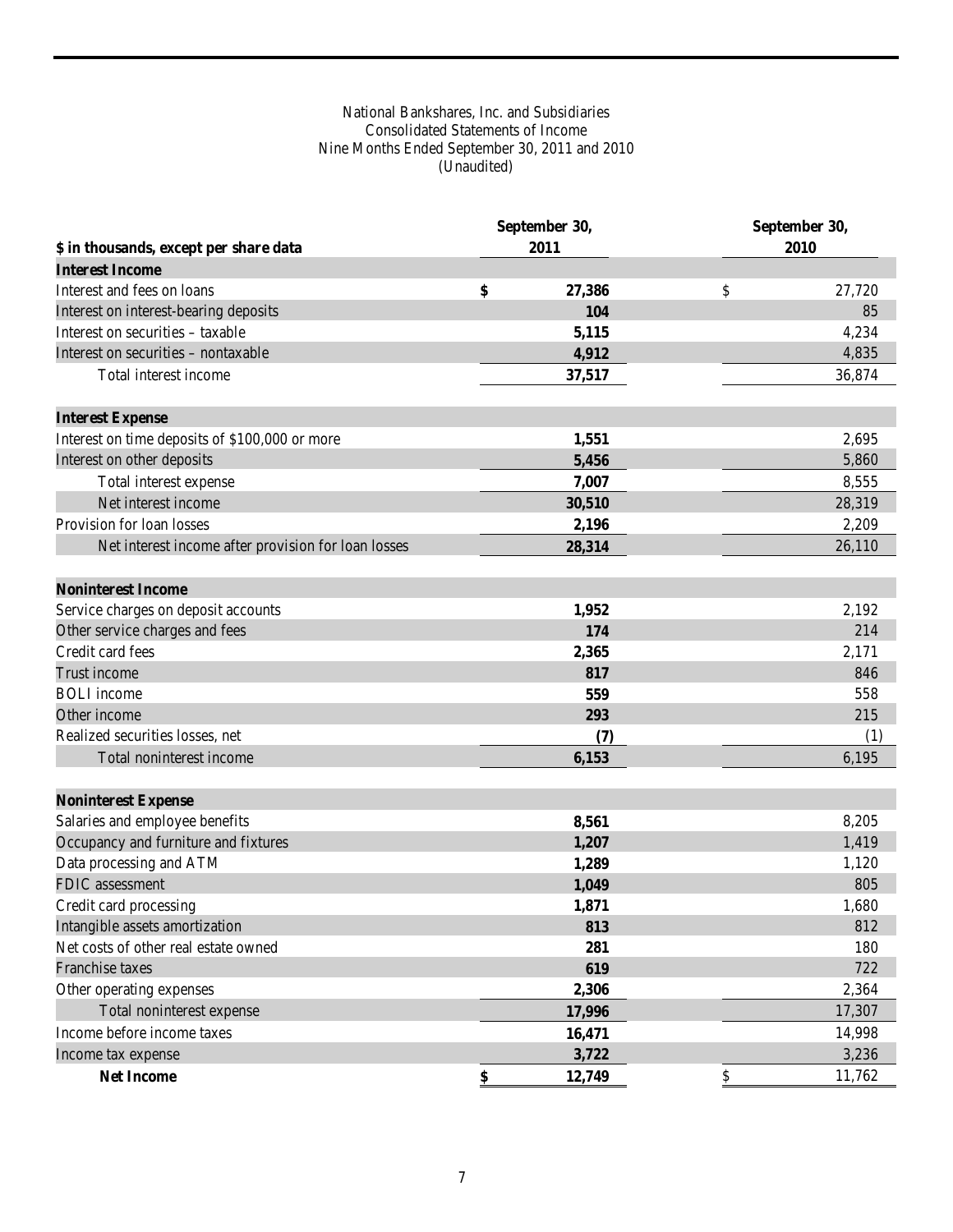| Basic net income per share         | 1.84      | 1.70      |
|------------------------------------|-----------|-----------|
| Fully diluted net income per share | 1.83      | 1.69      |
| Weighted average number of common  |           |           |
| shares outstanding $-$ basic       | 6,936,100 | 6,933,474 |
| Weighted average number of common  |           |           |
| shares outstanding – diluted       | 6,951,155 | 6,947,460 |
| Dividends declared per share       | 0.48      | 0.44      |

See accompanying notes to consolidated financial statements.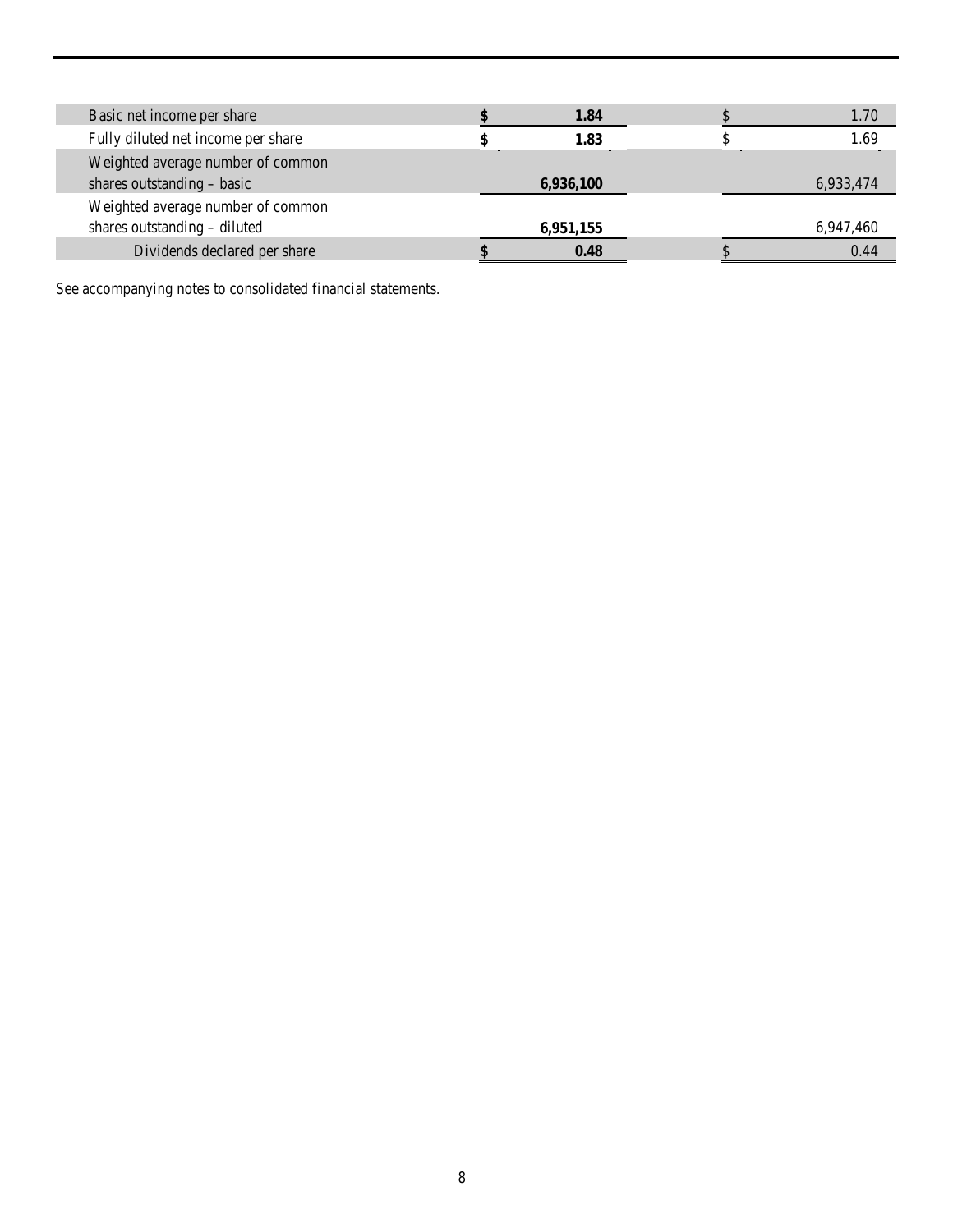# National Bankshares, Inc. and Subsidiaries Consolidated Statements of Changes in Stockholders' Equity Nine Months Ended September 30, 2011 and 2010 (Unaudited)

<span id="page-8-0"></span>

|                                                                                   |               |                        |               |                                    |               | <b>Accumulated</b><br>Other           |                                |              |
|-----------------------------------------------------------------------------------|---------------|------------------------|---------------|------------------------------------|---------------|---------------------------------------|--------------------------------|--------------|
| \$ in thousands                                                                   |               | Common<br><b>Stock</b> |               | <b>Retained</b><br><b>Earnings</b> |               | Comprehensive<br><b>Income (Loss)</b> | Comprehensive<br><b>Income</b> | <b>Total</b> |
| Balances at December 31, 2009                                                     | $\mathcal{S}$ | 8,667                  | $\mathsf{\$}$ | 113,901                            | $\mathbb{S}$  | (492)                                 |                                | \$122,076    |
| Net income                                                                        |               |                        |               | 11,762                             |               | $---$                                 | \$<br>11,762                   | 11,762       |
| Dividends \$0.44 per share                                                        |               |                        |               | (3,051)                            |               |                                       |                                | (3,051)      |
| Other comprehensive income, net<br>of tax:                                        |               |                        |               |                                    |               |                                       |                                |              |
| Unrealized gain on securities<br>available for sale, net of<br>income tax \$979   |               |                        |               |                                    |               |                                       | 1,818                          |              |
| Reclass adjustment, net of tax \$5                                                |               | ---                    |               | ---                                |               | ---                                   | 9                              |              |
| Other comprehensive income, net<br>of tax \$984                                   |               |                        |               |                                    |               | 1,827                                 | 1,827                          | 1,827        |
| Comprehensive income                                                              |               | ---                    |               | ---                                |               | ---                                   | \$<br>13,589                   | ---          |
| Balances at September 30, 2010                                                    | \$            | 8,667                  | $\$\$         | 122,612                            | \$            | 1,335                                 |                                | \$132,614    |
|                                                                                   |               |                        |               |                                    |               |                                       |                                |              |
| Balances at December 31, 2010                                                     | $\mathcal{S}$ | 8,667                  | $\mathcal{S}$ | 123,161                            | $\mathcal{S}$ | (2,641)                               |                                | \$129,187    |
| Net income                                                                        |               |                        |               | 12,749                             |               | ---                                   | \$<br>12,749                   | 12,749       |
| Dividends \$0.48 per share                                                        |               |                        |               | (3,329)                            |               |                                       |                                | (3,329)      |
| Stock options exercised                                                           |               | 5                      |               | 57                                 |               | ---                                   |                                | 62           |
| Other comprehensive income, net<br>of tax:                                        |               |                        |               |                                    |               |                                       |                                |              |
| Unrealized gain on securities<br>available for sale, net of<br>income tax \$1,689 |               |                        |               |                                    |               | ---                                   | 3,137                          |              |
| Reclass adjustment, net of tax \$8                                                |               | $---$                  |               | ---                                |               | ---                                   | 14                             |              |
| Other comprehensive income, net<br>of tax \$1,697                                 |               | $---$                  |               | ---                                |               | 3,151                                 | 3,151                          | 3,151        |
| Comprehensive income                                                              |               | $---$                  |               | ---                                |               |                                       | \$<br>15,900                   |              |
| <b>Balances at September 30, 2011</b>                                             | \$            | 8,672                  | \$            | 132,638                            | \$            | 510                                   |                                | \$141,820    |

See accompanying notes to consolidated financial statements.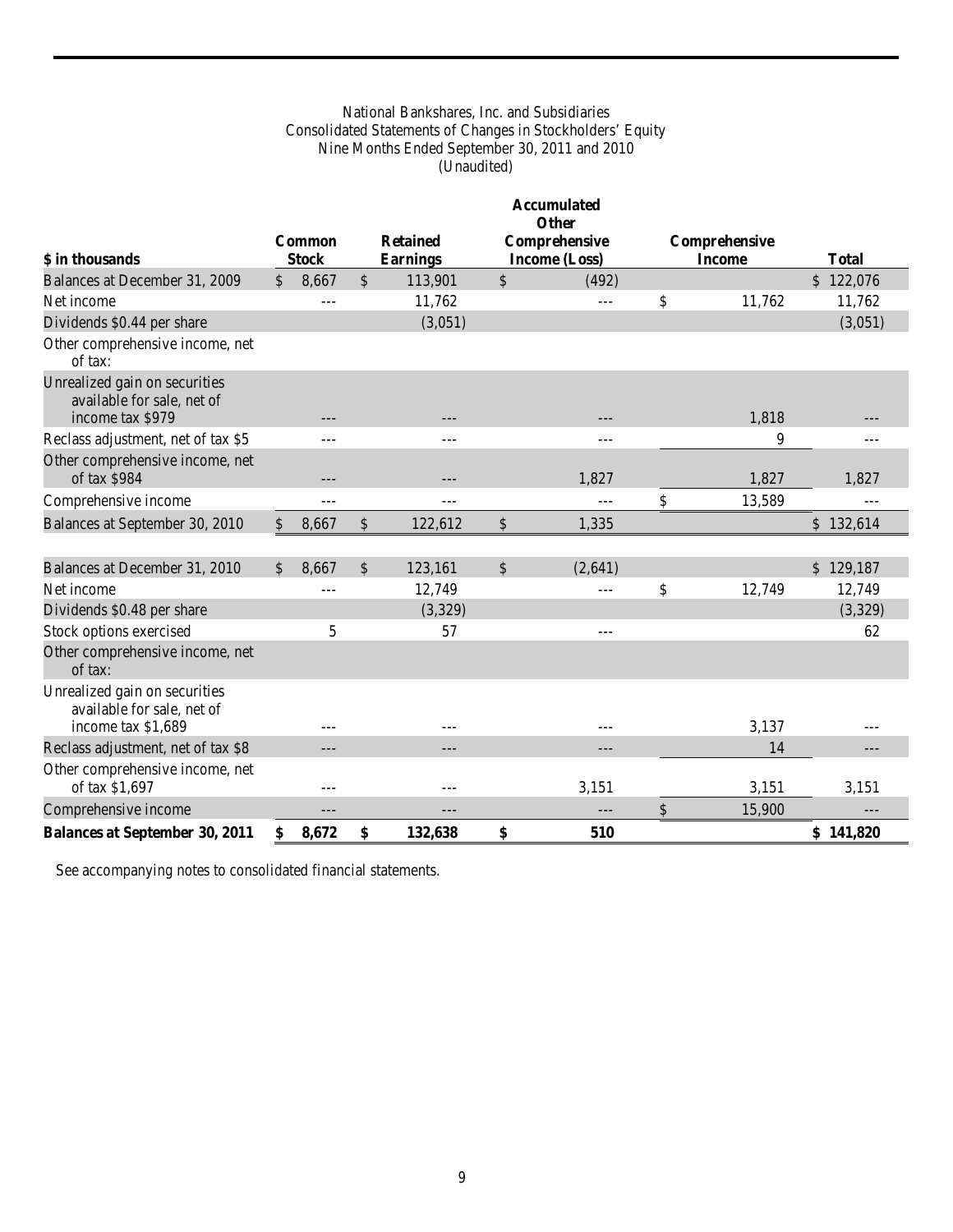# National Bankshares, Inc. and Subsidiaries Consolidated Statements of Cash Flows Nine Months Ended September 30, 2011 and 2010 (Unaudited)

<span id="page-9-0"></span>

|                                                                                                | September 30, | September 30,                       |  |
|------------------------------------------------------------------------------------------------|---------------|-------------------------------------|--|
| \$ in thousands                                                                                | 2011          | 2010                                |  |
| <b>Cash Flows from Operating Activities</b>                                                    |               |                                     |  |
| Net income                                                                                     | \$<br>12,749  | \$<br>11,762                        |  |
| Adjustments to reconcile net income to net cash provided by operating activities:              |               |                                     |  |
| Provision for loan losses                                                                      | 2,196         | 2,209                               |  |
| Depreciation of bank premises and equipment                                                    | 601           | 671                                 |  |
| Amortization of intangibles                                                                    | 813           | 812                                 |  |
| Amortization of premiums and accretion of discounts, net                                       | 167           | 227                                 |  |
| (Gains) losses on disposal of fixed assets                                                     | 1             | (3)                                 |  |
| Losses on sales and calls of securities available for sale, net                                | 22            | 14                                  |  |
| Gains on calls of securities held to maturity, net                                             | (15)          | (13)                                |  |
| Losses and write-downs on other real estate owned                                              | 137           | 67                                  |  |
| Net change in:                                                                                 |               |                                     |  |
| Mortgage loans held for sale                                                                   | 1,352         | (1,606)                             |  |
| Accrued interest receivable                                                                    | (343)         | 250                                 |  |
| Other assets                                                                                   | 1,006         | (433)                               |  |
| Accrued interest payable                                                                       | (50)          | (32)                                |  |
| Other liabilities                                                                              | (2,351)       | (170)                               |  |
| Net cash provided by operating activities                                                      | 16,285        | 13,755                              |  |
| <b>Cash Flows from Investing Activities</b>                                                    |               |                                     |  |
| Net change interest-bearing deposits                                                           | (502)         | (22, 637)                           |  |
| Proceeds from calls, principal payments, sales and maturities of securities available for sale | 52,025        | 58,257                              |  |
| Proceeds from calls, principal payments and maturities of securities held to maturity          | 15,958        | 29,000                              |  |
| Purchases of securities available for sale                                                     | (42, 574)     | (42, 619)                           |  |
| Purchases of securities held to maturity                                                       |               |                                     |  |
|                                                                                                | (23, 158)     | (27,160)                            |  |
| Purchases of loan participations                                                               | (41)          |                                     |  |
| Collections of loan participations                                                             | 159           | 3,093                               |  |
| Loan originations and principal collections, net                                               | (22, 787)     | 1,231                               |  |
| Proceeds from disposal of other real estate owned                                              | 1,318         | 563                                 |  |
| Recoveries on loans charged off                                                                | 64            | 118                                 |  |
| Additions to bank premises and equipment                                                       | (464)         | (648)                               |  |
| Proceeds from disposal of bank premises and equipment                                          |               |                                     |  |
| Net cash used in investing activities                                                          | (19,998)      | (802)                               |  |
| <b>Cash Flows from Financing Activities</b>                                                    |               |                                     |  |
| Net change in time deposits                                                                    | (19, 543)     | (23, 848)                           |  |
| Net change in other deposits                                                                   | 29,195        | 13,592                              |  |
| Cash dividends                                                                                 | (3,329)       | (3,051)                             |  |
| Stock options exercised                                                                        | 62            |                                     |  |
| Net cash provided by (used in) financing activities                                            | 6,385         | (13, 307)                           |  |
| Net change in cash and due from banks                                                          | 2,672         | (354)                               |  |
| Cash and due from banks at beginning of period                                                 | 9,858         | 12,894                              |  |
| Cash and due from banks at end of period                                                       | \$<br>12,530  | $\boldsymbol{\mathsf{S}}$<br>12,540 |  |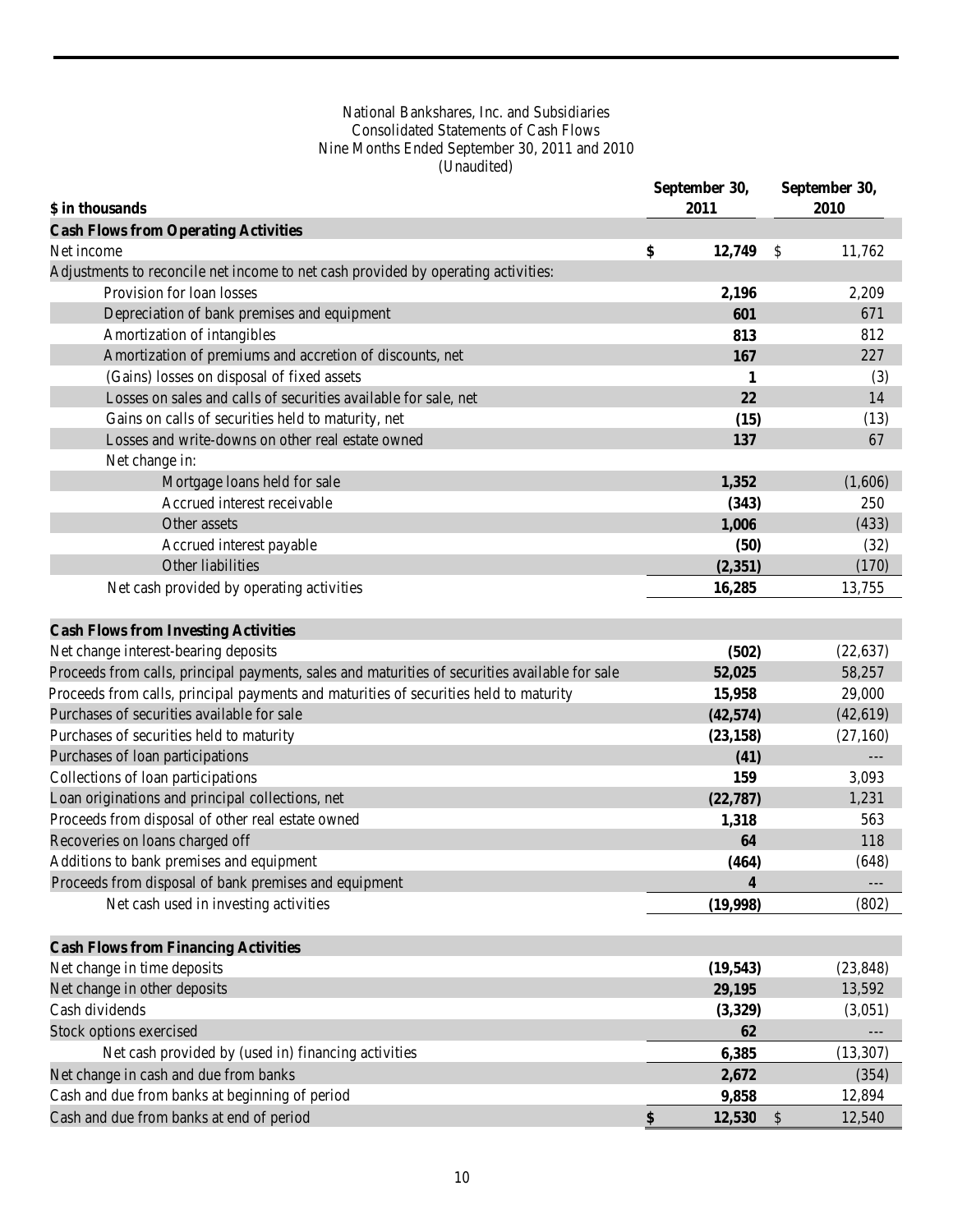| <b>Supplemental Disclosures of Cash Flow Information</b> |             |    |       |
|----------------------------------------------------------|-------------|----|-------|
| Interest paid on deposits and borrowed funds             | \$<br>7.057 | -S | 8,587 |
| Income taxes paid                                        | 2,783       |    | 4,308 |
|                                                          |             |    |       |
| <b>Supplemental Disclosure of Noncash Activities</b>     |             |    |       |
| Loans charged against the allowance for loan losses      | \$<br>1.205 |    | 1.459 |
| Loans transferred to other real estate owned             | 1.491       |    | 1,530 |
| Unrealized gains on securities available for sale        | 4,848       |    | 2.811 |

See accompanying notes to consolidated financial statements.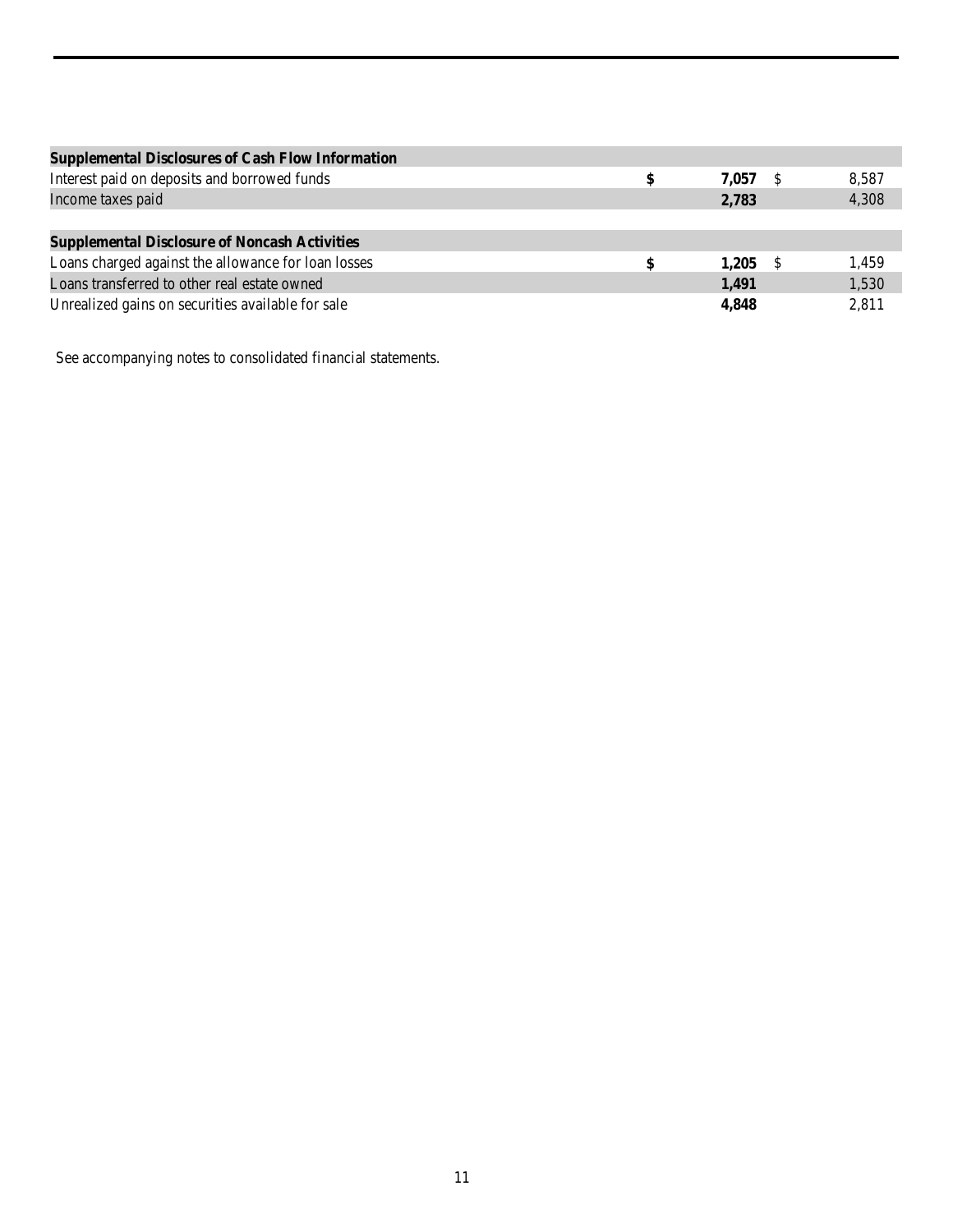# **National Bankshares, Inc. and Subsidiaries Notes to Consolidated Financial Statements September 30, 2011 (Unaudited)**

#### <span id="page-11-0"></span>**\$ in thousands, except share and per share data**

#### **Note 1: General**

The consolidated financial statements of National Bankshares, Inc. ("NBI") and its wholly-owned subsidiaries, The National Bank of Blacksburg ("NBB") and National Bankshares Financial Services, Inc. ("NBFS") (collectively, the "Company"), conform to accounting principles generally accepted in the United States of America and to general practices within the banking industry. The accompanying interim period consolidated financial statements are unaudited; however, in the opinion of management, all adjustments consisting of normal recurring adjustments, which are necessary for a fair presentation of the consolidated financial statements, have been included. The results of operations for the three and the nine months ended September 30, 2011 are not necessarily indicative of results of operations for the full year or any other interim period. The interim period consolidated financial statements and financial information included in this Form 10-Q should be read in conjunction with the notes to consolidated financial statements included in the Company's 2010 Form 10-K. The Company posts all reports required to be filed under the Securities and Exchange Act of 1934 on its web site a[t www.nationalbankshares.com.](http://www.nationalbankshares.com/)

Subsequent events have been considered through the date when the Form 10-Q was issued.

#### **Note 2: Stock-Based Compensation**

The Company had a stock option plan, the 1999 Stock Option Plan, that was adopted in 1999 and that was terminated on March 9, 2009. From 1999 to 2005, incentive stock options were granted annually to key employees of NBI and its subsidiaries. None have been granted since 2005. All of the outstanding stock options are vested. Because there have been no options granted in 2011 and all options were fully vested at December 31, 2008, there is no expense included in net income for the periods presented.

| <b>Options</b>                    | <b>Shares</b> | Weighted<br>Average<br><b>Exercise</b><br>Price | Weighted<br>Average<br><b>Remaining</b><br>Contractual<br>Term | Aggregate<br><b>Intrinsic</b><br>Value |
|-----------------------------------|---------------|-------------------------------------------------|----------------------------------------------------------------|----------------------------------------|
| Outstanding at January 1, 2011    | 109,500       | \$<br>22.14                                     |                                                                |                                        |
| Exercised                         | 4,500         | 14.09                                           |                                                                |                                        |
| Forfeited or expired              | 26,000        | 22.08                                           |                                                                |                                        |
| Outstanding September 30, 2011    | 79,000        | \$<br>22.62                                     | 4.83                                                           | \$<br>119                              |
| Exercisable at September 30, 2011 | 79.000        | \$<br>22.62                                     | 4.83                                                           | \$<br>119                              |

During the nine months ended September 30, 2011, there were 4,500 shares exercised with an intrinsic value of \$42. During the first nine months of 2010, there were no stock options exercised.

#### **Note 3: Allowance for Loan Losses, Nonperforming Assets and Impaired Loans**

The allowance for loan losses methodology incorporates individual evaluation of impaired loans and collective evaluation of groups of non-impaired loans. The Company performs ongoing analysis of the loan portfolio to determine credit quality and to identify impaired loans. Credit quality is rated based on the loan's payment history, the borrower's current financial situation and value of the underlying collateral.

Impaired loans are those loans that have been modified in a troubled debt restructure ("TDR" or "restructure") and larger, non-homogeneous loans that are in nonaccrual or exhibit payment history or financial status that indicate the probability that collection will not occur according to the loan's terms. Generally, impaired loans are risk rated "classified" or "other assets especially mentioned." Impaired loans are measured at the lower of the invested amount or the fair market value. Impaired loans with an impairment loss are designated nonaccrual. Please refer to Note 1 of the Company's 2010 Form 10-K, "Summary of Significant Accounting Policies" for additional information on evaluation of impaired loans and associated specific reserves, and policies regarding nonaccruals, past due status and charge-offs.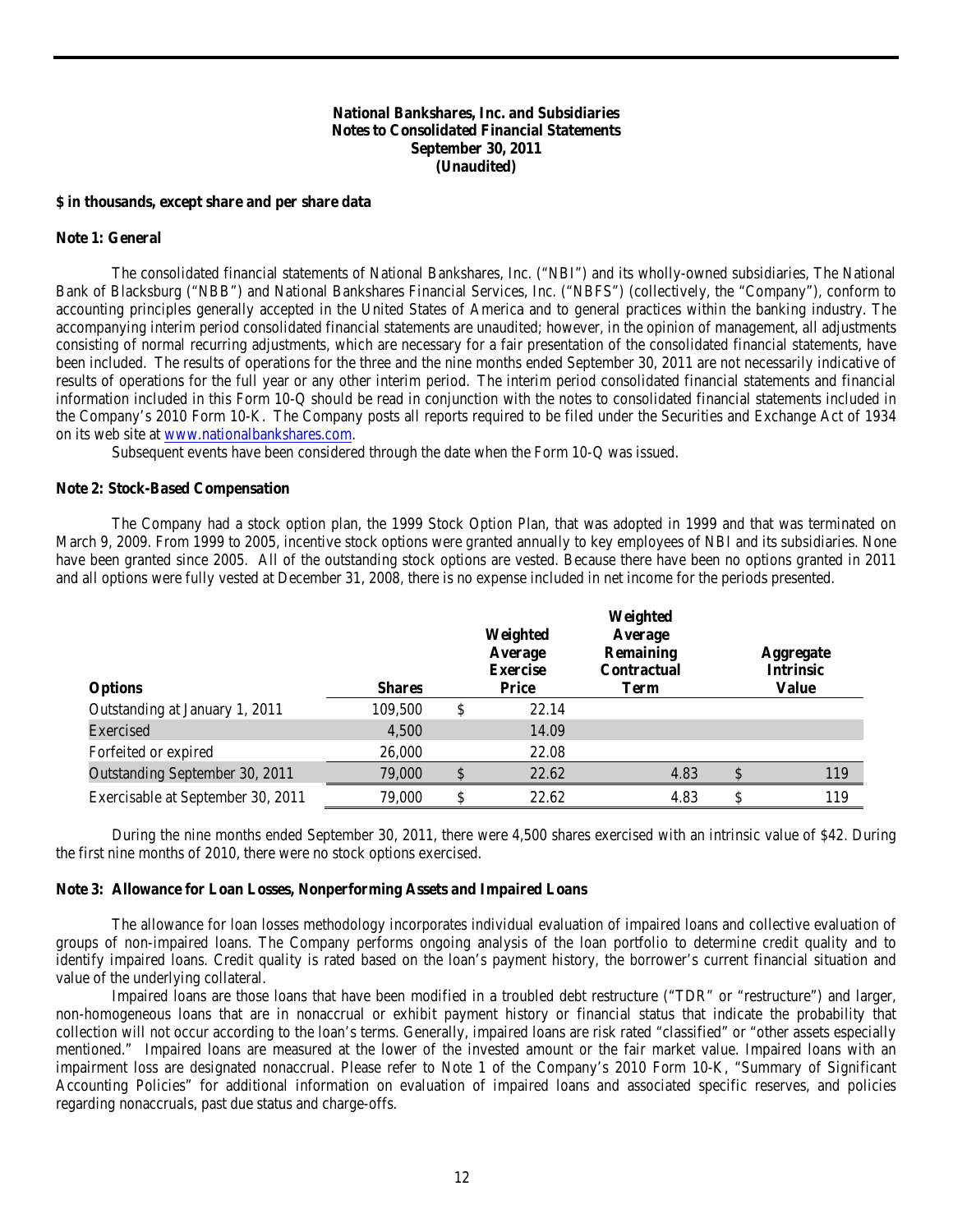Troubled debt restructurings impact the determination of the appropriate level of the allowance for loan losses. If the restructuring included forgiveness of a portion of principal or accrued interest, the charge-off is included in the historical charge-off rates applied to the collective evaluation methodology. Further, restructured loans are individually evaluated for impairment, with amounts below fair value accrued in the allowance for loan losses. TDRs that experience a payment default are examined to determine whether the default indicates collateral dependency or cash flows below those that were included in the fair value measurement. TDRs that are determined to be collateral dependent or for which decreased cash flows indicate a decline in fair value are charged down to fair value.

Using a risk-based perspective, the Company determined five major categories, called segments, within the non-impaired portfolio. Characteristics of loans within portfolio segments are further analyzed to determine sub-groups. These characteristics include collateral type, repayment sources, and (if applicable) the borrower's business model. Subgroups with total balances exceeding 5% of Tier I and Tier II Capital are designated as loan classes.

The Company's segments consist of real estate secured consumer loans, non-real estate secured consumer loans, commercial real estate, commercial and industrial loans and construction, development and land loans. Consumer real estate is composed of loans to purchase or build a primary residence as well as equity lines secured by a primary residence. Consumer non-real estate contains credit cards, automobile and other installment loans, and deposit overdrafts. Commercial real estate is composed of all commercial loans that are secured by real estate. The commercial and industrial segment is commercial loans that are not secured by real estate. Construction, development and other land loans are composed of loans to developers of residential and commercial properties.

The Company's segments and classes are as follows:

| <b>Consumer Real Estate</b>        | Commercial Real Estate       |
|------------------------------------|------------------------------|
| Equity lines                       | College housing              |
| Closed-end consumer real estate    | Office/Retail space          |
| Consumer construction              | Nursing homes                |
|                                    | Hotels                       |
| Consumer, Non-Real Estate          | Municipalities               |
| Credit cards                       | Medical professionals        |
| Consumer, general                  | Religious organizations      |
| Consumer overdraft                 | Convenience stores           |
|                                    | Entertainment and sports     |
| Commercial & Industrial            | Nonprofits                   |
| Commercial & industrial            | <b>Restaurants</b>           |
|                                    | General contractors          |
| Construction, Development and Land | Other commercial real estate |
| Residential                        |                              |
| Commercial                         |                              |

Risk factors are analyzed for each class to estimate collective reserves. Factors include allocations for the historical chargeoff percentage and changes in national and local economic and business conditions, in the nature and volume of the portfolio, in loan officers' experience and in loan quality. Increased allocations for the risk factors applied to each class are made for special mention and classified loans. The Company allocates additional reserves for "high risk" loans, determined to be junior lien mortgages, high loan-to-value loans and interest-only loans.

The Company collects and discloses data in compliance with accounting guidance in effect for the year disclosed. In December 2010, the Company adopted accounting guidance for disclosures on the allowance for loan losses. Information for periods prior to December 31, 2010 is presented according to guidance in effect for those periods, while disclosures required by the 2010 guidance are made for periods ending December 31, 2010 and forward.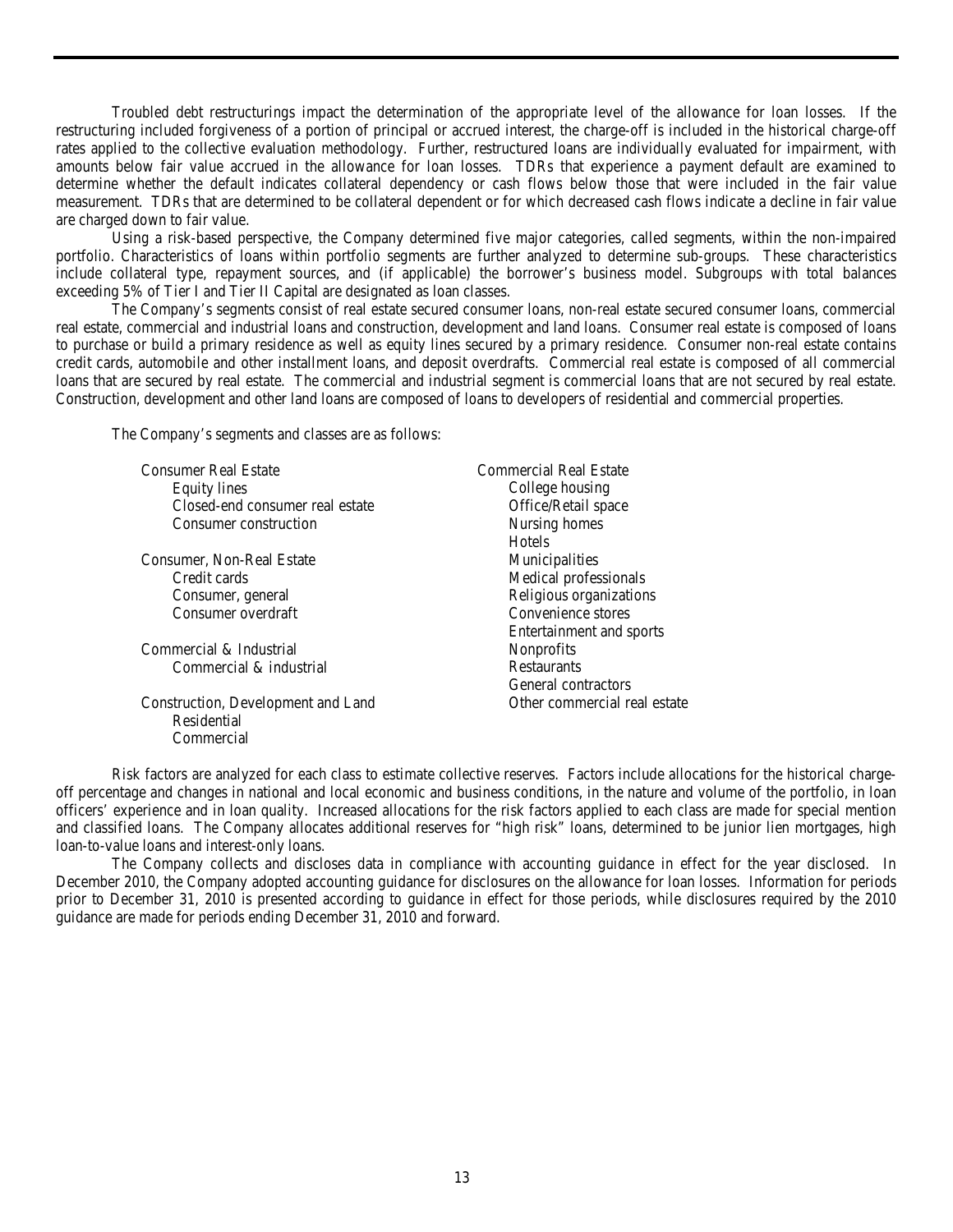A detailed analysis showing the allowance roll-forward by portfolio segment and related loan balance by segment follows:

|                               | <b>September 30, 2011</b> |      |                 |      |                    |   |                     |  |                               |      |                    |              |  |
|-------------------------------|---------------------------|------|-----------------|------|--------------------|---|---------------------|--|-------------------------------|------|--------------------|--------------|--|
|                               |                           |      | Consumer        |      |                    |   |                     |  | Construction,                 |      |                    |              |  |
|                               | Consumer                  |      | <b>Non-Real</b> |      | <b>Commercial</b>  |   | <b>Commercial</b>   |  | <b>Development</b><br>& Other |      |                    |              |  |
|                               | <b>Real Estate</b>        |      | <b>Estate</b>   |      | <b>Real Estate</b> |   | & Industrial        |  | Land                          |      | <b>Unallocated</b> | <b>Total</b> |  |
| <b>Balance, June 30, 2011</b> | \$<br>1,371               | -S   | 483             | - \$ | 4,333              | S | $1,348$ \$          |  | 636                           | - \$ | 323 \$             | 8,494        |  |
| Charge-offs                   | (217)                     |      | (58)            |      | (41)               |   | (30)                |  | (100)                         |      | ---                | (446)        |  |
| <b>Recoveries</b>             | $\qquad \qquad \cdots$    |      | 28              |      | $- - -$            |   | $---$               |  | $---$                         |      | $-- -$             | 28           |  |
| Provision for loan losses     | 61                        |      | 8               |      | 339                |   | (76)                |  | 515                           |      | (204)              | 643          |  |
| <b>Balance, September 30,</b> |                           |      |                 |      |                    |   |                     |  |                               |      |                    |              |  |
| 2011                          | 1,215                     | - \$ | 461             |      | 4,631              |   | $1.242 \text{ }$ \$ |  | 1.051                         |      | <b>119</b>         | 8.719        |  |

# **Activity in the Allowance for Loan Losses by Segment for the three months ended**

# **Activity in the Allowance for Loan Losses by Segment for the nine months ended**

|                                       |                                                                                                                                                                              | September 30, 2011 |      |                 |  |          |              |                     |  |                                     |              |            |         |  |
|---------------------------------------|------------------------------------------------------------------------------------------------------------------------------------------------------------------------------|--------------------|------|-----------------|--|----------|--------------|---------------------|--|-------------------------------------|--------------|------------|---------|--|
|                                       |                                                                                                                                                                              |                    |      | <b>Consumer</b> |  |          |              |                     |  | Construction.<br><b>Development</b> |              |            |         |  |
|                                       | & Other<br><b>Non-Real</b><br><b>Commercial</b><br><b>Commercial</b><br><b>Consumer</b><br><b>Real Estate</b><br><b>Real Estate</b><br>& Industrial<br><b>Estate</b><br>Land |                    |      |                 |  |          |              |                     |  | <b>Unallocated</b>                  | <b>Total</b> |            |         |  |
| Balance, December 31,<br>2010         | \$                                                                                                                                                                           | 1,059              | -S   | 586 \$          |  | 4,033    | $\mathbf{s}$ | $1,108$ \$          |  | 749                                 | - \$         | 129<br>-8  | 7,664   |  |
| Charge-offs                           |                                                                                                                                                                              | (429)              |      | (208)           |  | (301)    |              | (167)               |  | (100)                               |              | ---        | (1,205) |  |
| <b>Recoveries</b>                     |                                                                                                                                                                              | 7                  |      | 56              |  | $\cdots$ |              |                     |  | $\qquad \qquad \cdots$              |              | $-- -$     | 64      |  |
| Provision for loan losses             |                                                                                                                                                                              | 578                |      | 27              |  | 899      |              | 300                 |  | 402                                 |              | (10)       | 2,196   |  |
| <b>Balance, September 30,</b><br>2011 |                                                                                                                                                                              | 1,215              | - \$ | 461             |  | 4,631    | <b>S</b>     | $1.242 \text{ }$ \$ |  | 1,051                               |              | <b>119</b> | 8,719   |  |

# **Allowance for Loan Losses by Segment and Evaluation Method as of**

|                                          |                                                                                   | <b>September 30, 2011</b>                       |  |                 |          |                   |              |                   |             |              |               |            |       |  |
|------------------------------------------|-----------------------------------------------------------------------------------|-------------------------------------------------|--|-----------------|----------|-------------------|--------------|-------------------|-------------|--------------|---------------|------------|-------|--|
|                                          |                                                                                   | Construction,<br><b>Development</b><br>Consumer |  |                 |          |                   |              |                   |             |              |               |            |       |  |
|                                          |                                                                                   |                                                 |  |                 |          |                   |              |                   |             |              |               |            |       |  |
|                                          |                                                                                   | <b>Consumer</b>                                 |  | <b>Non-Real</b> |          | <b>Commercial</b> |              | <b>Commercial</b> |             | & Other      |               |            |       |  |
|                                          | <b>Real Estate</b><br>& Industrial<br><b>Real Estate</b><br><b>Estate</b><br>Land |                                                 |  |                 |          |                   |              |                   | Unallocated | <b>Total</b> |               |            |       |  |
| Individually evaluated<br>for impairment | \$                                                                                | $-$ \$                                          |  | $--$ \$         |          | 766               | - \$         | 554 \$            |             | 509          | <sup>\$</sup> | $-5$       | 1,829 |  |
| Collectively evaluated<br>for impairment |                                                                                   | 1.215                                           |  | 461             |          | 3,865             |              | 688               |             | 542          |               | 119        | 6,890 |  |
| Total                                    |                                                                                   | 1,215                                           |  | 461             | <b>S</b> | 4,631             | $\mathbf{s}$ | 1,242             |             | 1,051        |               | <b>119</b> | 8.719 |  |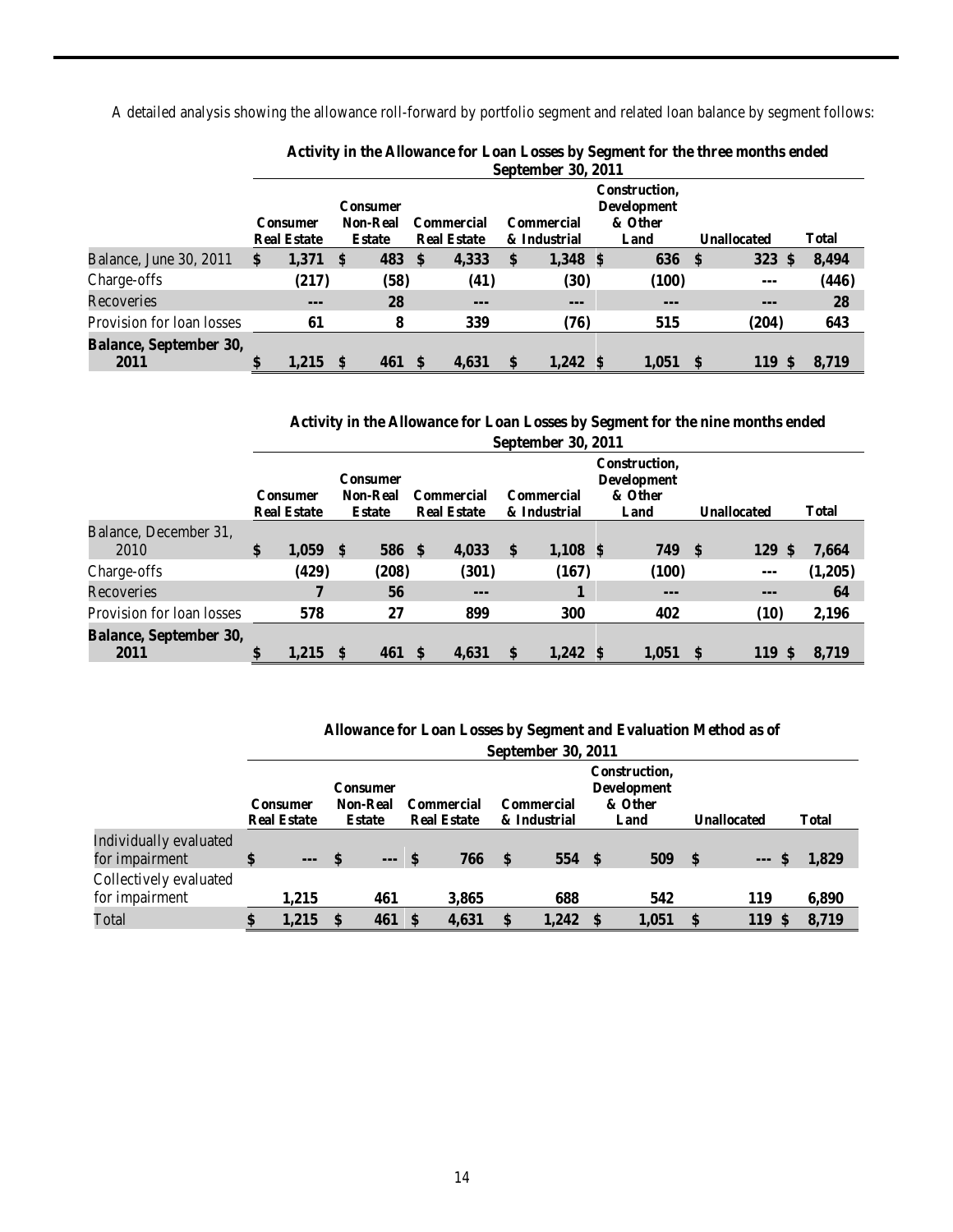|                                          | поанз бу ведшене ана пуанданон местоа аз ог |                                                     |         |                                  |         |                                   |        |                                                        |                    |              |       |                |  |
|------------------------------------------|---------------------------------------------|-----------------------------------------------------|---------|----------------------------------|---------|-----------------------------------|--------|--------------------------------------------------------|--------------------|--------------|-------|----------------|--|
|                                          | <b>September 30, 2011</b>                   |                                                     |         |                                  |         |                                   |        |                                                        |                    |              |       |                |  |
|                                          | Consumer<br><b>Real Estate</b>              | <b>Consumer</b><br><b>Non-Real</b><br><b>Estate</b> |         | Commercial<br><b>Real Estate</b> |         | <b>Commercial</b><br>& Industrial |        | Construction,<br><b>Development</b><br>& Other<br>Land | <b>Unallocated</b> | <b>Total</b> |       |                |  |
| Individually evaluated<br>for impairment | \$<br><b>256</b>                            | - \$                                                | $--$ \$ |                                  | 5.414   | - \$                              | 581 \$ |                                                        | 3,789              | - \$         |       | $-5$ \$ 10,040 |  |
| Collectively evaluated<br>for impairment | 110,611                                     |                                                     | 30,319  |                                  | 365,074 |                                   | 39.792 |                                                        | 40,580             |              | ---   | 586,376        |  |
| Total                                    | 110,867                                     |                                                     | 30,319  |                                  | 370,488 | \$                                | 40,373 |                                                        | 44,369             | \$           | $---$ | \$596,416      |  |

# **Loans by Segment and Evaluation Method as of**

# **Allowance for Loan Losses by Segment and Evaluation Method as of**

|                                          |                                                                                                                                                                       | <b>December 31, 2010</b> |          |         |  |       |               |        |  |                                                |      |                    |  |              |  |
|------------------------------------------|-----------------------------------------------------------------------------------------------------------------------------------------------------------------------|--------------------------|----------|---------|--|-------|---------------|--------|--|------------------------------------------------|------|--------------------|--|--------------|--|
|                                          | Consumer<br><b>Commercial</b><br><b>Commercial</b><br><b>Non-Real</b><br><b>Consumer</b><br><b>Real Estate</b><br><b>Real Estate</b><br>& Industrial<br><b>Estate</b> |                          |          |         |  |       |               |        |  | Construction,<br><b>Development</b><br>& Other |      |                    |  |              |  |
|                                          |                                                                                                                                                                       |                          |          |         |  |       |               |        |  | Land                                           |      | <b>Unallocated</b> |  | <b>Total</b> |  |
| Individually evaluated<br>for impairment | S                                                                                                                                                                     | 27                       | <b>S</b> | $--$ \$ |  | 565   | $\mathcal{S}$ | 508 \$ |  | 100                                            | - \$ | $--$ \$            |  | 1,200        |  |
| Collectively evaluated<br>for impairment |                                                                                                                                                                       | 1,032                    |          | 586     |  | 3,468 |               | 600    |  | 649                                            |      | 129                |  | 6,464        |  |
| Total                                    |                                                                                                                                                                       | 1,059                    |          | 586     |  | 4,033 | \$            | 1,108  |  | 749                                            |      | 129                |  | 7,664        |  |

# **Loans by Segment and Evaluation Method as of**

|                                          |    | <b>December 31, 2010</b> |                             |               |     |                    |               |              |      |        |               |             |  |              |
|------------------------------------------|----|--------------------------|-----------------------------|---------------|-----|--------------------|---------------|--------------|------|--------|---------------|-------------|--|--------------|
|                                          |    | Consumer                 | Consumer<br><b>Non-Real</b> |               |     |                    |               |              |      |        |               |             |  |              |
|                                          |    | <b>Real Estate</b>       |                             | <b>Estate</b> |     | <b>Real Estate</b> |               | & Industrial |      | Land   |               | Unallocated |  | <b>Total</b> |
| Individually evaluated<br>for impairment | \$ | 505                      | $\mathbb{S}$                | $--$ \$       |     | 5,151              | <sup>S</sup>  | 698          | - \$ | 2,437  | -8            | $---$ \$    |  | 8,791        |
| Collectively evaluated                   |    |                          |                             |               |     |                    |               |              |      |        |               |             |  |              |
| for impairment                           |    | 108,855                  |                             | 35,679        |     | 343.780            |               | 36,374       |      | 42.964 |               |             |  | 567,652      |
| Total                                    | S  | 109,360                  |                             | 35,679        | \$. | 348,931            | <sup>\$</sup> | 37,072       |      | 45,401 | <sup>\$</sup> |             |  | $-5576,443$  |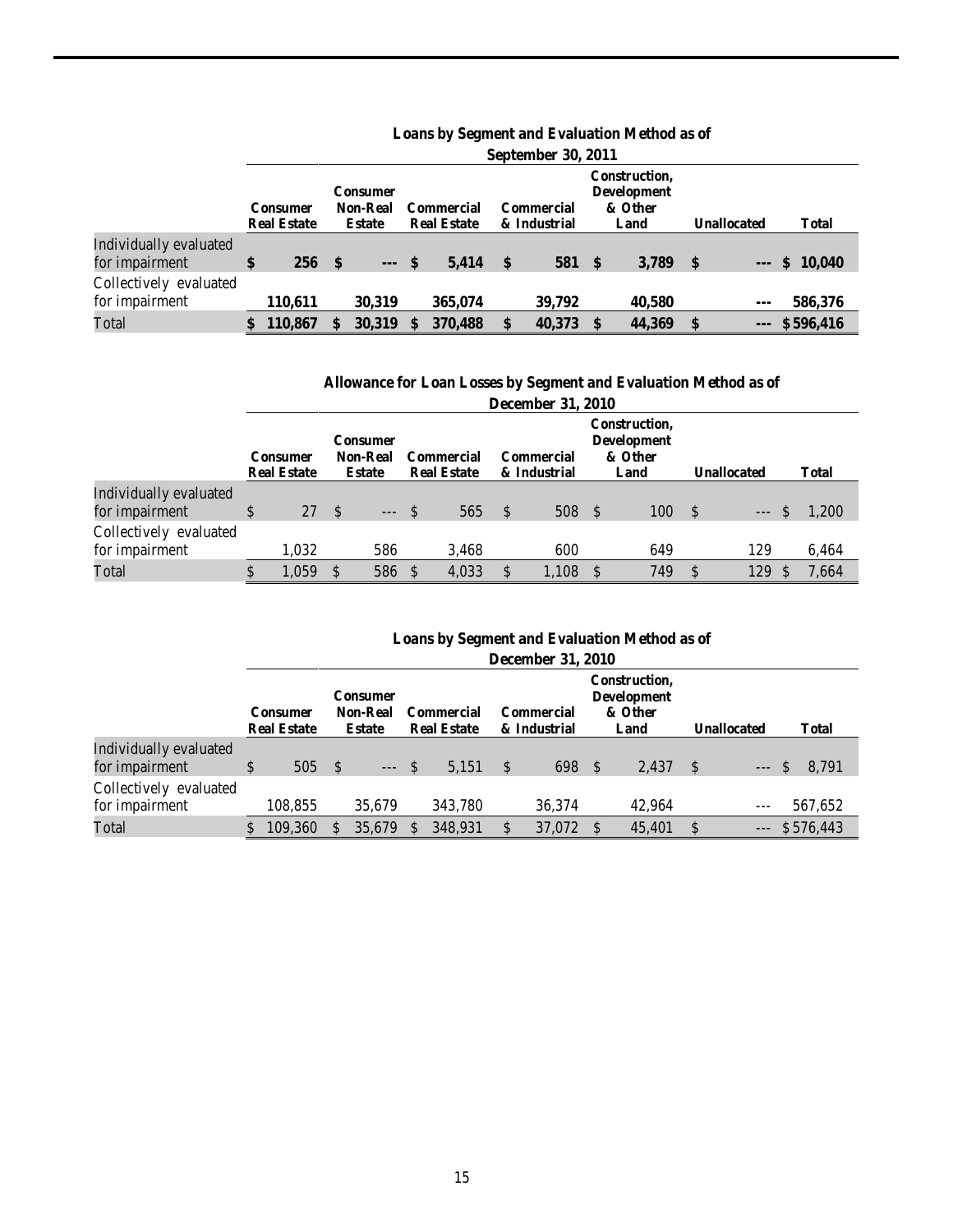A summary of ratios for the allowance for loan losses follows:

|                                                                                                    | <b>Nine Months ended</b> |       | Year ended   |
|----------------------------------------------------------------------------------------------------|--------------------------|-------|--------------|
|                                                                                                    | September 30,            |       | December 31, |
|                                                                                                    | 2011                     | 2010  | 2010         |
| Ratio of allowance for loan losses to the end of period loans, net of unearned income and          |                          |       |              |
| deferred fees                                                                                      | $1.46\%$                 | 1.34% | 1.33%        |
| Ratio of net charge-offs to average loans, net of unearned income and deferred fees <sup>(1)</sup> | $0.26\%$                 | 0.31% | 0.46%        |

 $(1)$  Net charge-offs are on an annualized basis.

A summary of nonperforming assets follows:

|                                                                                              | September 30, |    |             |    | December 31, |
|----------------------------------------------------------------------------------------------|---------------|----|-------------|----|--------------|
|                                                                                              | 2011          |    | <b>2010</b> |    | <b>2010</b>  |
| Nonperforming assets:                                                                        |               |    |             |    |              |
| Nonaccrual loans                                                                             | \$<br>1,263   |    | 7,639       | -S | 1,938        |
| Restructured loans in nonaccrual                                                             | 3,081         |    | ---         |    | 6,133        |
| Total nonperforming loans                                                                    | 4,344         |    | 7,639       |    | 8,071        |
| Other real estate owned, net                                                                 | 1,759         |    | 3,026       |    | 1,723        |
| Total nonperforming assets                                                                   | \$<br>6,103   | S. | 10,665      |    | 9,794        |
| Ratio of nonperforming assets to loans, net of unearned income and deferred fees, plus other |               |    |             |    |              |
| real estate owned                                                                            | $1.02\%$      |    | 1.82%       |    | 1.69%        |
| Ratio of allowance for loan losses to nonperforming loans <sup>(1)</sup>                     | 200.71%       |    | 102.03%     |    | 94.97%       |

(1) The Company defines nonperforming loans as total nonaccrual and restructured loans that are nonaccrual. Loans 90 days past due and still accruing and accruing restructured loans are excluded.

A summary of loans past due 90 days or more and impaired loans follows:

|                                                                                                                  | September 30, |               |             | December 31. |
|------------------------------------------------------------------------------------------------------------------|---------------|---------------|-------------|--------------|
|                                                                                                                  | 2011          |               | 2010        | 2010         |
| Loans past due 90 days or more and still accruing                                                                | 339           | <sup>\$</sup> | 533 \$      | 1,336        |
| Ratio of loans past due 90 days or more and still accruing to loans, net of unearned income and<br>deferred fees | $0.06\%$      |               | 0.09%       | 0.23%        |
| Accruing restructured loans                                                                                      | 5,524         |               |             | 350          |
| Impaired loans:                                                                                                  |               |               |             |              |
| Total impaired loans                                                                                             | 10,040        | $\mathbb{S}$  | $7,207$ \$  | 8,791        |
| Impaired loans with no valuation allowance                                                                       | 2,286         | -S            | -S<br>$---$ | 1,115        |
| Impaired loans with a valuation allowance                                                                        | 7,754         | \$            | $7,207$ \$  | 7,676        |
| Valuation allowance                                                                                              | (1,829)       |               | (1,148)     | (1,200)      |
| Impaired loans, net of allowance                                                                                 | 8,211         | $\mathbb{S}$  | $6,059$ \$  | 6,476        |
| Average recorded investment in impaired loans <sup>(1)</sup>                                                     | 7,834         | S             | 7,928 \$    | 7,526        |
| Income recognized on impaired loans, after designation as impaired                                               | 90            | <sup>S</sup>  | 15<br>-\$   | 17           |
| Amount of income recognized on a cash basis                                                                      | ---           |               | ---         |              |

(1) Recorded investment includes principal and accrued interest.

Nonaccrual loans that meet the Company's balance thresholds are designated as impaired. Total nonaccrual loans at September 30, 2011 were \$4,344, of which \$4,229 were impaired, compared with \$7,639 in nonaccruals at September 30, 2010, of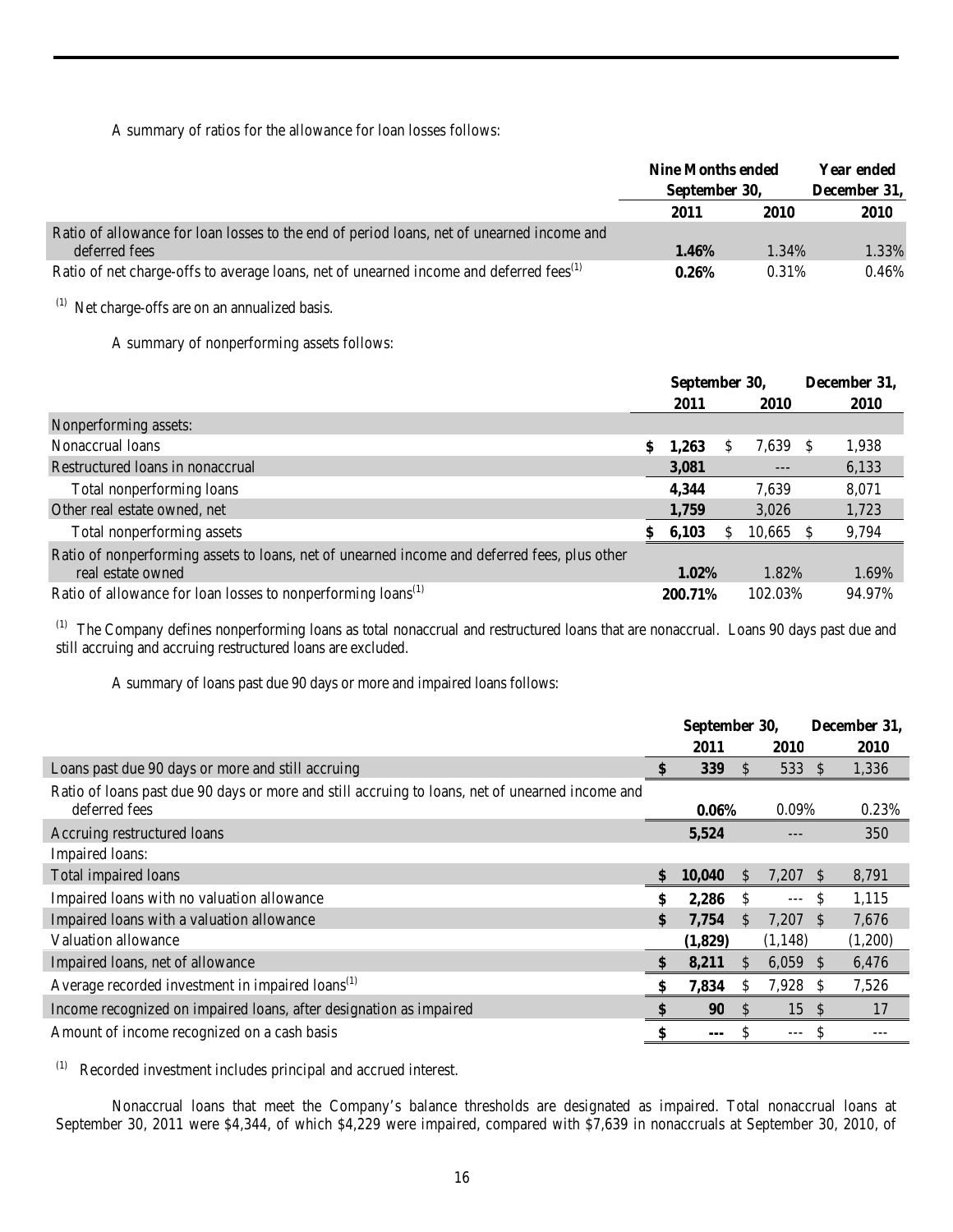which \$7,207 were impaired. As of December 31, 2010 nonaccruals totaled \$8,071, of which \$7,612 were impaired. No interest income was recognized on nonaccrual loans for the nine months ended September 30, 2011 or September 30, 2010.

Loans past due greater than 90 days that continue to accrue interest totaled \$339 at September 30, 2011, compared with \$1,336 at December 31, 2010, and \$533 at September 30, 2010.

A detailed analysis of investment in impaired loans, associated reserves and interest income recognized, segregated by loan class follows:

|                                                   | <b>Impaired Loans as of September 30, 2011</b>      |                                                                     |      |                                                                                                                   |                                                                                                                  |                                    |  |  |  |  |  |  |
|---------------------------------------------------|-----------------------------------------------------|---------------------------------------------------------------------|------|-------------------------------------------------------------------------------------------------------------------|------------------------------------------------------------------------------------------------------------------|------------------------------------|--|--|--|--|--|--|
|                                                   | <b>Unpaid</b><br><b>Principal</b><br><b>Balance</b> | (A)<br><b>Total</b><br><b>Recorded</b><br>Investment <sup>(1)</sup> |      | <b>Recorded</b><br>Investment $^{(1)}$<br>in $(A)$ for<br><b>Which There</b><br>is No Related<br><b>Allowance</b> | <b>Recorded</b><br>Investment $^{(1)}$<br>in $(A)$ for<br><b>Which There</b><br>is a Related<br><b>Allowance</b> | <b>Related</b><br><b>Allowance</b> |  |  |  |  |  |  |
| <b>Consumer Real Estate</b> $^{(2)}$              |                                                     |                                                                     |      |                                                                                                                   |                                                                                                                  |                                    |  |  |  |  |  |  |
| Closed-end Consumer<br><b>Real Estate</b>         | \$<br>256                                           | \$                                                                  | 256S | 256S                                                                                                              |                                                                                                                  | \$                                 |  |  |  |  |  |  |
| <b>Commercial Real Estate</b> <sup>(2)</sup>      |                                                     |                                                                     |      |                                                                                                                   |                                                                                                                  |                                    |  |  |  |  |  |  |
| Hotels                                            | 3,432                                               | 3,434                                                               |      | 279                                                                                                               | 3,155                                                                                                            | 125                                |  |  |  |  |  |  |
| <b>Medical Professionals</b>                      | 71                                                  |                                                                     | 71   | ---                                                                                                               | 71                                                                                                               | 71                                 |  |  |  |  |  |  |
| <b>College Housing</b>                            | 366                                                 |                                                                     | 373  | 373                                                                                                               | ---                                                                                                              | ---                                |  |  |  |  |  |  |
| Undeveloped Land                                  | 252                                                 |                                                                     | 254  | 254                                                                                                               | ---                                                                                                              | ---                                |  |  |  |  |  |  |
| <b>Other Commercial Real</b><br>Estate            | 1,165                                               | 1,175                                                               |      |                                                                                                                   | 1,175                                                                                                            | 487                                |  |  |  |  |  |  |
| <b>General Contractors</b>                        | 128                                                 |                                                                     | 131  | ---                                                                                                               | 131                                                                                                              | 83                                 |  |  |  |  |  |  |
| Commercial & Industrial <sup>(2)</sup>            |                                                     |                                                                     |      |                                                                                                                   |                                                                                                                  |                                    |  |  |  |  |  |  |
| Commercial & Industrial                           | 581                                                 |                                                                     | 581  | ---                                                                                                               | 581                                                                                                              | 554                                |  |  |  |  |  |  |
| <b>Construction, Development</b><br>and $Land(2)$ |                                                     |                                                                     |      |                                                                                                                   |                                                                                                                  |                                    |  |  |  |  |  |  |
| Residential                                       | 3,789                                               | 3,811                                                               |      | 1,256                                                                                                             | 2,555                                                                                                            | 509                                |  |  |  |  |  |  |
|                                                   |                                                     |                                                                     |      |                                                                                                                   |                                                                                                                  |                                    |  |  |  |  |  |  |
| <b>Total</b>                                      | \$10,040                                            | \$<br>10,086                                                        | \$   | 2,418                                                                                                             | \$<br>7,668                                                                                                      | \$<br>1,829                        |  |  |  |  |  |  |

(1) Recorded investment includes the unpaid principal balance and any accrued interest and deferred fees.

(2) Only classes with impaired loans are shown.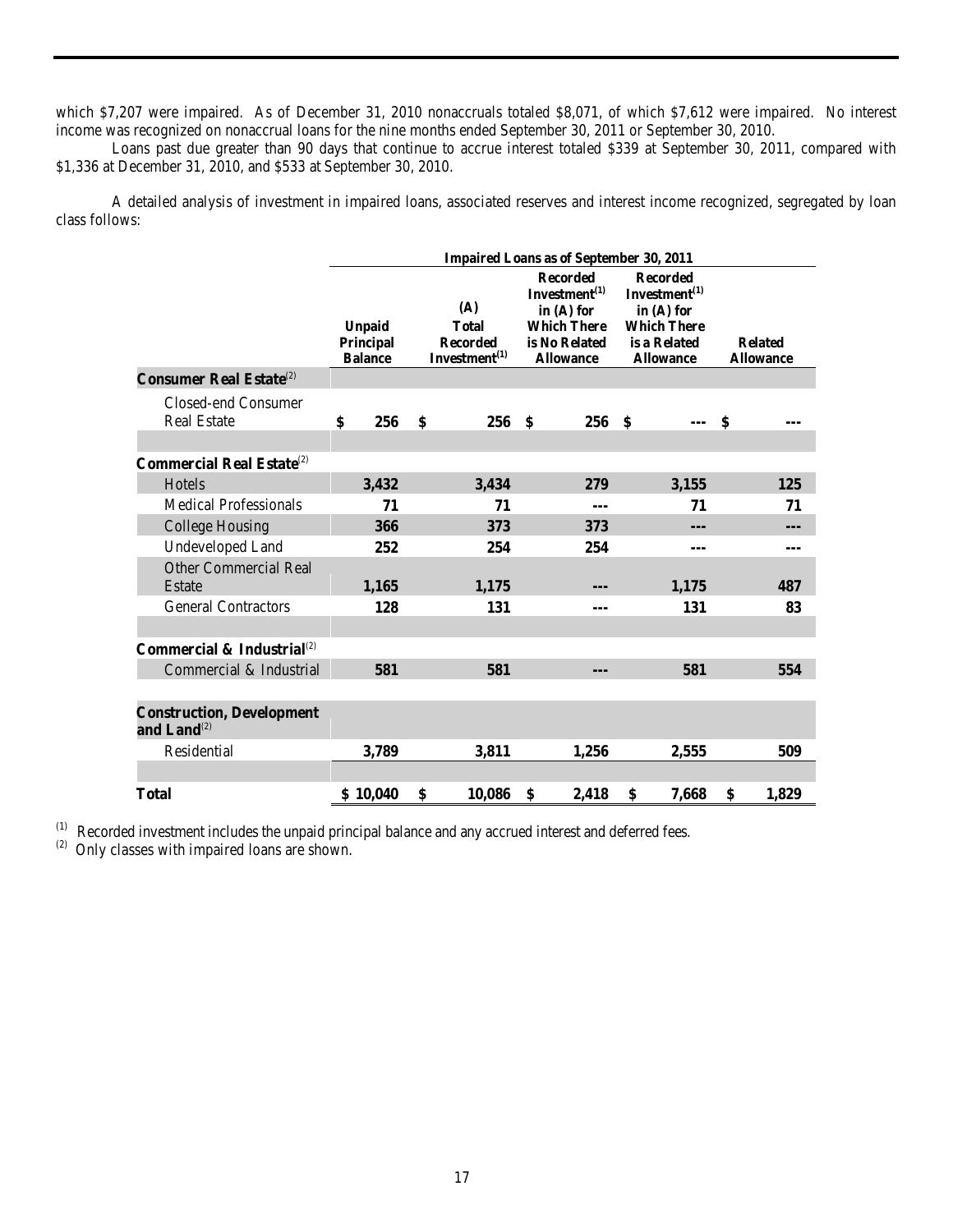|                                              | <b>Average Investment and Interest Income for Impaired Loans</b><br><b>For the Three Months Ended</b><br><b>For the Nine Months Ended</b> |                                                         |    |                                                |    |                                                         |    |                                                |  |  |  |  |
|----------------------------------------------|-------------------------------------------------------------------------------------------------------------------------------------------|---------------------------------------------------------|----|------------------------------------------------|----|---------------------------------------------------------|----|------------------------------------------------|--|--|--|--|
|                                              | September 30, 2011                                                                                                                        | September 30, 2011                                      |    |                                                |    |                                                         |    |                                                |  |  |  |  |
|                                              |                                                                                                                                           | Average<br><b>Recorded</b><br>Investment <sup>(1)</sup> |    | <b>Interest</b><br><b>Income</b><br>Recognized |    | Average<br><b>Recorded</b><br>Investment <sup>(1)</sup> |    | <b>Interest</b><br><b>Income</b><br>Recognized |  |  |  |  |
| <b>Consumer Real Estate</b> <sup>(2)</sup>   |                                                                                                                                           |                                                         |    |                                                |    |                                                         |    |                                                |  |  |  |  |
| <b>Closed-end Consumer Real Estate</b>       | \$                                                                                                                                        | 476                                                     | \$ | $\mathbf{1}$                                   | \$ | 520 \$                                                  |    | $\mathbf{2}$                                   |  |  |  |  |
|                                              |                                                                                                                                           |                                                         |    |                                                |    |                                                         |    |                                                |  |  |  |  |
| <b>Commercial Real Estate</b> <sup>(2)</sup> |                                                                                                                                           |                                                         |    |                                                |    |                                                         |    |                                                |  |  |  |  |
| Hotels                                       |                                                                                                                                           | 3,438                                                   |    | 24                                             |    | 3,464                                                   |    | 39                                             |  |  |  |  |
| <b>Medical Professionals</b>                 |                                                                                                                                           | 73                                                      |    | 2                                              |    | 67                                                      |    | 9                                              |  |  |  |  |
| <b>College Housing</b>                       |                                                                                                                                           | 373                                                     |    | 6                                              |    | 260                                                     |    | 13                                             |  |  |  |  |
| <b>Undeveloped Land</b>                      |                                                                                                                                           | 254                                                     |    | $\mathbf{2}$                                   |    | 254                                                     |    | 8                                              |  |  |  |  |
| <b>Other Commercial Real Estate</b>          |                                                                                                                                           | 1,175                                                   |    | 13                                             |    | 1,150                                                   |    | 25                                             |  |  |  |  |
| <b>General Contractors</b>                   |                                                                                                                                           | 131                                                     |    | $\mathbf{2}$                                   |    | 46                                                      |    | 5                                              |  |  |  |  |
|                                              |                                                                                                                                           |                                                         |    |                                                |    |                                                         |    |                                                |  |  |  |  |
| Commercial & Industrial <sup>(2)</sup>       |                                                                                                                                           |                                                         |    |                                                |    |                                                         |    |                                                |  |  |  |  |
| Commercial & Industrial                      |                                                                                                                                           | 585                                                     |    |                                                |    | 593                                                     |    |                                                |  |  |  |  |
|                                              |                                                                                                                                           |                                                         |    |                                                |    |                                                         |    |                                                |  |  |  |  |
|                                              |                                                                                                                                           |                                                         |    |                                                |    |                                                         |    |                                                |  |  |  |  |
| Construction, Development and Land $^{(2)}$  |                                                                                                                                           |                                                         |    |                                                |    |                                                         |    |                                                |  |  |  |  |
| Residential                                  |                                                                                                                                           | 2,278                                                   |    | ---                                            |    | 1,480                                                   |    | 22                                             |  |  |  |  |
|                                              |                                                                                                                                           |                                                         |    |                                                |    |                                                         |    |                                                |  |  |  |  |
| <b>Total</b>                                 | \$                                                                                                                                        | 8,783                                                   | \$ | 50                                             | \$ | 7,834                                                   | \$ | 123                                            |  |  |  |  |

 $<sup>(1)</sup>$  Recorded investment includes the unpaid principal balance and any accrued interest and deferred fees.</sup>

 $^{(2)}$  Only classes with impaired loans are shown.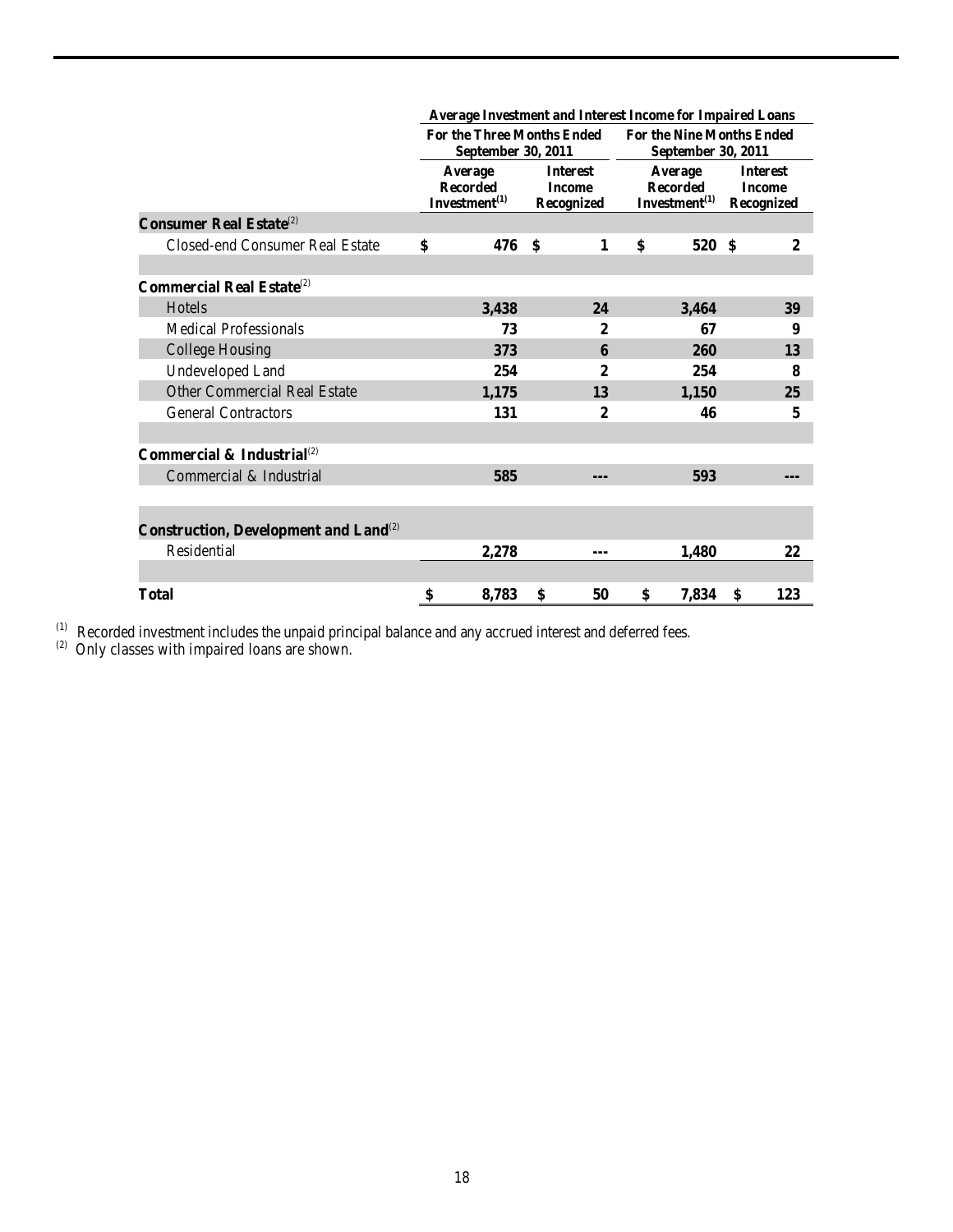|                                                             | <b>Impaired Loans as of December 31, 2010</b> |                                              |    |                                                               |               |                                                                                                                         |               |                                                                                                                  |                                    |       |  |  |  |
|-------------------------------------------------------------|-----------------------------------------------|----------------------------------------------|----|---------------------------------------------------------------|---------------|-------------------------------------------------------------------------------------------------------------------------|---------------|------------------------------------------------------------------------------------------------------------------|------------------------------------|-------|--|--|--|
|                                                             |                                               | <b>Unpaid</b><br>Principal<br><b>Balance</b> |    | (A)<br><b>Total</b><br><b>Recorded</b><br>Investment $^{(1)}$ |               | <b>Recorded</b><br>Investment <sup>(1)</sup><br>in $(A)$ for<br><b>Which There</b><br>is No Related<br><b>Allowance</b> |               | <b>Recorded</b><br>Investment $^{(1)}$<br>in $(A)$ for<br><b>Which There</b><br>is a Related<br><b>Allowance</b> | <b>Related</b><br><b>Allowance</b> |       |  |  |  |
| <b>Consumer Real Estate</b> <sup>(2)</sup>                  |                                               |                                              |    |                                                               |               |                                                                                                                         |               |                                                                                                                  |                                    |       |  |  |  |
| Closed-end Consumer<br><b>Real Estate</b>                   | \$                                            | 505                                          | \$ | 505                                                           | $\mathcal{S}$ |                                                                                                                         | \$            | 505                                                                                                              | <sup>\$</sup>                      | 26    |  |  |  |
| <b>Commercial Real Estate</b> $^{(2)}$                      |                                               |                                              |    |                                                               |               |                                                                                                                         |               |                                                                                                                  |                                    |       |  |  |  |
| Office & Retail                                             |                                               | ---                                          |    | ---                                                           |               | ---                                                                                                                     |               |                                                                                                                  |                                    |       |  |  |  |
| Hotel                                                       |                                               | 3,509                                        |    | 3,509                                                         |               | 287                                                                                                                     |               | 3,222                                                                                                            |                                    | 267   |  |  |  |
| Convenience stores                                          |                                               | 577                                          |    | 592                                                           |               | 592                                                                                                                     |               |                                                                                                                  |                                    |       |  |  |  |
| Other commercial real<br>estate                             |                                               | 1,065                                        |    | 1,066                                                         |               |                                                                                                                         |               | 1,066                                                                                                            |                                    | 299   |  |  |  |
| Commercial & Industrial <sup>(2)</sup>                      |                                               |                                              |    |                                                               |               |                                                                                                                         |               |                                                                                                                  |                                    |       |  |  |  |
| Commercial & Industrial                                     |                                               | 698                                          |    | 698                                                           |               | ---                                                                                                                     |               | 698                                                                                                              |                                    | 508   |  |  |  |
| <b>Construction, Development</b><br>and $\text{Land}^{(2)}$ |                                               |                                              |    |                                                               |               |                                                                                                                         |               |                                                                                                                  |                                    |       |  |  |  |
| Residential                                                 |                                               | 2,185                                        |    | 2,185                                                         |               |                                                                                                                         |               | 2,185                                                                                                            |                                    | 100   |  |  |  |
| Commercial                                                  |                                               | 252                                          |    | 253                                                           |               | 253                                                                                                                     |               |                                                                                                                  |                                    | $---$ |  |  |  |
|                                                             |                                               |                                              |    |                                                               |               |                                                                                                                         |               |                                                                                                                  |                                    |       |  |  |  |
| <b>Total</b>                                                |                                               | \$8,791                                      | \$ | 8,808                                                         | $\mathcal{S}$ | 1,132                                                                                                                   | $\mathcal{S}$ | 7,676                                                                                                            | $\mathcal{S}$                      | 1,200 |  |  |  |

 $<sup>(1)</sup>$  Recorded investment includes the unpaid principal balance and any accrued interest and deferred fees.</sup>

 $^{(2)}$  Only classes with impaired loans are shown.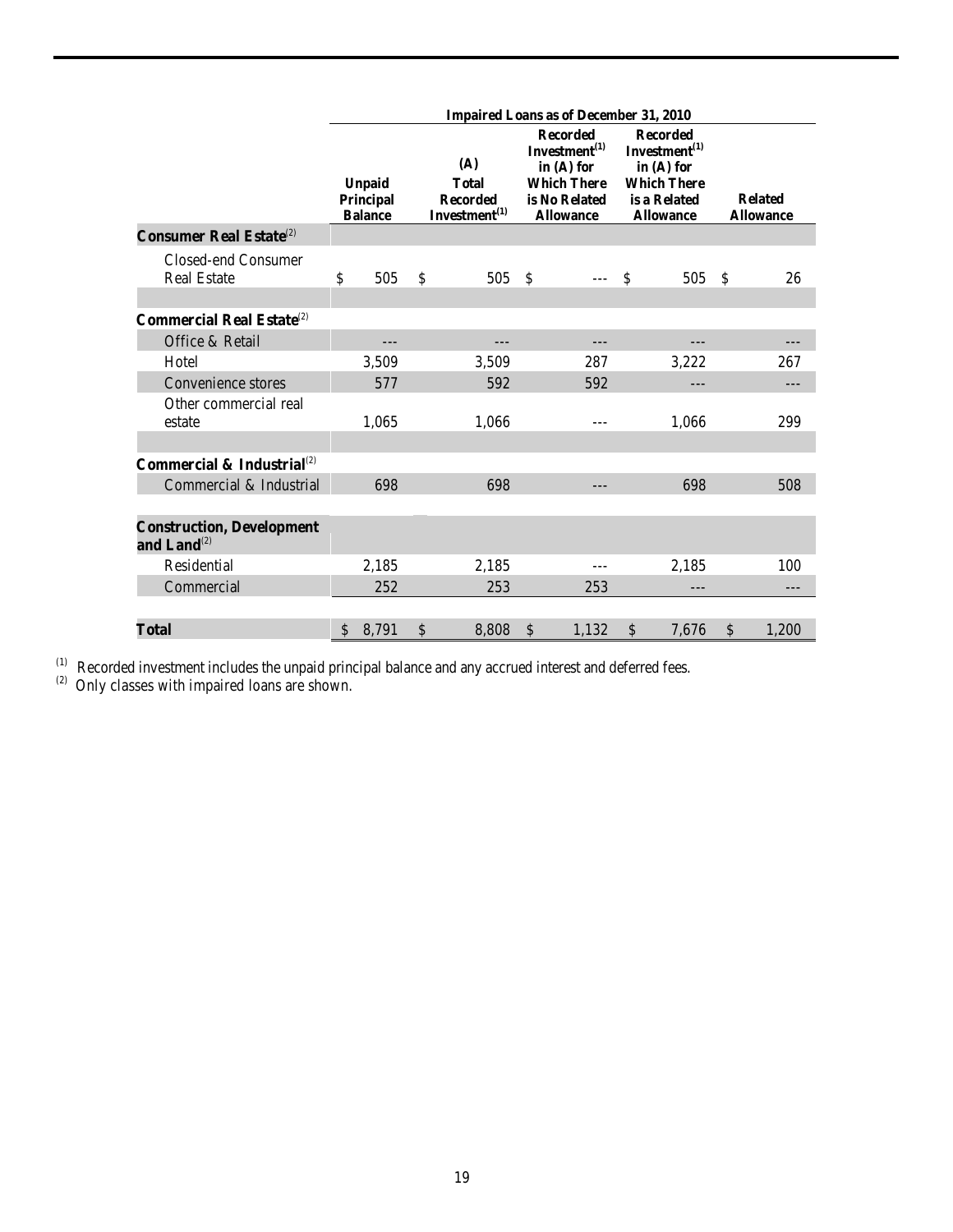|                                            | Average Investment and Interest Income of<br><b>Impaired Loans For the Year Ended</b><br><b>December 31, 2010</b> |                                                |    |                                      |  |  |
|--------------------------------------------|-------------------------------------------------------------------------------------------------------------------|------------------------------------------------|----|--------------------------------------|--|--|
|                                            |                                                                                                                   | <b>Average Recorded</b><br>Investment $^{(1)}$ |    | <b>Interest Income</b><br>Recognized |  |  |
| <b>Consumer Real Estate</b> <sup>(2)</sup> |                                                                                                                   |                                                |    |                                      |  |  |
| Closed-end Consumer Real Estate            | \$                                                                                                                | 337                                            | \$ |                                      |  |  |
|                                            |                                                                                                                   |                                                |    |                                      |  |  |
| Commercial Real Estate <sup>(2)</sup>      |                                                                                                                   |                                                |    |                                      |  |  |
| Office & retail                            |                                                                                                                   | 253                                            |    |                                      |  |  |
| Hotel                                      |                                                                                                                   | 2,767                                          |    |                                      |  |  |
| Convenience stores                         |                                                                                                                   | 49                                             |    |                                      |  |  |
| Other commercial real estate               |                                                                                                                   | 337                                            |    | 15                                   |  |  |
|                                            |                                                                                                                   |                                                |    | 1                                    |  |  |
| Commercial & Industrial <sup>(2)</sup>     |                                                                                                                   |                                                |    |                                      |  |  |
| Commercial & Industrial                    |                                                                                                                   | 1,183                                          |    |                                      |  |  |
|                                            |                                                                                                                   |                                                |    |                                      |  |  |
| Construction, Development and $Land(2)$    |                                                                                                                   |                                                |    |                                      |  |  |
| Residential                                |                                                                                                                   | 2,579                                          |    |                                      |  |  |
| Commercial                                 |                                                                                                                   | 21                                             |    |                                      |  |  |
|                                            |                                                                                                                   |                                                |    |                                      |  |  |
| Total                                      | \$                                                                                                                | 7,526                                          | \$ | 17                                   |  |  |

 $<sup>(1)</sup>$  Recorded investment includes the unpaid principal balance and any accrued interest and deferred fees.</sup>

 $^{(2)}$  Only classes with impaired loans are shown.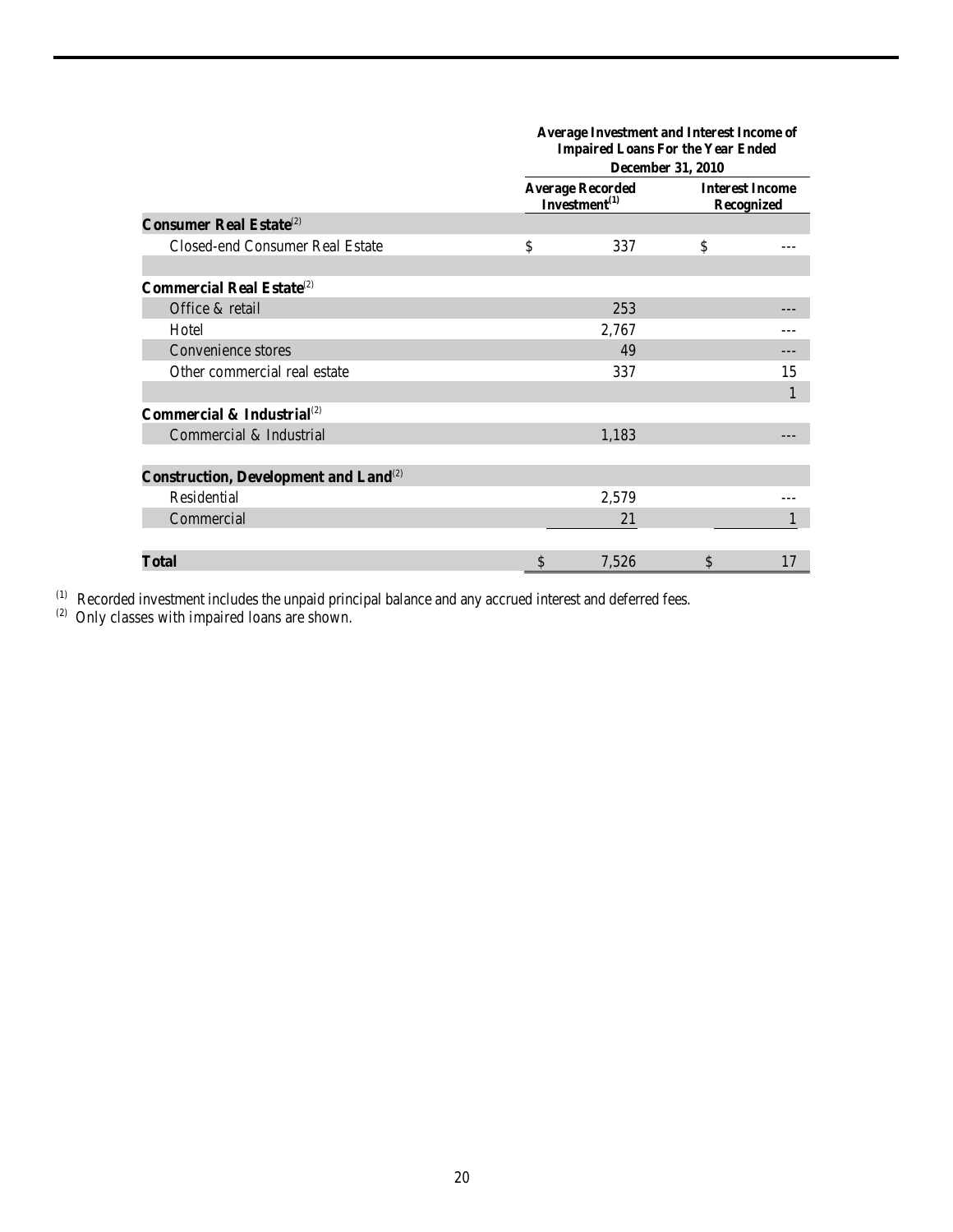An analysis of past due and nonaccrual loans follows:

# **September 30, 2011**

|                                           | $30 - 89$ Days<br><b>Past Due</b> | 90 or More<br><b>Days Past Due</b> | 90 Days Past<br>Due and Still<br><b>Accruing</b> |                | <b>Nonaccruals</b><br>(Including<br><b>Impaired</b><br>Nonaccruals) |
|-------------------------------------------|-----------------------------------|------------------------------------|--------------------------------------------------|----------------|---------------------------------------------------------------------|
| <b>Consumer Real Estate</b>               |                                   |                                    |                                                  |                |                                                                     |
| <b>Equity Lines</b>                       | \$<br>---                         | \$<br>---                          | \$                                               | ---            | \$<br>---                                                           |
| <b>Closed-ended Consumer Real Estate</b>  | 1,807                             | 466                                |                                                  | 285            | 180                                                                 |
| <b>Consumer Construction</b>              | ---                               | ---                                |                                                  | ---            | ---                                                                 |
| <b>Consumer Non-Real Estate</b>           |                                   |                                    |                                                  |                |                                                                     |
| <b>Credit Cards</b>                       | 15                                | $\overline{7}$                     |                                                  | $\overline{7}$ |                                                                     |
| <b>Consumer General</b>                   | 276                               | 14                                 |                                                  | 14             |                                                                     |
| <b>Consumer Overdraft</b>                 | 155                               | ---                                |                                                  | ---            |                                                                     |
| <b>Commercial Real Estate</b>             |                                   |                                    |                                                  |                |                                                                     |
| <b>College Housing</b>                    | 704                               | ---                                |                                                  | $---$          | ---                                                                 |
| Office/Retail                             | ---                               | ---                                |                                                  | ---            |                                                                     |
| <b>Nursing Homes</b>                      | ---                               | ---                                |                                                  | ---            | ---                                                                 |
| Hotels                                    | 619                               | 526                                |                                                  | ---            | 1,503                                                               |
| Municipalities                            | ---                               | ---                                |                                                  | ---            | ---                                                                 |
| <b>Medical Professionals</b>              | ---                               | ---                                |                                                  | ---            | ---                                                                 |
| Religious Organizations                   | ---                               | ---                                |                                                  | ---            | ---                                                                 |
| <b>Convenience Stores</b>                 | ---                               | ---                                |                                                  | ---            | ---                                                                 |
| <b>Entertainment and Sports</b>           | ---                               | ---                                |                                                  | ---            |                                                                     |
| Nonprofits                                | ---                               | ---                                |                                                  | ---            |                                                                     |
| <b>Restaurants</b>                        | ---                               | ---                                |                                                  | ---            |                                                                     |
| <b>General Contractors</b>                | ---                               | ---                                |                                                  | $---$          | ---                                                                 |
| Other Commercial Real Estate              | 1,406                             | 476                                |                                                  | ---            | 476                                                                 |
| <b>Commercial and Industrial</b>          |                                   |                                    |                                                  |                |                                                                     |
| Commercial and Industrial                 | 84                                | 475                                |                                                  | 33             | 581                                                                 |
| <b>Construction, Development and Land</b> |                                   |                                    |                                                  |                |                                                                     |
| Residential                               | ---                               | 1,604                              |                                                  | ---            | 1,604                                                               |
| Commercial                                | ---                               | ---                                |                                                  | ---            |                                                                     |
| <b>Total</b>                              | \$<br>5,066                       | \$<br>3,568                        | \$                                               | 339            | \$<br>4,344                                                         |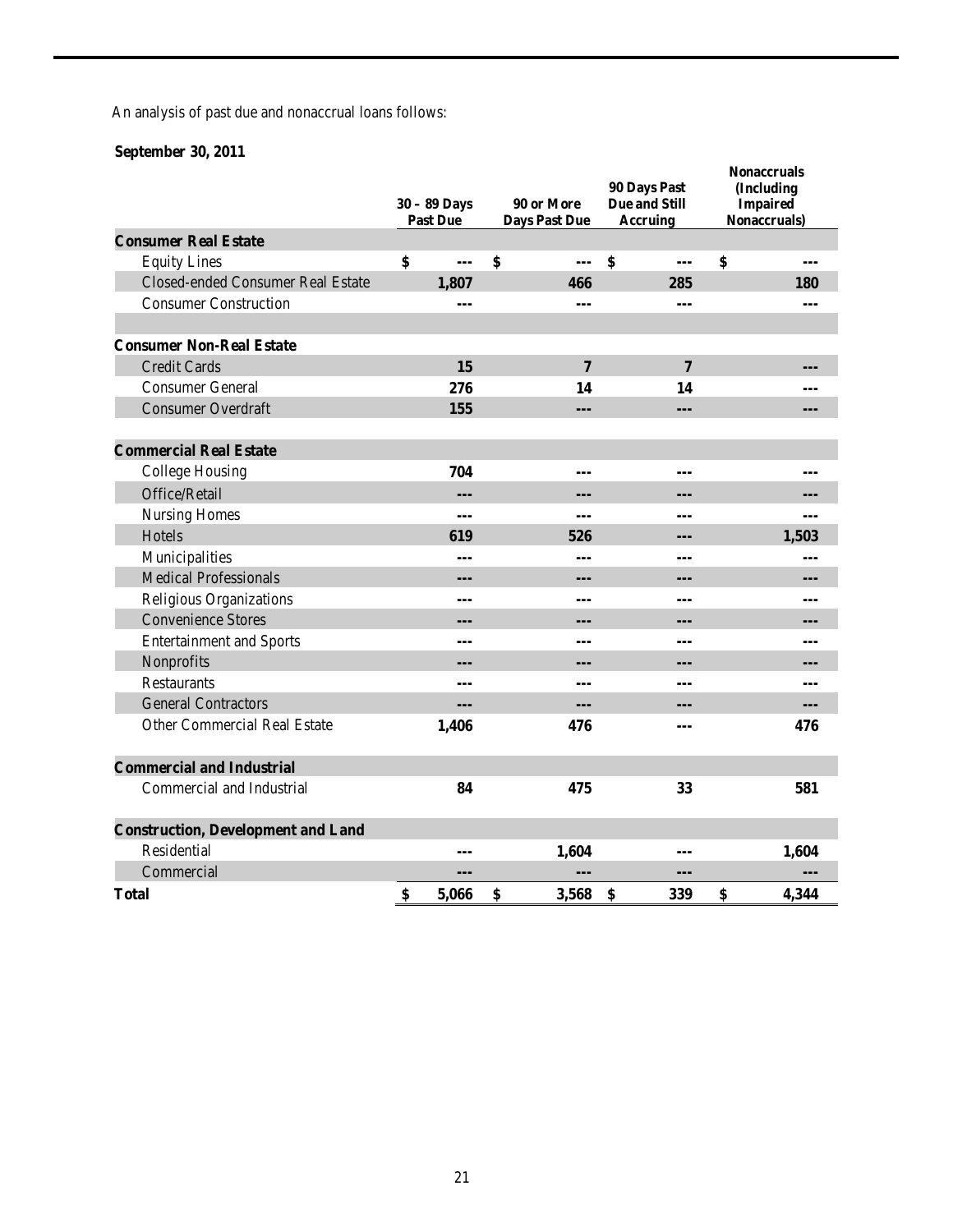# **December 31, 2010**

|                                           |              | $30 - 89$ Days<br><b>Past Due</b> |               | 90 or More<br><b>Days Past Due</b> | 90 Days Past<br>Due and Still<br><b>Accruing</b> |               |               |  | <b>Nonaccruals</b><br>(Including<br><b>Impaired</b><br>Nonaccruals) |
|-------------------------------------------|--------------|-----------------------------------|---------------|------------------------------------|--------------------------------------------------|---------------|---------------|--|---------------------------------------------------------------------|
| <b>Consumer Real Estate</b>               |              |                                   |               |                                    |                                                  |               |               |  |                                                                     |
| <b>Equity Lines</b>                       | $\mathbb{S}$ | 69                                | $\mathcal{S}$ | $\overline{a}$                     | $\mathcal{S}$                                    | $\frac{1}{2}$ | \$<br>$- - -$ |  |                                                                     |
| <b>Closed-ended Consumer Real Estate</b>  |              | 1,868                             |               | 1,178                              |                                                  | 612           | 783           |  |                                                                     |
| <b>Consumer Construction</b>              |              | $---$                             |               | $- - -$                            |                                                  | $- - -$       | ---           |  |                                                                     |
| <b>Consumer Non-Real Estate</b>           |              |                                   |               |                                    |                                                  |               |               |  |                                                                     |
| <b>Credit Cards</b>                       |              | 67                                |               | 42.                                |                                                  | 29            |               |  |                                                                     |
| <b>Consumer General</b>                   |              | 518                               |               | 45                                 |                                                  | 37            | ---           |  |                                                                     |
| <b>Consumer Overdraft</b>                 |              | ---                               |               | $---$                              |                                                  | $---$         |               |  |                                                                     |
| <b>Commercial Real Estate</b>             |              |                                   |               |                                    |                                                  |               |               |  |                                                                     |
| <b>College Housing</b>                    |              | 224                               |               | 262                                |                                                  | $---$         | ---           |  |                                                                     |
| Office/Retail                             |              |                                   |               | ---                                |                                                  |               |               |  |                                                                     |
| <b>Nursing Homes</b>                      |              | $---$                             |               | $---$                              |                                                  | $---$         | $- - -$       |  |                                                                     |
| Hotels                                    |              |                                   |               | 802                                |                                                  | $---$         | 3,509         |  |                                                                     |
| Municipalities                            |              | ---                               |               | $\sim$                             |                                                  | $---$         |               |  |                                                                     |
| <b>Medical Professionals</b>              |              | ---                               |               | 181                                |                                                  | $---$         |               |  |                                                                     |
| Religious Organizations                   |              | $---$                             |               | $\sim$                             |                                                  | $---$         | $ -$          |  |                                                                     |
| <b>Convenience Stores</b>                 |              | 9                                 |               | 577                                |                                                  | 577           |               |  |                                                                     |
| <b>Entertainment and Sports</b>           |              | ---                               |               | ---                                |                                                  | ---           |               |  |                                                                     |
| Nonprofits                                |              | ---                               |               | $---$                              |                                                  |               |               |  |                                                                     |
| <b>Restaurants</b>                        |              | ---                               |               | $---$                              |                                                  | $---$         | ---           |  |                                                                     |
| <b>General Contractors</b>                |              | ---                               |               | 85                                 |                                                  | ---           | $---$         |  |                                                                     |
| Other Commercial Real Estate              |              | 792                               |               | 136                                |                                                  | ---           | 715           |  |                                                                     |
| <b>Commercial and Industrial</b>          |              |                                   |               |                                    |                                                  |               |               |  |                                                                     |
| Commercial and Industrial                 |              | 740                               |               | 609                                |                                                  | 81            | 879           |  |                                                                     |
| <b>Construction, Development and Land</b> |              |                                   |               |                                    |                                                  |               |               |  |                                                                     |
| Residential                               |              | ---                               |               | 2,185                              |                                                  | $-$ - $-$     | 2,185         |  |                                                                     |
| Commercial                                |              | 25                                |               |                                    |                                                  |               |               |  |                                                                     |
| <b>Total</b>                              | \$           | 4,312                             | \$            | 6,102                              | $\mathcal{S}$<br>1,336                           |               | \$<br>8,071   |  |                                                                     |

The estimate of credit risk for non-impaired loans is obtained by applying allocations for internal and external factors. The allocations are increased for loans that exhibit greater credit quality risk.

Credit quality indicators, which the Company terms risk grades, are assigned through the Company's credit review function for larger loans and selective review of loans that fall below credit review thresholds. Loans that do not indicate heightened risk are graded as "pass." Loans that appear to have elevated credit risk because of frequent or persistent past due status, which is less than 75 days, or that show weakness in the borrower's financial condition are risk graded "special mention." Loans with frequent or persistent delinquency exceeding 75 days or that have a higher level of weakness in the borrower's financial condition are graded "classified." Classified loans have regulatory risk ratings of "substandard" and "doubtful." Allocations are increased by 50% and by 100% for loans with grades of "special mention" and "classified," respectively.

Determination of risk grades was completed for the portfolio as of September 30, 2011 and 2010.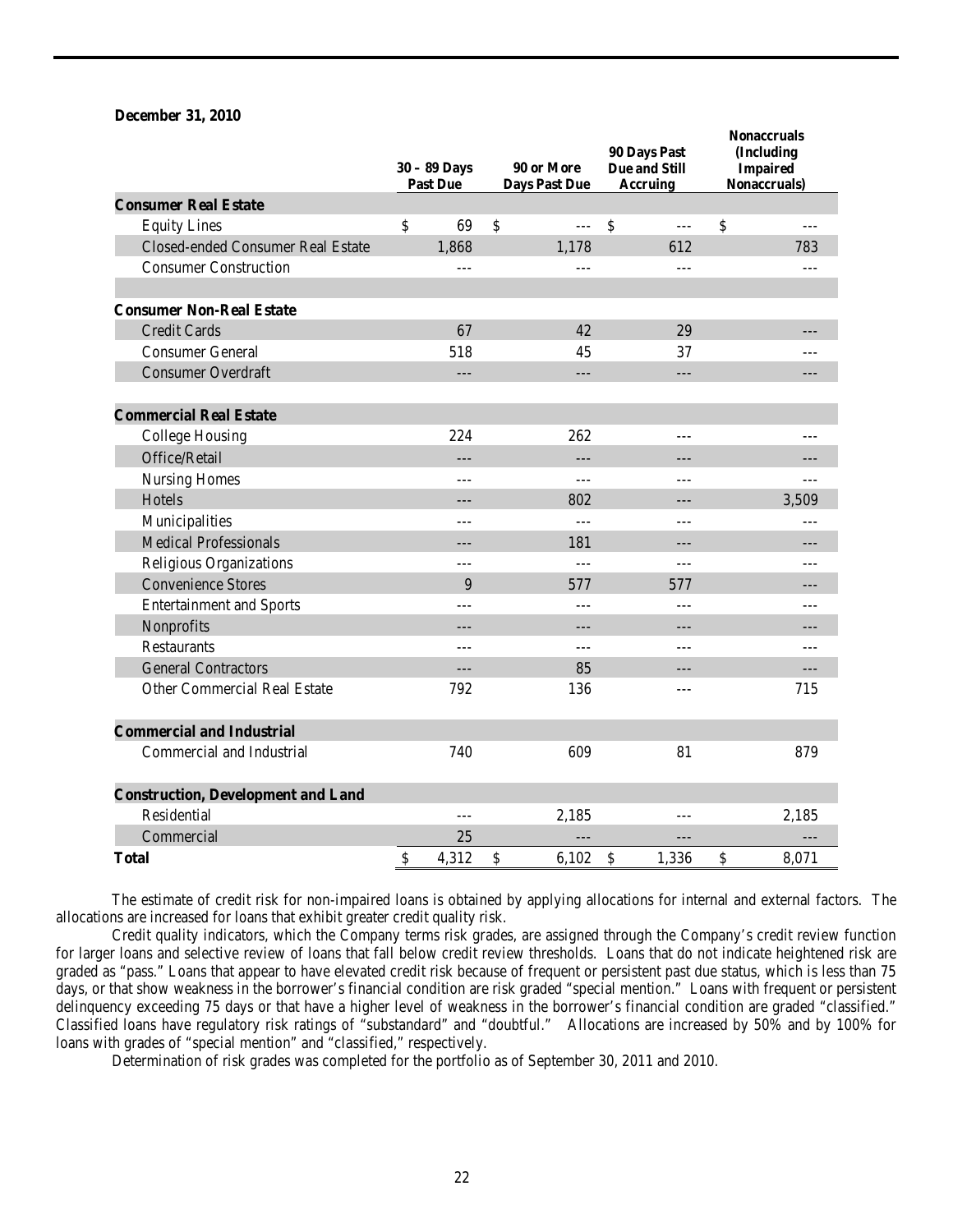The following displays non-impaired loans by credit quality indicator:

# **September 30, 2011**

|                                           |               |                        | <b>Classified</b> |
|-------------------------------------------|---------------|------------------------|-------------------|
|                                           |               |                        | (Excluding        |
|                                           | Pass          | <b>Special Mention</b> | Impaired)         |
| <b>Consumer Real Estate</b>               |               |                        |                   |
| <b>Equity Lines</b>                       | \$<br>16,259  | \$<br>9                | \$<br>---         |
| <b>Closed-end Consumer Real Estate</b>    | 89,945        | 767                    | 1,559             |
| <b>Consumer Construction</b>              | 2,072         | ---                    |                   |
| <b>Consumer Non-Real Estate</b>           |               |                        |                   |
| <b>Credit Cards</b>                       | 6,508         | ---                    |                   |
| <b>Consumer General</b>                   | 23,433        | 58                     | 66                |
| <b>Consumer Overdraft</b>                 | 252           | ---                    | ---               |
|                                           |               |                        |                   |
| <b>Commercial Real Estate</b>             |               |                        |                   |
| <b>College Housing</b>                    | 88,705        | 455                    | 405               |
| Office/Retail                             | 74,155        | 422                    | 3,768             |
| <b>Nursing Homes</b>                      | 15,521        | ---                    | ---               |
| Hotels                                    | 22,810        | 1,850                  | 619               |
| Municipalities                            | 20,996        | ---                    |                   |
| <b>Medical Professionals</b>              | 17,382        | ---                    |                   |
| Religious Organizations                   | 16,604        | ---                    |                   |
| <b>Convenience Stores</b>                 | 9,747         | ---                    |                   |
| <b>Entertainment and Sports</b>           | 7,148         | ---                    |                   |
| Nonprofits                                | 6,755         | ---                    |                   |
| Restaurants                               | 6,742         | ---                    | $- - -$           |
| <b>General Contractors</b>                | 4,984         | 137                    | 827               |
| <b>Other Commercial Real Estate</b>       | 63,840        | ---                    | 1,204             |
| <b>Commercial and Industrial</b>          |               |                        |                   |
| Commercial and Industrial                 | 39,579        | 174                    | 39                |
|                                           |               |                        |                   |
| <b>Construction, Development and Land</b> |               |                        |                   |
| Residential                               | 15,096        | ---                    | $- - -$           |
| Commercial                                | 22,390        | 2,961                  | 133               |
| <b>Total</b>                              | \$<br>570,923 | \$<br>6,833            | \$<br>8,620       |
|                                           |               |                        |                   |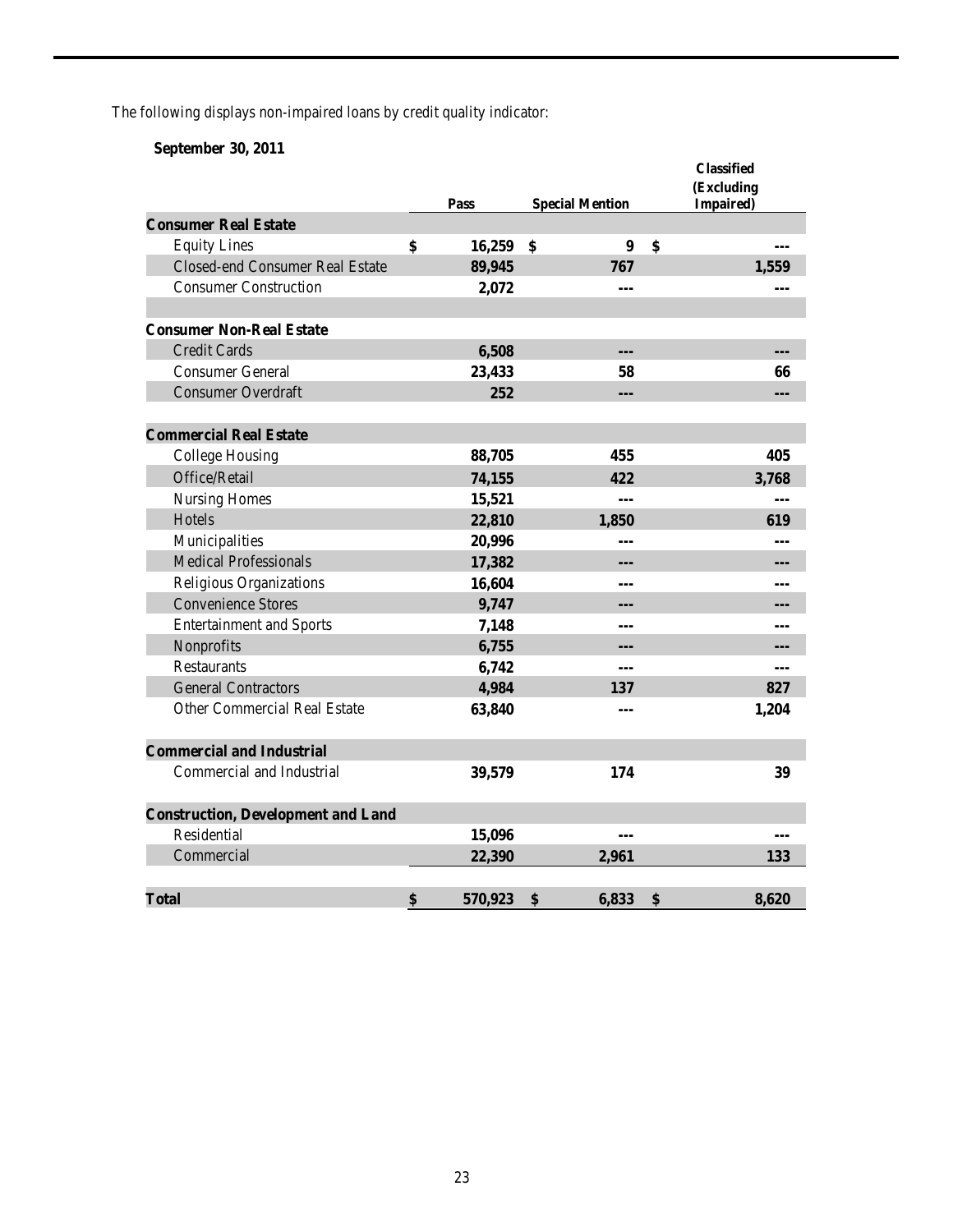# **December 31, 2010**

|                                           |               | Pass    | <b>Special Mention</b> | <b>Classified</b><br>(Excluding<br>Impaired) |
|-------------------------------------------|---------------|---------|------------------------|----------------------------------------------|
| <b>Consumer Real Estate</b>               |               |         |                        |                                              |
| <b>Equity Lines</b>                       | $\mathcal{S}$ | 15,735  | \$<br>ш.,              | \$<br>119                                    |
| Closed-ended Consumer Real                |               |         |                        |                                              |
| Estate                                    |               | 85,313  | 731                    | 2,969                                        |
| <b>Consumer Construction</b>              |               | 3,988   | ---                    |                                              |
| <b>Consumer Non-Real Estate</b>           |               |         |                        |                                              |
| <b>Credit Cards</b>                       |               | 6,446   | ---                    | 14                                           |
| <b>Consumer General</b>                   |               | 28,730  | 392                    | 94                                           |
| <b>Consumer Overdraft</b>                 |               | 3       |                        |                                              |
| <b>Commercial Real Estate</b>             |               |         |                        |                                              |
| <b>College Housing</b>                    |               | 88,110  | 461                    | 1,016                                        |
| Office/Retail                             |               | 60,540  | 3,500                  | 848                                          |
| <b>Nursing Homes</b>                      |               | 28,018  | ---                    |                                              |
| Hotel                                     |               | 10,689  | 1,878                  | 625                                          |
| Municipalities                            |               | 16,979  | $---$                  |                                              |
| <b>Medical Professionals</b>              |               | 17,111  | ---                    | 181                                          |
| Religious Organizations                   |               | 12,643  | ---                    |                                              |
| <b>Convenience Stores</b>                 |               | 9,010   | 9                      |                                              |
| <b>Entertainment and Sports</b>           |               | 7,694   | ---                    |                                              |
| Nonprofit                                 |               | 6,421   | $---$                  | ---                                          |
| Restaurants                               |               | 6,740   | $- - -$                | 153                                          |
| <b>General Contractors</b>                |               | 6,175   | ---                    | 240                                          |
| Other Commercial Real Estate              |               | 63,679  | 111                    | 951                                          |
| <b>Commercial and Industrial</b>          |               |         |                        |                                              |
| Commercial and Industrial                 |               | 34,826  | 129                    | 1,419                                        |
| <b>Construction, Development and Land</b> |               |         |                        |                                              |
| Residential                               |               | 25,760  | $---$                  | 2,633                                        |
| Commercial                                |               | 14,405  | ---                    | 164                                          |
| <b>Total</b>                              | \$            | 549,015 | \$<br>7,211            | \$<br>11,426                                 |

#### Sales, Purchases and Reclassification of Loans

The Company finances mortgages under "best efforts" contracts with mortgage purchasers. The mortgages are designated as held for sale upon initiation. There have been no major reclassifications from portfolio loans to held for sale. Occasionally, the Company purchases or sells participations in loans. The Company has not purchased any participations in 2011. All participation loans previously purchased met the Company's normal underwriting standards at the time the participation was entered. Participation loans are included in the appropriate portfolio balances to which the allowance methodology is applied.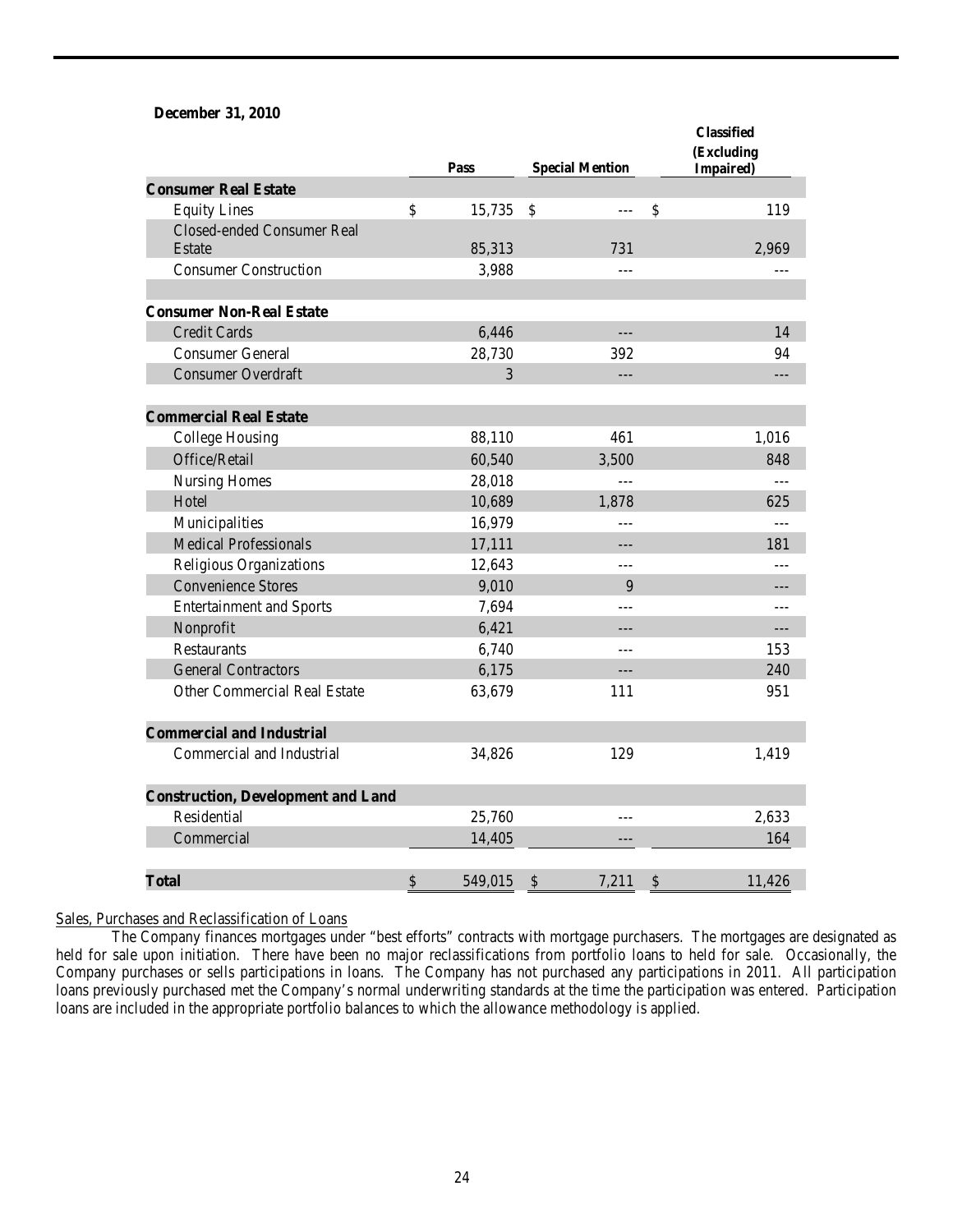### **Troubled Debt Restructurings**

The Company modified loans that were classified troubled debt restructurings during the nine months ended September 30, 2011. The following tables present restructurings by class that occurred during the three and nine-month periods ended September 30, 2011.

Note: only classes with restructured loans are presented.

|                                    | Restructurings that occurred during the three months ended<br><b>September 30, 2011</b> |                                                                             |       |                                                                                     |            |    |                              |  |  |  |
|------------------------------------|-----------------------------------------------------------------------------------------|-----------------------------------------------------------------------------|-------|-------------------------------------------------------------------------------------|------------|----|------------------------------|--|--|--|
|                                    | Number of<br><b>Contracts</b>                                                           | Pre-<br><b>Modification</b><br>Outstanding<br><b>Recorded</b><br>Investment |       | Post-<br><b>Modification</b><br>Outstanding<br><b>Recorded</b><br><b>Investment</b> |            |    | Impairment<br><b>Accrued</b> |  |  |  |
| Construction, Development and Land |                                                                                         |                                                                             |       |                                                                                     |            |    |                              |  |  |  |
| Residential                        | 1                                                                                       | \$                                                                          | 2,400 | \$                                                                                  | 2,300      | \$ | 507                          |  |  |  |
| <b>Commercial Real Estate</b>      |                                                                                         |                                                                             |       |                                                                                     |            |    |                              |  |  |  |
| General contractors                | $\mathbf{2}$                                                                            |                                                                             | 128   |                                                                                     | <b>128</b> |    | 15                           |  |  |  |
| Other commercial real estate       |                                                                                         |                                                                             | 392   |                                                                                     | 392        |    | 291                          |  |  |  |
| Total                              | $\overline{\mathbf{4}}$                                                                 | \$                                                                          | 2.920 | \$                                                                                  | 2,820      | \$ | 813                          |  |  |  |

#### **Restructurings that occurred during the nine months ended**

|                                    | <b>September 30, 2011</b>     |                                                                                    |                                                                                     |                                     |  |  |  |  |  |
|------------------------------------|-------------------------------|------------------------------------------------------------------------------------|-------------------------------------------------------------------------------------|-------------------------------------|--|--|--|--|--|
|                                    | Number of<br><b>Contracts</b> | Pre-<br><b>Modification</b><br>Outstanding<br><b>Recorded</b><br><b>Investment</b> | Post-<br><b>Modification</b><br>Outstanding<br><b>Recorded</b><br><b>Investment</b> | <b>Impairment</b><br><b>Accrued</b> |  |  |  |  |  |
| <b>Consumer Real Estate</b>        |                               |                                                                                    |                                                                                     |                                     |  |  |  |  |  |
| Closed-ended Consumer Real Estate  | 1                             | \$<br>75                                                                           | \$<br>75                                                                            | \$<br>---                           |  |  |  |  |  |
|                                    |                               |                                                                                    |                                                                                     |                                     |  |  |  |  |  |
| Commercial and Industrial          | 1                             | 50                                                                                 | 50                                                                                  | 50                                  |  |  |  |  |  |
|                                    |                               |                                                                                    |                                                                                     |                                     |  |  |  |  |  |
| Construction, Development and Land |                               |                                                                                    |                                                                                     |                                     |  |  |  |  |  |
| Residential                        | $\overline{2}$                | 2,634                                                                              | 2,534                                                                               | 510                                 |  |  |  |  |  |
|                                    |                               |                                                                                    |                                                                                     |                                     |  |  |  |  |  |
| <b>Commercial Real Estate</b>      |                               |                                                                                    |                                                                                     |                                     |  |  |  |  |  |
| College housing                    | $\mathbf{2}$                  | 422                                                                                | 332                                                                                 | ---                                 |  |  |  |  |  |
| Medical professionals              | 3                             | 73                                                                                 | 73                                                                                  | 71                                  |  |  |  |  |  |
| General contractors                | $\mathbf{2}$                  | 128                                                                                | 128                                                                                 | 15                                  |  |  |  |  |  |
| Other commercial real estate       | 3                             | 696                                                                                | 688                                                                                 | 476                                 |  |  |  |  |  |
| <b>Total</b>                       | 14                            | \$<br>4,078                                                                        | \$<br>3,880                                                                         | \$<br>1,122                         |  |  |  |  |  |

The modifications included providing payment relief by temporarily changing amortizing loans to interest only payments, extending the maturity, changing a letter of credit to a single-payment note, partial forgiveness of principal, or a combination of these modifications.

Partial charge-offs on two loans to separate borrowers totaled \$215. Restructured loans are designated impaired and measured for impairment. The impairment measurement resulted in \$1,122 accrued to the allowance for loan losses. The impairment for restructured loans secured by real estate is based upon the fair value (reduced by selling costs) of the underlying collateral. The full amount of restructured loans that are not secured by real estate is accrued to the allowance for loan losses.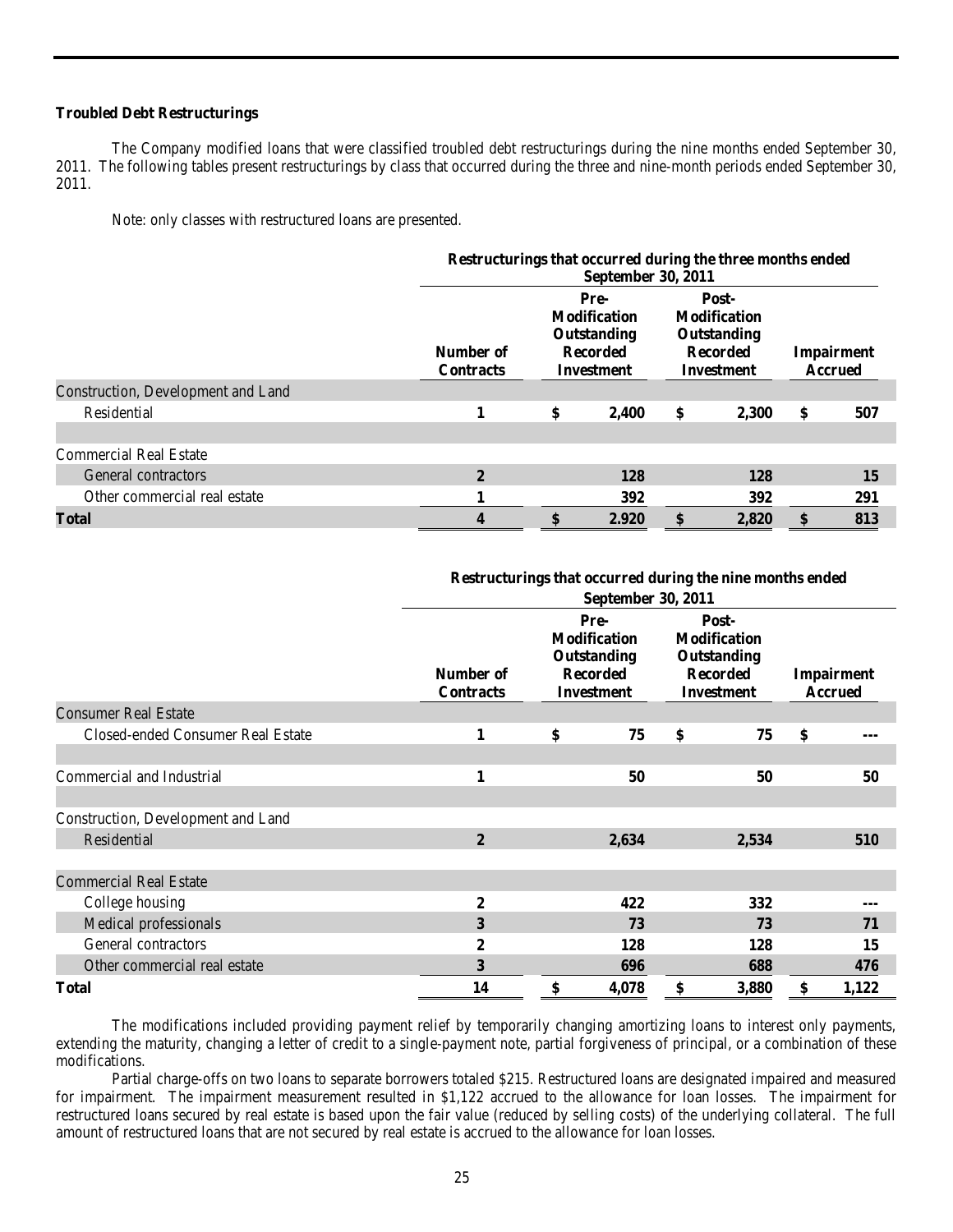The following tables present restructured loans that were modified within the past three and nine months and that subsequently experienced payment default. The company defines default as one or more payments that occur more than 30 days past the due date.

### **Troubled Debt Restructurings that Subsequently Defaulted**

|                              |                               | Restructurings that occurred during the three months ended<br><b>September 30, 2011</b> |                                      |   |                              |  |  |  |  |  |
|------------------------------|-------------------------------|-----------------------------------------------------------------------------------------|--------------------------------------|---|------------------------------|--|--|--|--|--|
|                              | Number of<br><b>Contracts</b> |                                                                                         | <b>Recorded</b><br><b>Investment</b> |   | Impairment<br><b>Accrued</b> |  |  |  |  |  |
| Commercial Real Estate       |                               |                                                                                         |                                      |   |                              |  |  |  |  |  |
| General contractors          |                               |                                                                                         | 128                                  | S | $---$                        |  |  |  |  |  |
| Other commercial real estate |                               |                                                                                         | 392                                  |   | 291                          |  |  |  |  |  |
| <b>Total</b>                 |                               |                                                                                         | 520                                  |   | 291                          |  |  |  |  |  |

|                                    | Restructurings that occurred during the nine months ended<br><b>September 30, 2011</b> |    |       |                              |     |  |  |  |  |
|------------------------------------|----------------------------------------------------------------------------------------|----|-------|------------------------------|-----|--|--|--|--|
|                                    | Number of<br><b>Recorded</b><br><b>Contracts</b><br><b>Investment</b>                  |    |       | Impairment<br><b>Accrued</b> |     |  |  |  |  |
| Construction, Development and Land |                                                                                        |    |       |                              |     |  |  |  |  |
| Residential                        |                                                                                        | \$ | 234   | \$                           | 3   |  |  |  |  |
|                                    |                                                                                        |    |       |                              |     |  |  |  |  |
| <b>Commercial Real Estate</b>      |                                                                                        |    |       |                              |     |  |  |  |  |
| College housing                    |                                                                                        |    | 255   |                              | --- |  |  |  |  |
| General contractors                | $\mathbf{2}$                                                                           |    | 131   |                              | 15  |  |  |  |  |
| Other commercial real estate       | 3                                                                                      |    | 700   |                              | 476 |  |  |  |  |
| Total                              | 7                                                                                      |    | 1.320 | \$                           | 494 |  |  |  |  |

The above restructured loans that experienced a payment default are all secured by real estate. The impairment measurement is based upon the fair value of the underlying collateral and as such, was not significantly affected by the payment default. Restructured loans that become more than 90 days past due are designated nonaccrual. Nonaccrual levels are factored into allowance methodology for collectively-evaluated loans.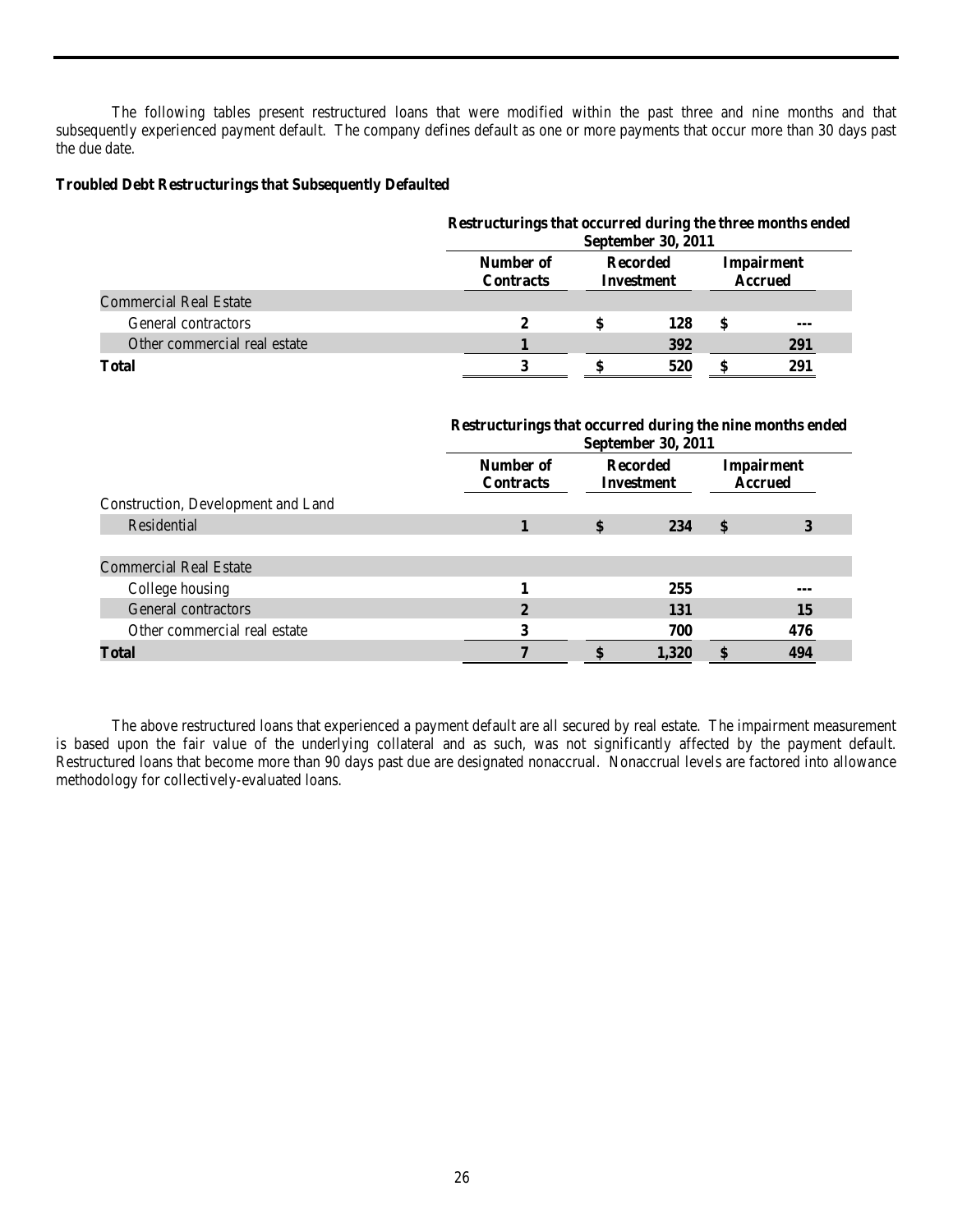# **Note 4: Securities**

The amortized costs, gross unrealized gains, gross unrealized losses and fair values for securities available for sale by major security type as of September 30, 2011 are as follows:

|                                   | September 30, 2011 |       |            |                   |              |    |               |  |  |  |
|-----------------------------------|--------------------|-------|------------|-------------------|--------------|----|---------------|--|--|--|
|                                   |                    |       | Gross      |                   | <b>Gross</b> |    |               |  |  |  |
|                                   | Amortized          |       | Unrealized | <b>Unrealized</b> |              |    | Fair          |  |  |  |
|                                   | Costs              | Gains |            | <b>Losses</b>     |              |    | <b>Values</b> |  |  |  |
| Available for sale:               |                    |       |            |                   |              |    |               |  |  |  |
| U.S. Treasury                     | \$<br>2,011        | \$    | 159        | \$                | ---          | \$ | 2,170         |  |  |  |
| U.S. Government agencies          | 93,912             |       | 1,642      |                   | $\mathbf{2}$ |    | 95,552        |  |  |  |
| Mortgage-backed securities        | 8,058              |       | 604        |                   | ---          |    | 8,662         |  |  |  |
| States and political subdivisions | 50,533             |       | 2,109      |                   | 26           |    | 52,616        |  |  |  |
| Corporate                         | 16,864             |       | 427        |                   | 86           |    | 17,205        |  |  |  |
| Federal Home Loan Bank stock      | 1,601              |       | ---        |                   | $---$        |    | 1,601         |  |  |  |
| Federal Reserve Bank stock        | 92                 |       | ---        |                   | ---          |    | 92            |  |  |  |
| Other securities                  | 2,356              |       | 34         |                   | 162          |    | 2,228         |  |  |  |
| Total                             | \$<br>175,427      | \$    | 4,975      | \$                | 276          | \$ | 180.126       |  |  |  |

The amortized costs, gross unrealized gains, gross unrealized losses and fair values for securities held to maturity by major security type as of September 30, 2011 are as follows:

|                                   |                           | <b>September 30, 2011</b> |                                     |            |                                             |         |                |         |  |  |  |  |
|-----------------------------------|---------------------------|---------------------------|-------------------------------------|------------|---------------------------------------------|---------|----------------|---------|--|--|--|--|
|                                   | Amortized<br><b>Costs</b> |                           | <b>Gross</b><br>Unrealized<br>Gains |            | Gross<br><b>Unrealized</b><br><b>Losses</b> |         | Fair<br>Values |         |  |  |  |  |
| Held to maturity:                 |                           |                           |                                     |            |                                             |         |                |         |  |  |  |  |
| U.S. Government agencies          | \$                        | 15,060                    | \$                                  | 621        | \$                                          | $--$    | \$             | 15,681  |  |  |  |  |
| Mortgage-backed securities        |                           | 957                       |                                     | <b>100</b> |                                             | $- - -$ |                | 1,057   |  |  |  |  |
| States and political subdivisions |                           | 120,474                   |                                     | 6,725      |                                             | 3       |                | 127,196 |  |  |  |  |
| Corporate                         |                           | 1,657                     |                                     | 19         |                                             |         |                | 1,675   |  |  |  |  |
| Total                             |                           | 138,148                   | S                                   | 7,465      |                                             |         | \$             | 145,609 |  |  |  |  |

Information pertaining to securities with gross unrealized losses at September 30, 2011 and December 31, 2010, aggregated by investment category and length of time that individual securities have been in a continuous loss position, follows:

|                                   | September 30, 2011         |         |                           |      |                      |                   |                           |      |  |
|-----------------------------------|----------------------------|---------|---------------------------|------|----------------------|-------------------|---------------------------|------|--|
|                                   | <b>Less Than 12 Months</b> |         |                           |      |                      | 12 Months or More |                           |      |  |
|                                   | Fair<br><b>Value</b>       |         | <b>Unrealized</b><br>Loss |      | Fair<br><b>Value</b> |                   | <b>Unrealized</b><br>Loss |      |  |
| Temporarily impaired securities:  |                            |         |                           |      |                      |                   |                           |      |  |
| U.S. Government agencies          | \$                         | 999     | -S                        | 1    | -S                   | $--$              |                           | $--$ |  |
| States and political subdivisions |                            | 2,000   |                           | 29   |                      | $- - -$           |                           | ---  |  |
| Corporate                         |                            | 5,928   |                           | 88   |                      | $- - -$           |                           | $--$ |  |
| Other securities                  |                            | $- - -$ |                           | $--$ |                      | 142               |                           | 162  |  |
| Total                             |                            | 8,927   |                           | 118  |                      | 142               |                           | 162  |  |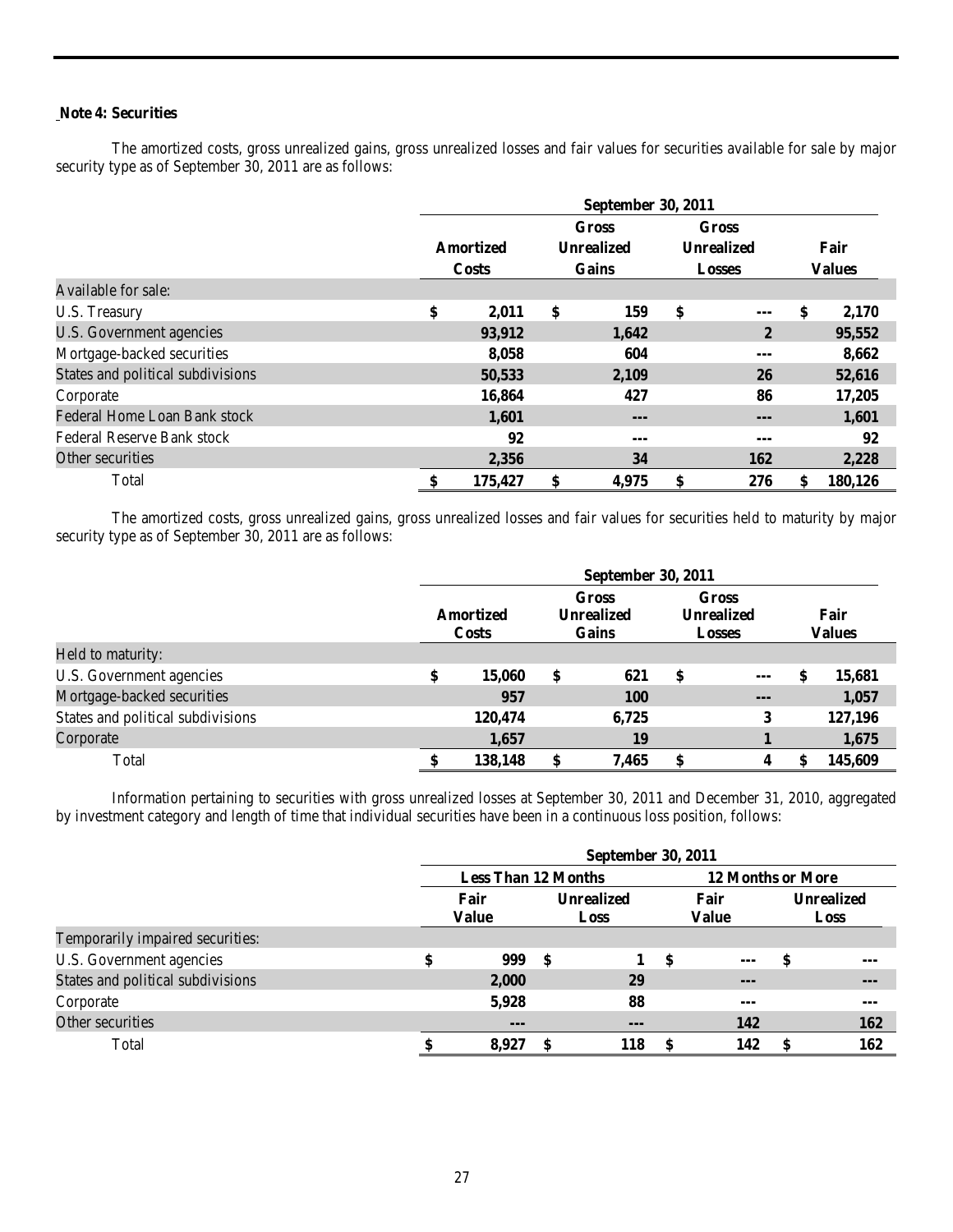|                                   |    |                                  | <b>December 31, 2010</b> |                          |      |                           |    |     |
|-----------------------------------|----|----------------------------------|--------------------------|--------------------------|------|---------------------------|----|-----|
|                                   |    | <b>Less Than 12 Months</b>       |                          | <b>12 Months or More</b> |      |                           |    |     |
|                                   |    | <b>Unrealized</b><br><b>Loss</b> |                          | Fair<br><b>Value</b>     |      | <b>Unrealized</b><br>Loss |    |     |
| Temporarily impaired securities:  |    |                                  |                          |                          |      |                           |    |     |
| U.S. Government agencies          | \$ | 64,850                           | \$                       | 3,127                    | - \$ | $- - -$                   | \$ |     |
| States and political subdivisions |    | 65,640                           |                          | 2,605                    |      | 2,528                     |    | 258 |
| Corporate                         |    | 969                              |                          | 31                       |      | $- - -$                   |    | --- |
| Other securities                  |    | $---$                            |                          | $- - -$                  |      | 247                       |    | 246 |
| Total                             |    | 131,459                          |                          | 5,763                    |      | 2.775                     |    | 504 |

The Company had 12 securities with a fair value of \$9,069 which were temporarily impaired at September 30, 2011. The total unrealized loss on these securities was \$280. Of the temporarily impaired total, one security with a fair value of \$142 and an unrealized loss of \$162 has been in a continuous loss position for twelve months or more. The Company has determined that these securities are temporarily impaired at September 30, 2011 for the reasons set out below.

U.S. Government agencies. The unrealized losses in this category of investments were caused by interest rate and market fluctuations. The contractual terms of the investments do not permit the issuer to settle the securities at a price less than the cost basis of each investment. Because the Company does not intend to sell any of the investments and it is not likely that the Company will be required to sell any of these investments before recovery of its amortized cost basis, which may be at maturity, the Company does not consider these investments to be other-than-temporarily impaired.

States and political subdivisions. This category's unrealized losses are primarily the result of interest rate and market fluctuations and also a certain few ratings downgrades brought about by the impact of the economic downturn on states and political subdivisions. The contractual terms of the investments do not permit the issuer to settle the securities at a price less than the cost basis of each investment. Because the Company does not intend to sell any of the investments and it is not likely that the Company will be required to sell any of the investments before recovery of its amortized cost basis, which may be at maturity, the Company does not consider these investments to be other-than-temporarily impaired.

Corporate debt securities. The Company's unrealized losses in corporate debt securities are related to interest rate and market fluctuations and to ratings downgrades for a limited number of securities. The contractual terms of the investments do not permit the issuer to settle the securities at a price less than the cost basis of each investment. Because the Company does not intend to sell any of the investments before recovery of its amortized cost basis, which may be at maturity, the Company does not consider these investments to be other-than-temporarily impaired.

Other. The Company holds an investment in an LLC and a small amount of community bank stock. The value of these investments has been negatively affected by market conditions. Because the Company does not intend to sell these investments before recovery of amortized cost basis, the Company does not consider these investments to be other-than-temporarily impaired.

As a member of the Federal Reserve and the Federal Home Loan Bank ("FHLB") of Atlanta, NBB is required to maintain certain minimum investments in the common stock of those entities. Required levels of investment are based upon NBB's capital and a percentage of qualifying assets. In addition, NBB is eligible to borrow from the FHLB with borrowings collateralized by qualifying assets, primarily residential mortgage loans and NBB's capital stock investment in the FHLB. Redemption of FHLB stock is subject to certain limitations and conditions. At its discretion, the FHLB may declare dividends on the stock. Management reviews for impairment based upon the ultimate recoverability of the cost basis of the FHLB stock, and at September 30, 2011, management did not consider there to be any impairment.

Management regularly monitors the credit quality of the investment portfolio. Changes in ratings are noted and follow-up research on the issuer is undertaken when warranted. Management intends to carefully follow any changes in bond quality. Refer to "Securities" in this report for additional information.

#### **Note 5: Recent Accounting Pronouncements**

In January 2010, the Financial Accounting Standards Board (FASB) issued Accounting Standards Update (ASU) 2010-06, "Fair Value Measurements and Disclosures (Topic 820): Improving Disclosures about Fair Value Measurements." ASU 2010-06 amends Subtopic 820-10 to clarify existing disclosures, require new disclosures, and includes conforming amendments to guidance on employers' disclosures about postretirement benefit plan assets. ASU 2010-06 is effective for interim and annual periods beginning after December 15, 2009, except for disclosures about purchases, sales, issuances, and settlements in the roll forward of activity in Level 3 fair value measurements. Those disclosures are effective for fiscal years beginning after December 15, 2010 and for interim periods within those fiscal years. The adoption of the new guidance did not have a material impact on the Company's consolidated financial statements.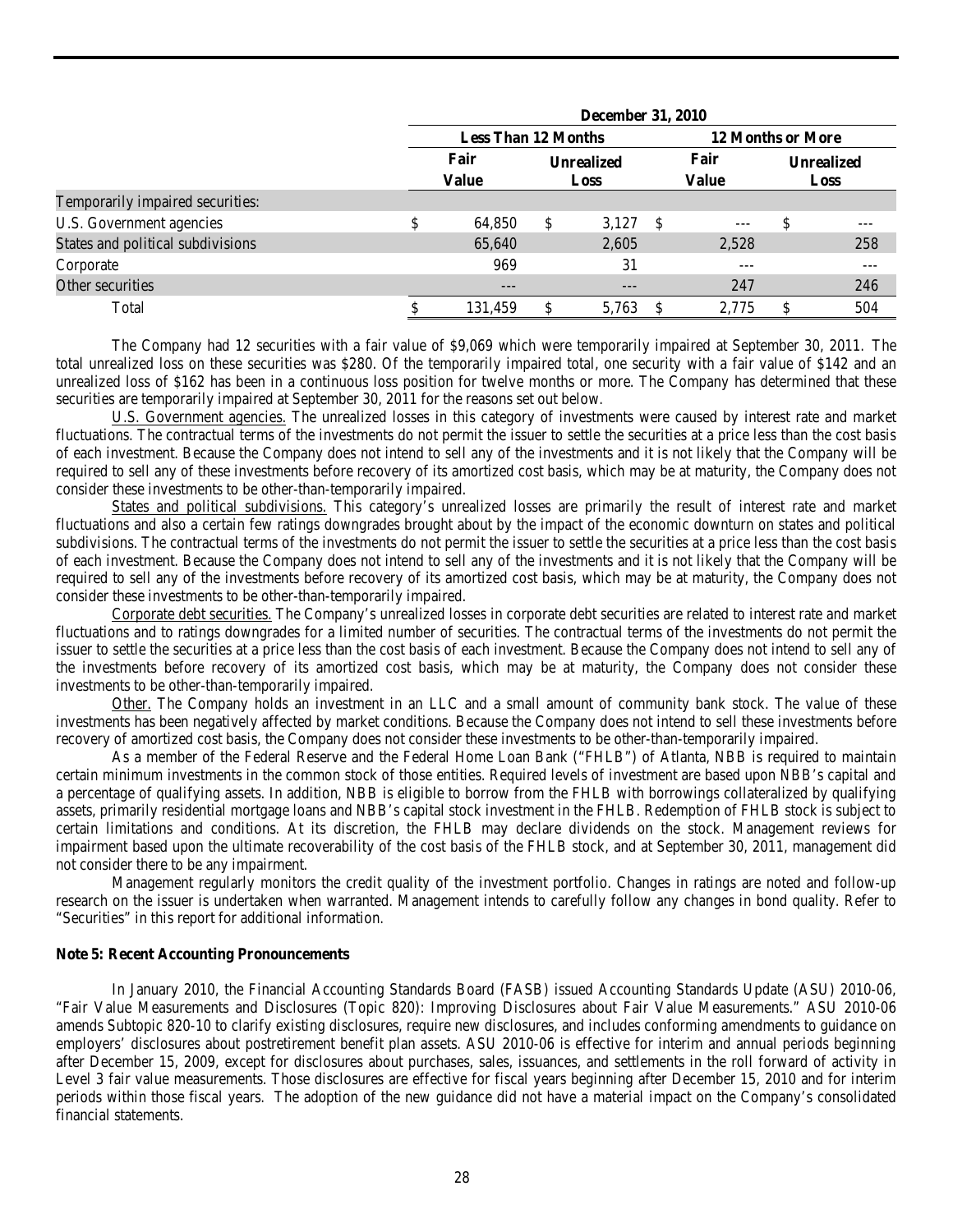In July 2010, the FASB issued ASU 2010-20, "Receivables (Topic 310) – Disclosures about the Credit Quality of Financing Receivables and the Allowance for Credit Losses." The new disclosure guidance significantly expands the existing requirements and will lead to greater transparency into an entity's exposure to credit losses from lending arrangements. The extensive new disclosures of information as of the end of a reporting period became effective for both interim and annual reporting periods ending on or after December 15, 2010. Specific disclosures regarding activity that occurred before the issuance of the ASU, such as the allowance roll forward and modification disclosures, were required for periods beginning on or after December 15, 2010. The Company has included the required disclosures in its consolidated financial statements.

In December 2010, the FASB issued ASU 2010-28, "Intangible – Goodwill and Other (Topic 350) – When to Perform Step 2 of the Goodwill Impairment Test for Reporting Units with Zero or Negative Carrying Amounts." The amendments in this ASU modify Step 1 of the goodwill impairment test for reporting units with zero or negative carrying amounts. For those reporting units, an entity is required to perform Step 2 of the goodwill impairment test if it is more likely than not that a goodwill impairment exists. The amendments in this ASU are effective for fiscal years, and interim periods within those years, beginning after December 15, 2010. Early adoption is not permitted. The adoption of the new guidance did not have a material impact on the Company's consolidated financial statements.

In December 2010, the FASB issued ASU 2010-29, "Business Combinations (Topic 805) – Disclosure of Supplementary Pro Forma Information for Business Combinations." The guidance requires pro forma disclosure for business combinations that occurred in the current reporting period as though the acquisition date for all business combinations that occurred during the year had been as of the beginning of the annual reporting period. If comparative financial statements are presented, the pro forma information should be reported as though the acquisition date for all business combinations that occurred during the current year had been as of the beginning of the comparable prior annual reporting period. ASU 2010-29 is effective for business combinations for which the acquisition date is on or after the beginning of the first annual reporting period beginning on or after December 15, 2010. Early adoption is permitted. The adoption of the new guidance did not have a material impact on the Company's consolidated financial statements.

The Securities Exchange Commission (SEC) issued Final Rule No. 33-9002, "Interactive Data to Improve Financial Reporting." The rule requires companies to submit financial statements in extensible business reporting language (XBRL) format with their SEC filings on a phased-in schedule. Large accelerated filers and foreign large accelerated filers using U.S. GAAP were required to provide interactive data reports starting with their first quarterly report for fiscal periods ending on or after June 15, 2010. All remaining filers are required to provide interactive data reports starting with their first quarterly report for fiscal periods ending on or after June 15, 2011. The Company complied with this Rule beginning with the filing of the June 30, 2011 Form 10-Q.

In March 2011, the SEC issued Staff Accounting Bulletin (SAB) 114. This SAB revises or rescinds portions of the interpretive guidance included in the codification of the Staff Accounting Bulletin Series. This update is intended to make the relevant interpretive guidance consistent with current authoritative accounting guidance issued as a part of the FASB's Codification. The principal changes involve revision or removal of accounting guidance references and other conforming changes to ensure consistency of referencing through the SAB Series. The effective date for SAB 114 is March 28, 2011. The adoption of the new guidance did not have a material impact on the Company's consolidated financial statements.

In April 2011, the FASB issued ASU 2011-02, "Receivables (Topic 310) – A Creditor's Determination of Whether a Restructuring Is a Troubled Debt Restructuring." The amendments in this ASU clarify the guidance on a creditor's evaluation of whether it has granted a concession to a debtor. They also clarify the guidance on a creditor's evaluation of whether a debtor is experiencing financial difficulty. The amendments in this ASU are effective for the first interim or annual period beginning on or after June 15, 2011. Early adoption is permitted. Retrospective application to the beginning of the annual period of adoption for modifications occurring on or after the beginning of the annual adoption period is required. As a result of applying these amendments, an entity may identify receivables that are newly considered to be impaired. For purposes of measuring impairment of those receivables, an entity should apply the amendments prospectively for the first interim or annual period beginning on or after June 15, 2011. The Company has adopted ASU 2011-02 and included the required disclosures in its consolidated financial statements.

In April 2011, the FASB issued ASU 2011-03, "Transfers and Servicing (Topic 860) – Reconsideration of Effective Control for Repurchase Agreements." The amendments in this ASU remove from the assessment of effective control (1) the criterion requiring the transferor to have the ability to repurchase or redeem the financial assets on substantially the agreed terms, even in the event of default by the transferee and (2) the collateral maintenance implementation guidance related to that criterion. The amendments in this ASU are effective for the first interim or annual period beginning on or after December 15, 2011. The guidance should be applied prospectively to transactions or modifications of existing transactions that occur on or after the effective date. Early adoption is not permitted. The Company is currently assessing the impact that ASU 2011-03 will have on its consolidated financial statements.

In May 2011, the FASB issued ASU 2011-04, "Fair Value Measurement (Topic 820) – Amendments to Achieve Common Fair Value Measurement and Disclosure Requirements in U.S. GAAP and IFRSs." This ASU is the result of joint efforts by the FASB and IASB to develop a single, converged fair value framework on how (not when) to measure fair value and what disclosures to provide about fair value measurements. The ASU is largely consistent with existing fair value measurement principles in U.S. GAAP (Topic 820), with many of the amendments made to eliminate unnecessary wording differences between U.S. GAAP and IFRSs. The amendments are effective for interim and annual periods beginning after December 15, 2011 with prospective application. Early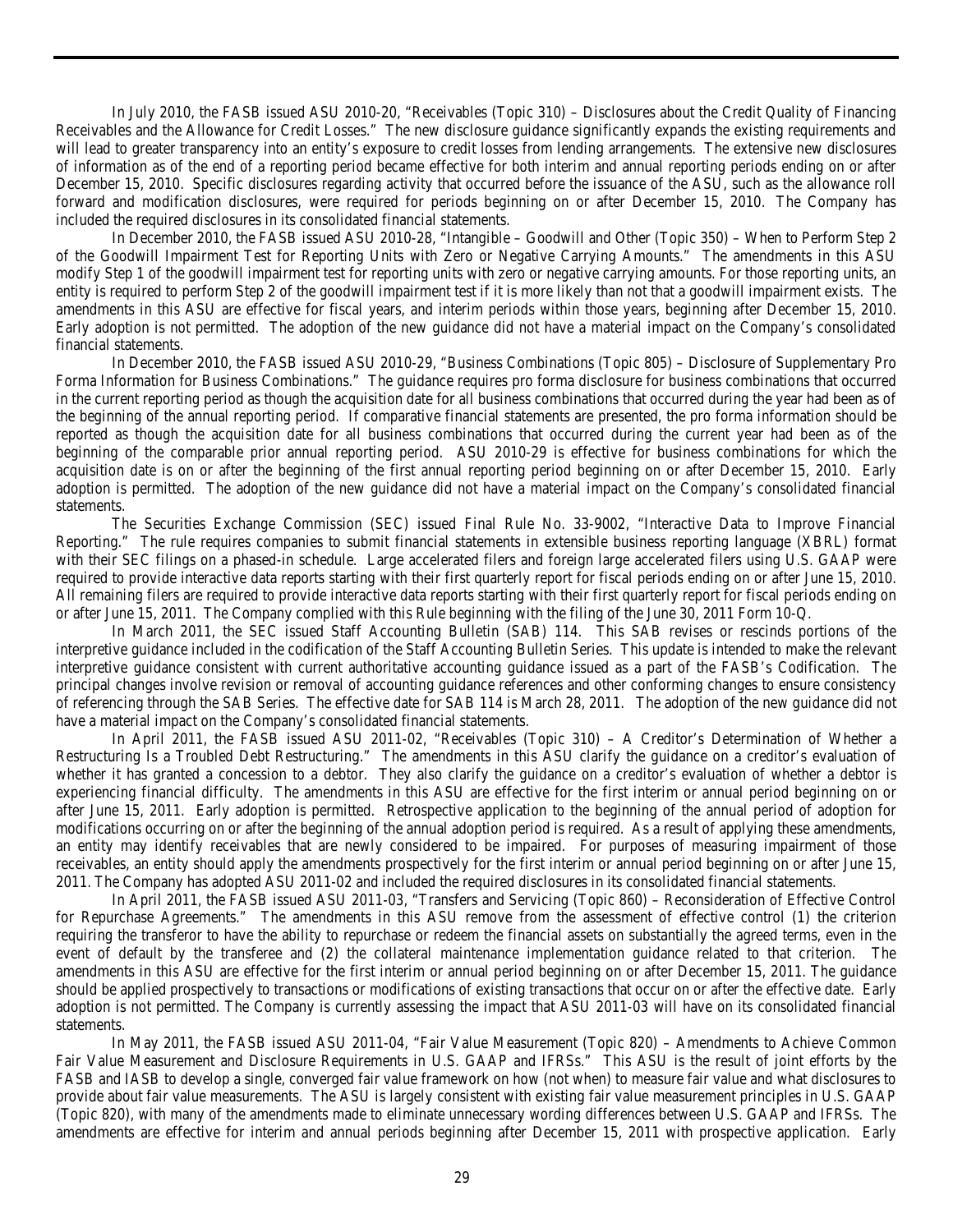application is not permitted. The Company is currently assessing the impact that ASU 2011-04 will have on its consolidated financial statements.

In June 2011, the FASB issued ASU 2011-05, "Comprehensive Income (Topic 220) – Presentation of Comprehensive Income." The objective of this ASU is to improve the comparability, consistency and transparency of financial reporting and to increase the prominence of items reported in other comprehensive income by eliminating the option to present components of other comprehensive income as part of the statement of changes in stockholders' equity. The amendments require that all non-owner changes in stockholders' equity be presented either in a single continuous statement of comprehensive income or in two separate but consecutive statements. The single statement of comprehensive income should include the components of net income, a total for net income, the components of other comprehensive income, a total for other comprehensive income, and a total for comprehensive income. In the two-statement approach, the first statement should present total net income and its components followed consecutively by a second statement that should present all the components of other comprehensive income, a total for other comprehensive income, and a total for comprehensive income. The amendments do not change the items that must be reported in other comprehensive income, the option for an entity to present components of other comprehensive income either net of related tax effects or before related tax effects, or the calculation or reporting of earnings per share. The amendments in this ASU should be applied retrospectively. The amendments are effective for fiscal years and interim periods within those years beginning after December 15, 2011. Early adoption is permitted because compliance with the amendments is already permitted. The amendments do not require transition disclosures. The Company is currently assessing the impact that ASU 2011-05 will have on its consolidated financial statements.

In August 2011, the SEC issued Final Rule No. 33-9250, "Technical Amendments to Commission Rules and Forms related to the FASB's Accounting Standards Codification." The SEC has adopted technical amendments to various rules and forms under the Securities Act of 1933, the Securities Exchange Act of 1934, and the Investment Company Act of 1940. These revisions were necessary to conform those rules and forms to the FASB Accounting Standards Codification. The technical amendments include revision of certain rules in Regulation S-X, certain items in Regulation S-K, and various rules and forms prescribed under the Securities Act, Exchange Act and Investment Company Act. The Release was effective as of August 12, 2011. The adoption of the release did not have a material impact on the Company's consolidated financial statements.

In September 2011, the FASB issued ASU 2011-08, "Intangible – Goodwill and Other (Topic 350) – Testing Goodwill for Impairment." The amendments in this ASU permit an entity to first assess qualitative factors related to goodwill to determine whether it is more likely than not that the fair value of the reporting unit is less than its carrying amount as a basis for determining whether it is necessary to perform the two-step goodwill test described in Topic 350. The more-likely-than-not threshold is defined as having a likelihood of more than 50 percent. Under the amendments in this ASU, an entity is not required to calculate the fair value of a reporting unit unless the entity determines that it is more likely than not that its fair value is less than its carrying amount. The amendments in this ASU are effective for annual and interim goodwill impairment tests performed for fiscal years beginning after December 15, 2011. Early adoption is permitted, including for annual and interim goodwill impairment tests performed as of a date before September 15, 2011, if an entity's financial statements for the most recent annual or interim period have not yet been issued. The Company is currently assessing the impact that ASU 2011-08 will have on its consolidated financial statements.

#### **Note 6: Defined Benefit Plan**

#### Components of Net Periodic Benefit Cost:

|                                              | <b>Pension Benefits</b>         |       |  |  |  |  |
|----------------------------------------------|---------------------------------|-------|--|--|--|--|
|                                              | Nine Months ended September 30, |       |  |  |  |  |
|                                              | 2011                            | 2010  |  |  |  |  |
| Service cost                                 | 327<br><b>S</b>                 | 300   |  |  |  |  |
| Interest cost                                | 528                             | 516   |  |  |  |  |
| Expected return on plan assets               | (609)                           | (456) |  |  |  |  |
| Amortization of prior service cost           | (75)                            | (75)  |  |  |  |  |
| Amortization of net obligation at transition | $\qquad \qquad \cdots$          | (9)   |  |  |  |  |
| Recognized net actuarial loss                | 219                             | 186   |  |  |  |  |
| Net periodic benefit cost                    | <b>390</b>                      | 462   |  |  |  |  |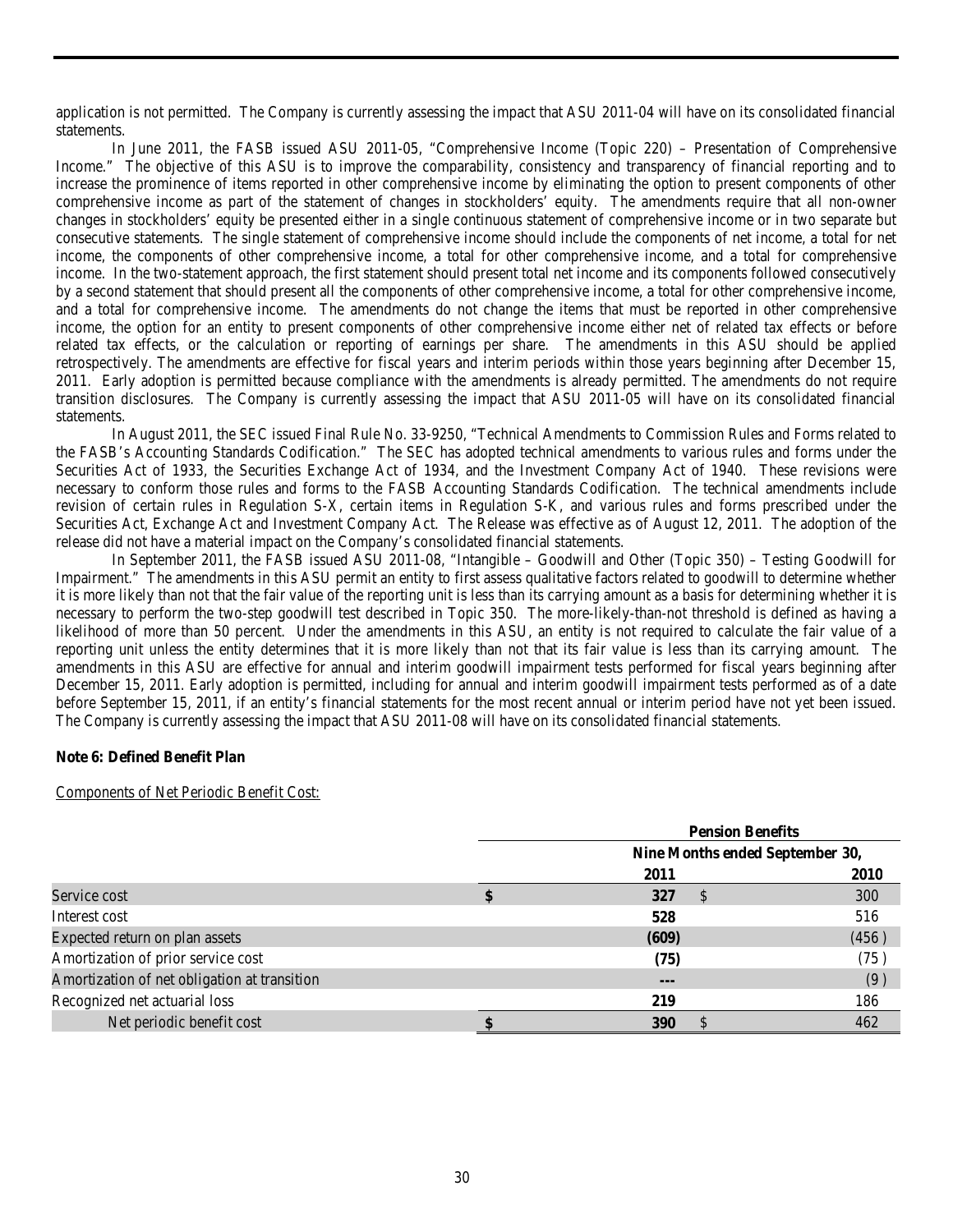#### 2011 Plan Year Employer Contribution

Without considering the prefunding balance, NBI's minimum required contribution to the National Bankshares, Inc. Retirement Income Plan (the "Plan") is \$816. Considering the prefunding balance, the 2011 minimum required contribution is \$0. The Company elected to contribute \$612 to the Plan in the quarter ended September 30, 2011.

#### 2010 Plan Year Employer Contributions

On March 29, 2011, NBI made an additional 2010 plan year contribution of \$2,500 to the Plan. Taken together with the \$585 the Company previously contributed to the defined benefit plan, the total 2010 plan year contribution was \$3,085. The Company accrues a liability for pension plan contributions based on actuarial calculations. The 2010 additional contribution was made from the accrued liability and had no material effect on the Company's income statement, capital ratios or liquidity.

#### **Note 7: Fair Value Measurements**

The Company records fair value adjustments to certain assets and liabilities and determines fair value disclosures utilizing a definition of fair value of assets and liabilities that states that fair value is an exit price, representing the amount that would be received to sell an asset or paid to transfer a liability in an orderly transaction between market participants. Additional considerations come into play in determining the fair value of financial assets in markets that are not active.

The Company uses a hierarchy of valuation techniques based on whether the inputs to those valuation techniques are observable or unobservable. Observable inputs reflect market data obtained from independent sources, while unobservable inputs reflect the Company's market assumptions. The three levels of the fair value hierarchy based on these two types of inputs are as follows:

Level 1 – Valuation is based on quoted prices in active markets for identical assets and liabilities.

- Level 2 Valuation is based on observable inputs including quoted prices in active markets for similar assets and liabilities, quoted prices for identical or similar assets and liabilities in less active markets, and model-based valuation techniques for which significant assumptions can be derived primarily from or corroborated by observable data in the market.
- Level 3 Valuation is based on model-based techniques that use one or more significant inputs or assumptions that are unobservable in the market.

The following describes the valuation techniques used by the Company to measure certain financial assets and liabilities recorded at fair value on a recurring basis in the financial statements:

#### Securities Available for Sale

Securities available for sale are recorded at fair value on a recurring basis. Fair value measurement is based upon quoted market prices, when available (Level 1). If quoted market prices are not available, fair values are measured utilizing independent valuation techniques of identical or similar securities for which significant assumptions are derived primarily from or corroborated by observable market data. Third party vendors compile prices from various sources and may determine the fair value of identical or similar securities by using pricing models that consider observable market data (Level 2). The carrying value of restricted Federal Reserve Bank and Federal Home Loan Bank stock approximates fair value based upon the redemption provisions of each entity and is therefore excluded from the following table.

The following table presents the balances of financial assets and liabilities measured at fair value on a recurring basis:

|                                           | Fair Value Measurements at September 30, 2011 Using |         |    |                                                                                          |  |                                                                                |                                                                  |     |  |  |  |
|-------------------------------------------|-----------------------------------------------------|---------|----|------------------------------------------------------------------------------------------|--|--------------------------------------------------------------------------------|------------------------------------------------------------------|-----|--|--|--|
| <b>Description</b>                        | <b>Balance as of</b><br>September 30,<br>2011       |         |    | <b>Ouoted Prices</b><br>in Active<br>Markets for<br><b>Identical Assets</b><br>(Level 1) |  | <b>Significant</b><br><b>Other</b><br><b>Observable</b><br>Inputs<br>(Level 2) | <b>Significant</b><br><b>Unobservable</b><br>Inputs<br>(Level 3) |     |  |  |  |
| U.S. Treasury                             | \$                                                  | 2,170   | \$ | $- - -$                                                                                  |  | 2,170                                                                          | \$                                                               |     |  |  |  |
| U.S. Government agencies and corporations |                                                     | 95,552  |    | $- - -$                                                                                  |  | 95,552                                                                         |                                                                  | --- |  |  |  |
| States and political subdivisions         |                                                     | 52,616  |    | $---$                                                                                    |  | 52,616                                                                         |                                                                  | --- |  |  |  |
| Mortgage-backed securities                |                                                     | 8,662   |    | $---$                                                                                    |  | 8,662                                                                          |                                                                  | --- |  |  |  |
| Corporate debt securities                 |                                                     | 17,205  |    | $- - -$                                                                                  |  | 17,205                                                                         |                                                                  | --- |  |  |  |
| Other securities                          |                                                     | 2,228   |    | $---$                                                                                    |  | 2,228                                                                          |                                                                  | --- |  |  |  |
| Total securities available for sale       |                                                     | 178,433 | \$ |                                                                                          |  | 178,433                                                                        | S                                                                |     |  |  |  |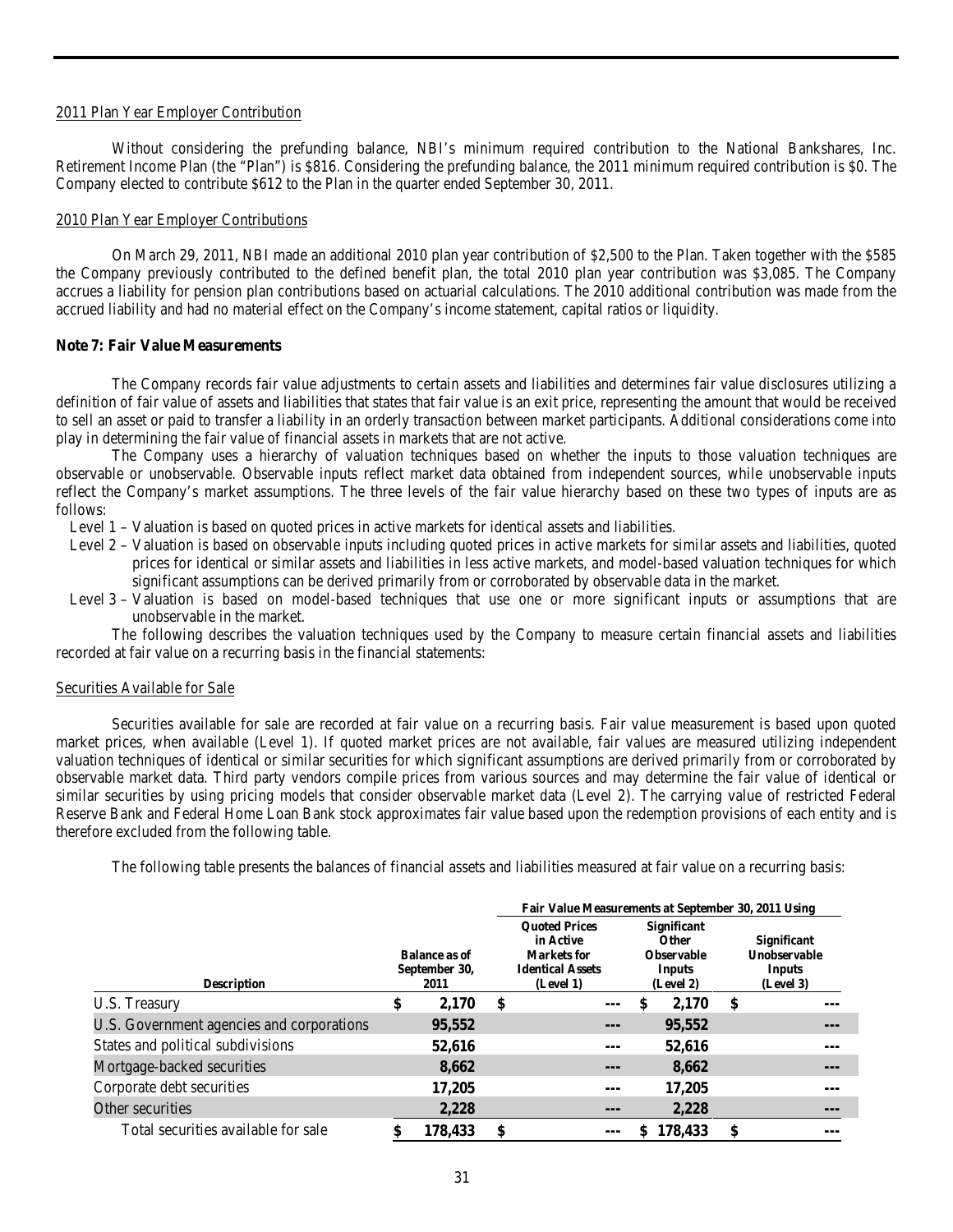|                                           |                                                     |         |    | Fair Value Measurements at December 31, 2010 Using                                              |          |                                                                                |                                                                  |     |  |  |  |  |
|-------------------------------------------|-----------------------------------------------------|---------|----|-------------------------------------------------------------------------------------------------|----------|--------------------------------------------------------------------------------|------------------------------------------------------------------|-----|--|--|--|--|
| <b>Description</b>                        | <b>Balance as of</b><br>December 31,<br><b>2010</b> |         |    | <b>Ouoted Prices</b><br>in Active<br><b>Markets</b> for<br><b>Identical Assets</b><br>(Level 1) |          | <b>Significant</b><br><b>Other</b><br><b>Observable</b><br>Inputs<br>(Level 2) | <b>Significant</b><br><b>Unobservable</b><br>Inputs<br>(Level 3) |     |  |  |  |  |
| U.S. Treasury                             | \$                                                  | 2,183   | -S |                                                                                                 | <b>S</b> | 2,183                                                                          | -S                                                               |     |  |  |  |  |
| U.S. Government agencies and corporations |                                                     | 88,152  |    |                                                                                                 |          | 88,152                                                                         |                                                                  |     |  |  |  |  |
| States and political subdivisions         |                                                     | 61,682  |    |                                                                                                 |          | 61,682                                                                         |                                                                  |     |  |  |  |  |
| Mortgage-backed securities                |                                                     | 11,379  |    | ---                                                                                             |          | 11,379                                                                         |                                                                  |     |  |  |  |  |
| Corporate debt securities                 |                                                     | 17,680  |    |                                                                                                 |          | 17,680                                                                         |                                                                  | --- |  |  |  |  |
| Other securities                          |                                                     | 2,062   |    | ---                                                                                             |          | 2,062                                                                          |                                                                  |     |  |  |  |  |
| Total securities available for sale       |                                                     | 183,138 | \$ |                                                                                                 |          | 183,138                                                                        | \$.                                                              |     |  |  |  |  |

Certain financial assets are measured at fair value on a nonrecurring basis in accordance with GAAP. Adjustments to the fair value of these assets usually result from the application of lower-of-cost-or-market accounting or write-downs of individual assets.

The following describes the valuation techniques used by the Company to measure certain financial assets recorded at fair value on a nonrecurring basis in the financial statements:

#### Loans Held for Sale

Loans held for sale are carried at the lower of cost or market value. These loans currently consist of one-to-four family residential loans originated for sale in the secondary market. Fair value is based on the price secondary markets are currently offering for similar loans using observable market data which is not materially different than cost due to the short duration between origination and sale (Level 2). As such, the Company records any fair value adjustments on a nonrecurring basis. No nonrecurring fair value adjustments were recorded on loans held for sale at September 30, 2011 or December 31, 2010. Gains and losses on the sale of loans are recorded within income from mortgage banking on the Consolidated Statements of Income.

#### Impaired Loans

Loans are designated as impaired when, in the judgment of management based on current information and events, it is probable that the Company will be unable to collect all the contractual interest and principal payments as scheduled in the loan agreement. Troubled debt restructurings are impaired loans. The measurement of loss associated with impaired loans may be based on either the observable market price of the loan, the present value of the expected cash flows or the fair value of the collateral. Fair value of the Company's impaired loans is measured based on the value of the collateral securing the loans. Collateral may be in the form of real estate or business assets including equipment, inventory, and accounts receivable. The vast majority of the collateral is real estate. The value of real estate collateral is determined utilizing an income or market valuation approach based on an appraisal conducted by an independent, licensed appraiser outside of the Company using observable market data (Level 2). However, if the collateral is a house or building in the process of construction, if an appraisal of the real estate property is over 12 months old or if the real estate market is considered by management to be experiencing volatility, then the fair value is considered Level 3. The value of business equipment is based upon an outside appraisal using observable market data, if the collateral is deemed significant. If the collateral is not deemed significant, the value of business equipment is based on the net book value on the borrower's financial statements. Likewise, values for inventory and accounts receivables collateral are based on the borrower's financial statement balances or aging reports (Level 3). Estimated losses on impaired loans allocated to the allowance for loan losses are measured at fair value on a nonrecurring basis. Any fair value adjustments are recorded in the period incurred as provision for loan losses on the Consolidated Statements of Income.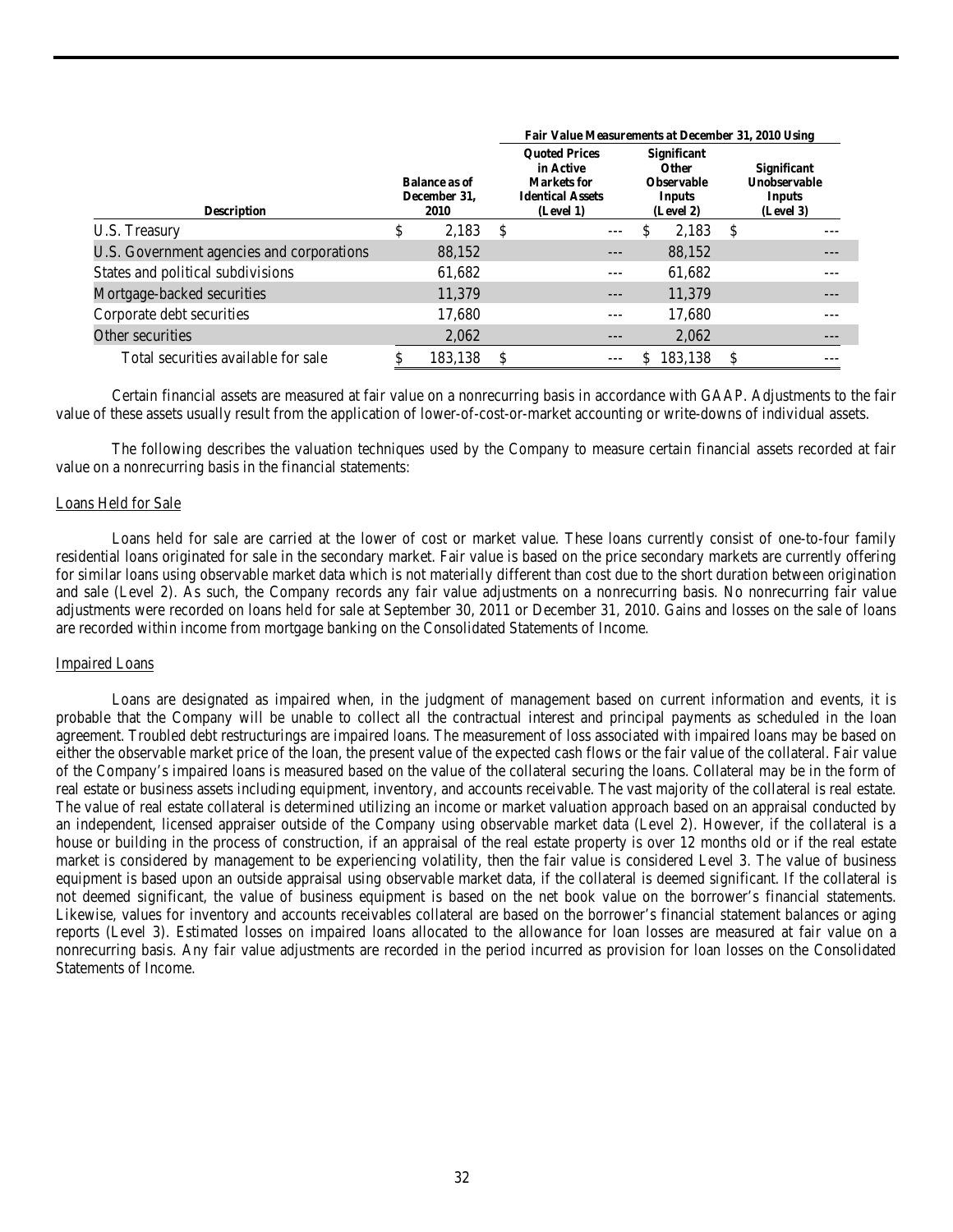The following table summarizes the Company's financial assets that were measured at fair value on a nonrecurring basis at September 30, 2011 and at December 31, 2010.

|                    |                                              |    |                                                                                          |                         |                                                                                |    | <b>Carrying Value</b>  |                                                                  |       |
|--------------------|----------------------------------------------|----|------------------------------------------------------------------------------------------|-------------------------|--------------------------------------------------------------------------------|----|------------------------|------------------------------------------------------------------|-------|
| Date               | <b>Description</b><br><b>Balance</b>         |    | <b>Ouoted Prices</b><br>in Active<br>Markets for<br><b>Identical Assets</b><br>(Level 1) |                         | <b>Significant</b><br><b>Other</b><br><b>Observable</b><br>Inputs<br>(Level 2) |    |                        | <b>Significant</b><br><b>Unobservable</b><br>Inputs<br>(Level 3) |       |
|                    | Assets:                                      |    |                                                                                          |                         |                                                                                |    |                        |                                                                  |       |
| September 30, 2011 | Impaired loans net of<br>valuation allowance | \$ | 5,925                                                                                    | $\sqrt[6]{\frac{1}{2}}$ | $- - -$                                                                        | \$ | $\qquad \qquad \cdots$ | $\mathbf{s}$                                                     | 5,925 |
| December 31, 2010  | Impaired loans net of<br>valuation allowance |    | 6.476                                                                                    |                         |                                                                                |    | ---                    |                                                                  | 6.476 |

#### Other Real Estate Owned

Certain assets such as other real estate owned (OREO) are measured at fair value less cost to sell.

The following table summarizes the Company's other real estate owned that was measured at fair value on a nonrecurring basis at September 30, 2011 and at December 31, 2010.

|                    |                                                       |                |     |                                                                                                 |                          |                                                                                | <b>Carrying Value</b> |                                                           |     |
|--------------------|-------------------------------------------------------|----------------|-----|-------------------------------------------------------------------------------------------------|--------------------------|--------------------------------------------------------------------------------|-----------------------|-----------------------------------------------------------|-----|
| Date               | <b>Description</b>                                    | <b>Balance</b> |     | <b>Ouoted Prices</b><br>in Active<br><b>Markets</b> for<br><b>Identical Assets</b><br>(Level 1) |                          | <b>Significant</b><br><b>Other</b><br><b>Observable</b><br>Inputs<br>(Level 2) |                       | <b>Significant</b><br>Unobservable<br>Inputs<br>(Level 3) |     |
|                    | Assets:                                               |                |     |                                                                                                 |                          |                                                                                |                       |                                                           |     |
| September 30, 2011 | Other real estate owned net<br>of valuation allowance | S              | 529 | - \$                                                                                            | $\overline{\phantom{a}}$ |                                                                                | $--$                  | \$                                                        | 529 |
| December 31, 2010  | Other real estate owned net<br>of valuation allowance |                | 535 |                                                                                                 |                          |                                                                                |                       |                                                           | 535 |

The following methods and assumptions were used by the Company in estimating fair value disclosures for financial instruments:

#### Cash and Due from Banks, Interest-Bearing Deposits, and Federal Funds Sold

The carrying amounts approximate fair value.

# Securities

The fair value of securities, excluding restricted stock, is determined by quoted market prices or dealer quotes. The fair value of certain state and municipal securities is not readily available through market sources other than dealer quotations, so fair value estimates are based on quoted market prices of similar instruments adjusted for differences between the quoted instruments and the instruments being valued. The carrying value of restricted securities approximates fair value based upon the redemption provisions of the applicable entities.

# Loans Held for Sale

The fair value of loans held for sale is based on commitments on hand from investors or prevailing market prices.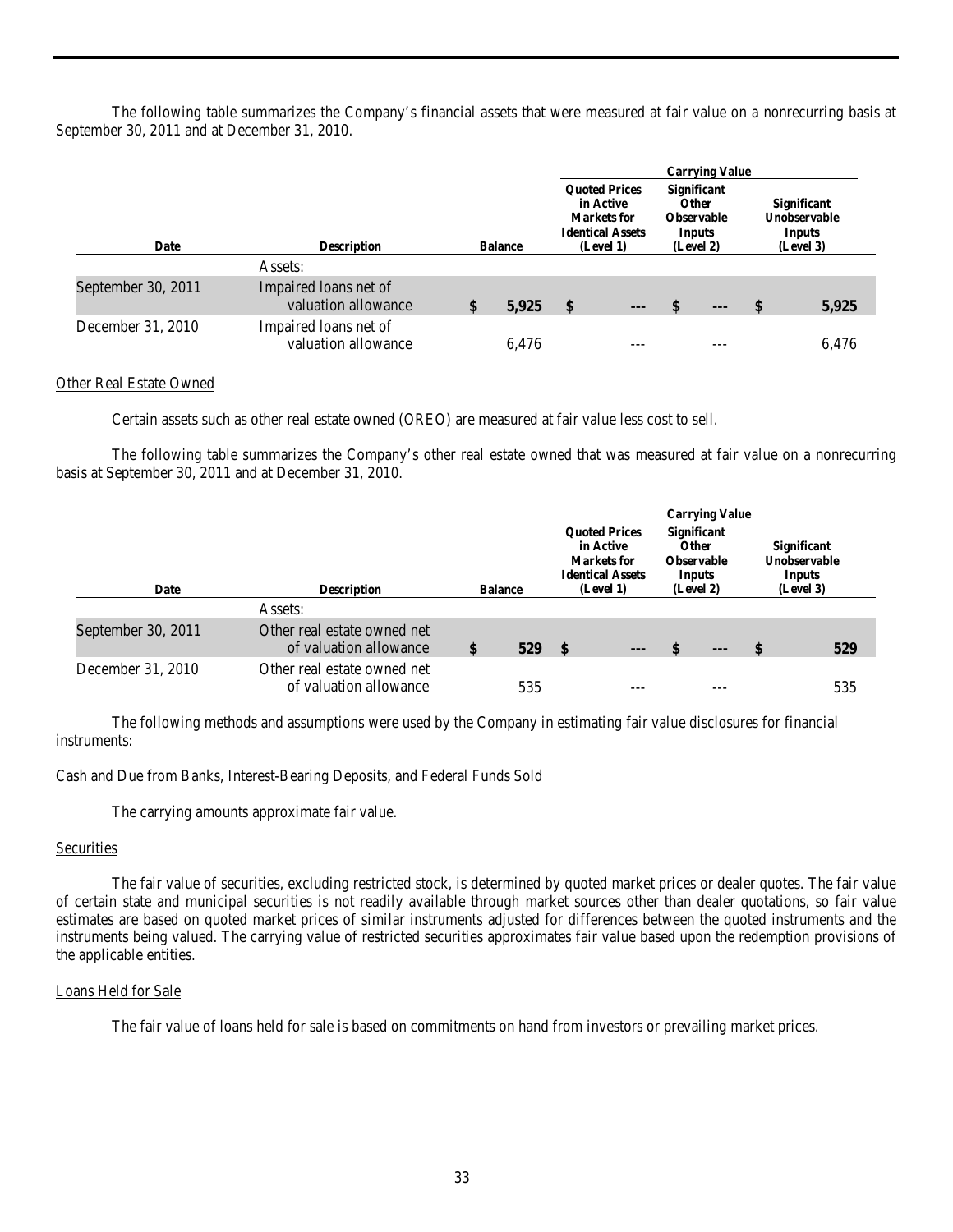#### Loans

Fair values are estimated for portfolios of loans with similar financial characteristics. Loans are segregated by type such as commercial, real estate – commercial, real estate – construction, real estate – mortgage, credit card and other consumer loans. Each loan category is further segmented into fixed and adjustable rate interest terms and by performing and nonperforming categories.

The fair value of performing loans is calculated by discounting scheduled cash flows through the estimated maturity using estimated market discount rates that reflect the credit and interest rate risk inherent in the loan, as well as estimates for prepayments. The estimate of maturity is based on the Company's historical experience with repayments for loan classification, modified, as required, by an estimate of the effect of economic conditions on lending.

Fair value for significant nonperforming loans is based on estimated cash flows which are discounted using a rate commensurate with the risk associated with the estimated cash flows. Assumptions regarding credit risk, cash flows and discount rates are determined within management's judgment, using available market information and specific borrower information.

#### Deposits

The fair value of demand and savings deposits is the amount payable on demand. The fair value of fixed maturity term deposits and certificates of deposit is estimated using the rates currently offered for deposits with similar remaining maturities.

#### Accrued Interest

The carrying amounts of accrued interest approximate fair value.

# Commitments to Extend Credit and Standby Letters of Credit

The only amounts recorded for commitments to extend credit, standby letters of credit and financial guarantees written are the deferred fees arising from these unrecognized financial instruments. These deferred fees are not deemed significant at September 30, 2011and December 31, 2010, and, as such, the related fair values have not been estimated.

The estimated fair values, and related carrying amounts, of the Company's financial instruments are as follows:

|                              | September 30, 2011                                          |    | <b>December 31, 2010</b> |    |                                       |    |         |
|------------------------------|-------------------------------------------------------------|----|--------------------------|----|---------------------------------------|----|---------|
|                              | <b>Estimated Fair</b><br>Carrying<br><b>Value</b><br>Amount |    | Carrying<br>Amount       |    | <b>Estimated Fair</b><br><b>Value</b> |    |         |
| Financial assets:            |                                                             |    |                          |    |                                       |    |         |
| Cash and due from banks      | \$<br>12,530                                                | \$ | 12,530                   | \$ | 9,858                                 | \$ | 9,858   |
| Interest-bearing deposits    | 69,902                                                      |    | 69.902                   |    | 69,400                                |    | 69,400  |
| <b>Securities</b>            | 318,274                                                     |    | 325,735                  |    | 315,907                               |    | 314,820 |
| Mortgage loans held for sale | 1,108                                                       |    | 1,108                    |    | 2,460                                 |    | 2,460   |
| Loans, net                   | 587,697                                                     |    | 572,956                  |    | 568,779                               |    | 539,152 |
| Accrued interest receivable  | 6.359                                                       |    | 6,359                    |    | 6,016                                 |    | 6,016   |
| <b>BOLI</b>                  | 17,745                                                      |    | 17,745                   |    | 17,252                                |    | 17,252  |
| Financial liabilities:       |                                                             |    |                          |    |                                       |    |         |
| Deposits                     | \$<br>894,235                                               |    | 888,863                  | \$ | 884,583                               | \$ | 880,290 |
| Accrued interest payable     | 207                                                         |    | 207                      |    | 257                                   |    | 257     |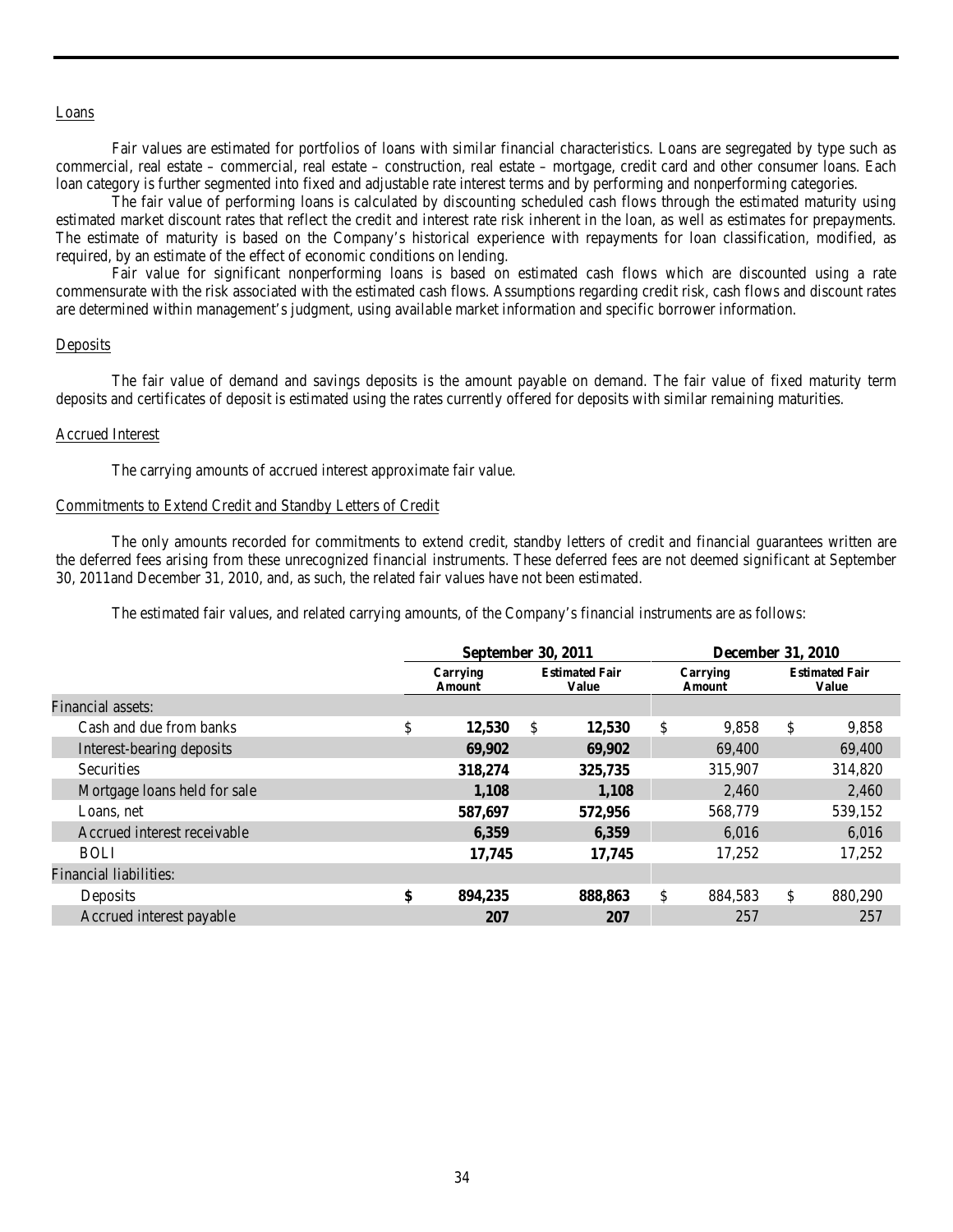## <span id="page-34-0"></span>**Item 2. Management's Discussion and Analysis of Financial Condition and Results of Operations**

\$ in thousands, except share and per share data

The purpose of this discussion and analysis is to provide information about the financial condition and results of operations of National Bankshares, Inc. and its wholly-owned subsidiaries (the "Company"), which are not otherwise apparent from the consolidated financial statements and other information included in this report. Please refer to the financial statements and other information included in this report as well as the 2010 Annual Report on Form 10-K for an understanding of the following discussion and analysis.

## **Cautionary Statement Regarding Forward-Looking Statements**

We make forward-looking statements in this Form 10-Q that are subject to significant risks and uncertainties. These forward-looking statements include statements regarding our profitability, liquidity, allowance for loan losses, interest rate sensitivity, market risk, growth strategy, and financial and other goals, and are based upon our management's views and assumptions as of the date of this report. The words "believes," "expects," "may," "will," "should," "projects," "contemplates," "anticipates," "forecasts," "intends," or other similar words or terms are intended to identify forward-looking statements.

These forward-looking statements are based upon or are affected by factors that could cause our actual results to differ materially from historical results or from any results expressed or implied by such forward-looking statements. These factors include, but are not limited to, changes in:

- interest rates,
- general economic conditions,
- the legislative/regulatory climate,
- monetary and fiscal policies of the U.S. Government, including policies of the U.S. Treasury, the Office of the Comptroller of the Currency and the Federal Reserve Board, and the impact of any policies or programs implemented pursuant to the Emergency Economic Stabilization Act of 2008 (EESA) and other financial reform legislation, and political stalemates affecting fiscal policy,
- the effects of increased regulation of financial service companies and banks as a result of the Dodd-Frank Wall Street Reform and Consumer Protection Act of 2010,
- unanticipated increases in the level of unemployment in the Company's trade area,
- the quality or composition of the loan and/or investment portfolios,
- demand for loan products,
- deposit flows,
- competition,
- demand for financial services in the Company's trade area,
- the real estate market in the Company's trade area,
- the Company's technology initiatives,
- loss or retirement of key executives,
- adverse changes in the securities market, and
- applicable accounting principles, policies and guidelines.

These risks and uncertainties should be considered in evaluating the forward-looking statements contained in this report. We caution readers not to place undue reliance on those statements, which speak only as of the date of this report. This discussion and analysis should be read in conjunction with the description of our "Risk Factors" in Item 1A. of our 2010 Annual Report on Form 10-K.

The Company was not negatively impacted during the initial phases of the economic slowdown in late 2008. Its markets did not experience the dramatic declines in real estate values seen in some other areas of the country. In addition, the diverse economy of the Company's market area, including several large employers that are public colleges or universities, helped to insulate the Company from the worst effects of the recession. As the recession continued into 2009, real estate values in the Company's trade area declined moderately. In early 2010, the Company experienced an increasing level of nonperforming assets, including nonperforming loans and other real estate owned. If the economic recovery continues to progress slowly or is reversed, it is likely that unemployment will continue to rise in the Company's trade area. Because of the importance to the Company's markets of state-funded universities, cutbacks in the funding provided by the State as a result of the recession could also negatively impact employment. This impact could lead to an even higher rate of delinquent loans and a greater number of real estate foreclosures. Higher unemployment and fear of layoffs caused reduced consumer demand for goods and services, which negatively impacts the Company's business and professional customers. In conclusion, a slow economic recovery or a recessionary economy could have an adverse effect on all financial institutions, including the Company.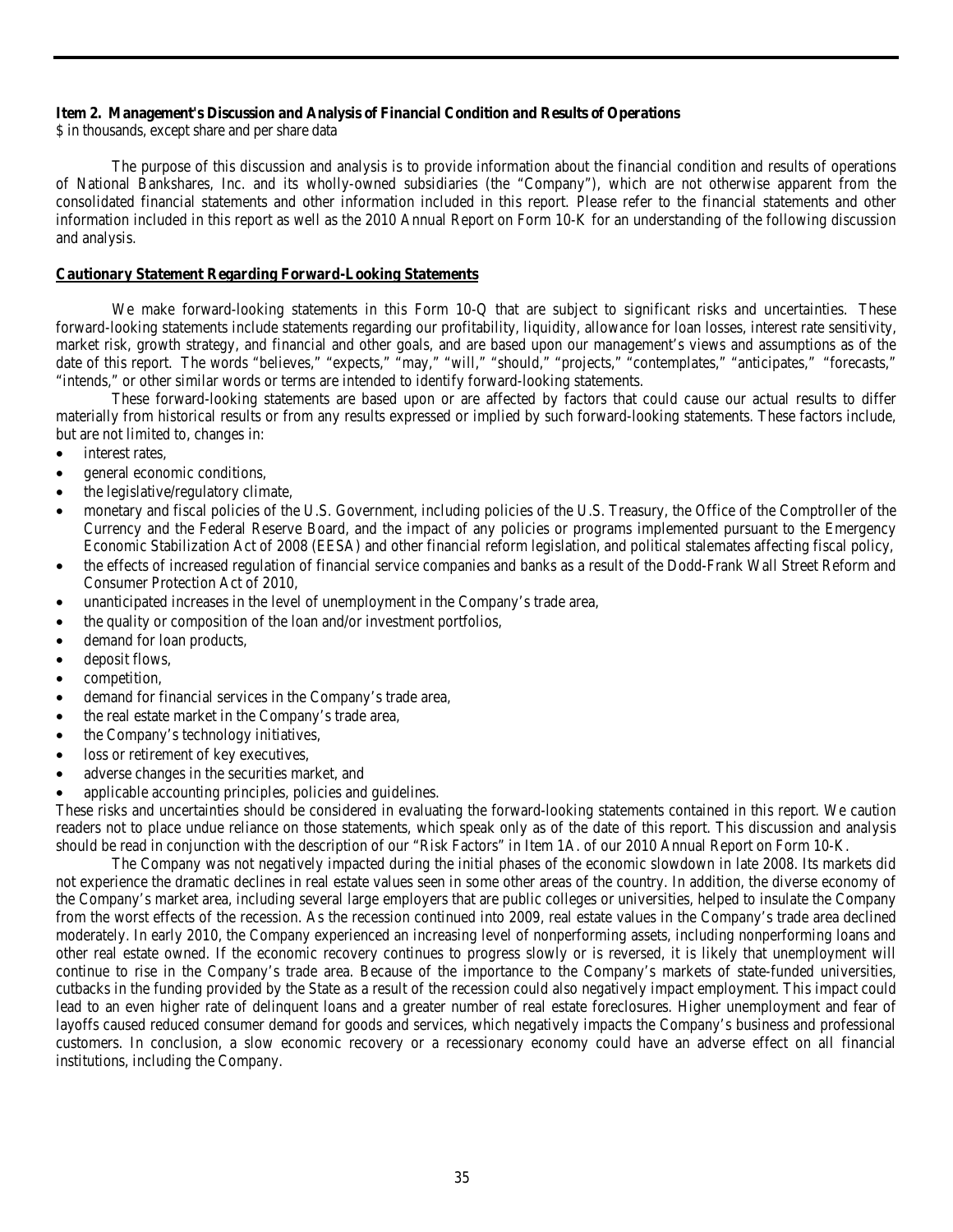#### **Critical Accounting Policies**

#### **General**

The Company's financial statements are prepared in accordance with accounting principles generally accepted in the United States (GAAP). The financial information contained within our statements is, to a significant extent, financial information that is based on measures of the financial effects of transactions and events that have already occurred. A variety of factors could affect the ultimate value that is obtained when earning income, recognizing an expense, recovering an asset or relieving a liability. The Company uses historical loss factors as one factor in determining the inherent loss that may be present in the loan portfolio. Actual losses could differ significantly from one previously acceptable method to another method. Although the economics of the Company's transactions would be the same, the timing of events that would impact the transactions could change.

#### **Allowance for Loan Losses**

The allowance for loan losses is an accrual of estimated losses that have been sustained in our loan portfolio. The allowance is reduced by charge-offs of loans and increased by the provision for loan losses and recoveries of previously charged-off loans. The determination of the allowance is based on two accounting principles, FASB Topic 450-20 (Contingencies) which requires that losses be accrued when occurrence is probable and the amount of the loss is reasonably estimable, and FASB Topic 310-10 (Receivables) which requires accrual of losses on impaired loans if the recorded investment exceeds fair value.

Probable losses are accrued through two calculations, individual evaluation of impaired loans and collective evaluation of the remainder of the portfolio. Impaired loans are larger non-homogeneous loans for which there is a probability that collection will not occur according to the loan terms, as well as loans whose terms have been modified in a troubled debt restructuring. Impaired loans with an estimated impairment loss are placed on nonaccrual status.

Estimated loss for an impaired loan is the amount of recorded investment that exceeds the loan's fair value. Fair value of an impaired loan is measured by one of three methods, the fair value (less cost to sell) of collateral, the present value of future cash flows, or observable market price. For loans that are not collateral dependent, the potential loss is accrued in the allowance. For collateraldependent loans, the potential loss is charged-off against the allowance, instead of being accrued. Impaired loans with partial chargeoffs are maintained as impaired until it becomes evident that the borrower can repay the remaining balance of the loan according to the terms.

Non-impaired loans are grouped by portfolio segment and loan class. Loans within a segment or class have similar risk characteristics. Each segment and class is evaluated for probable loss by applying quantitative and qualitative factors, including net charge-off trends, delinquency rates, concentration trends and economic trends. The Company accrues additional estimated loss for criticized loans within each class and for loans designated high risk. High risk loans are defined as junior lien mortgages, loans with high loan-to-value ratios and loans with payments of interest-only required. Both criticized loans and high risk loans are included in the base risk analysis for each class and are allocated additional reserves.

The estimation of the accrual involves analysis of internal and external variables, methodologies, assumptions and our judgment and experience. Key judgments used in determining the allowance for loan losses include internal risk rating determinations, market and collateral values, discount rates, loss rates, and our view of current economic conditions. These judgments are inherently subjective and our actual losses could be greater or less than the estimate. Future estimates of the allowance could increase or decrease based on changes in the financial condition of individual borrowers, concentrations of various types of loans, economic conditions or the markets in which collateral may be sold. The estimate of the allowance accrual determines the amount of provision expense and directly affects our financial results.

During 2009 and 2010, we experienced increases in delinquencies and net charge-offs due to deterioration of the housing market and the economy as a whole. The estimate of the allowance for September 30, 2011 considered these market conditions in determining the accrual. However, given the continued economic difficulties, the ultimate amount of loss could vary from that estimate. For additional discussion of the allowance, see Note 3 to the financial statements and "Asset Quality," and "Provision and Allowance for Loan Losses."

## **Goodwill and Core Deposit Intangibles**

Goodwill is subject to at least an annual assessment for impairment by applying a fair value based test. The Company performs impairment testing in the fourth quarter of each year. The Company's goodwill impairment analysis considers three valuation techniques appropriate to the measurement. The first technique uses the Company's market capitalization as an estimate of fair value; the second technique estimates fair value using current market pricing multiples for companies comparable to NBI; while the third technique uses current market pricing multiples for change-of-control transactions involving companies comparable to NBI. Each measure indicated that the Company's fair value exceeded its book value, validating that goodwill is not impaired.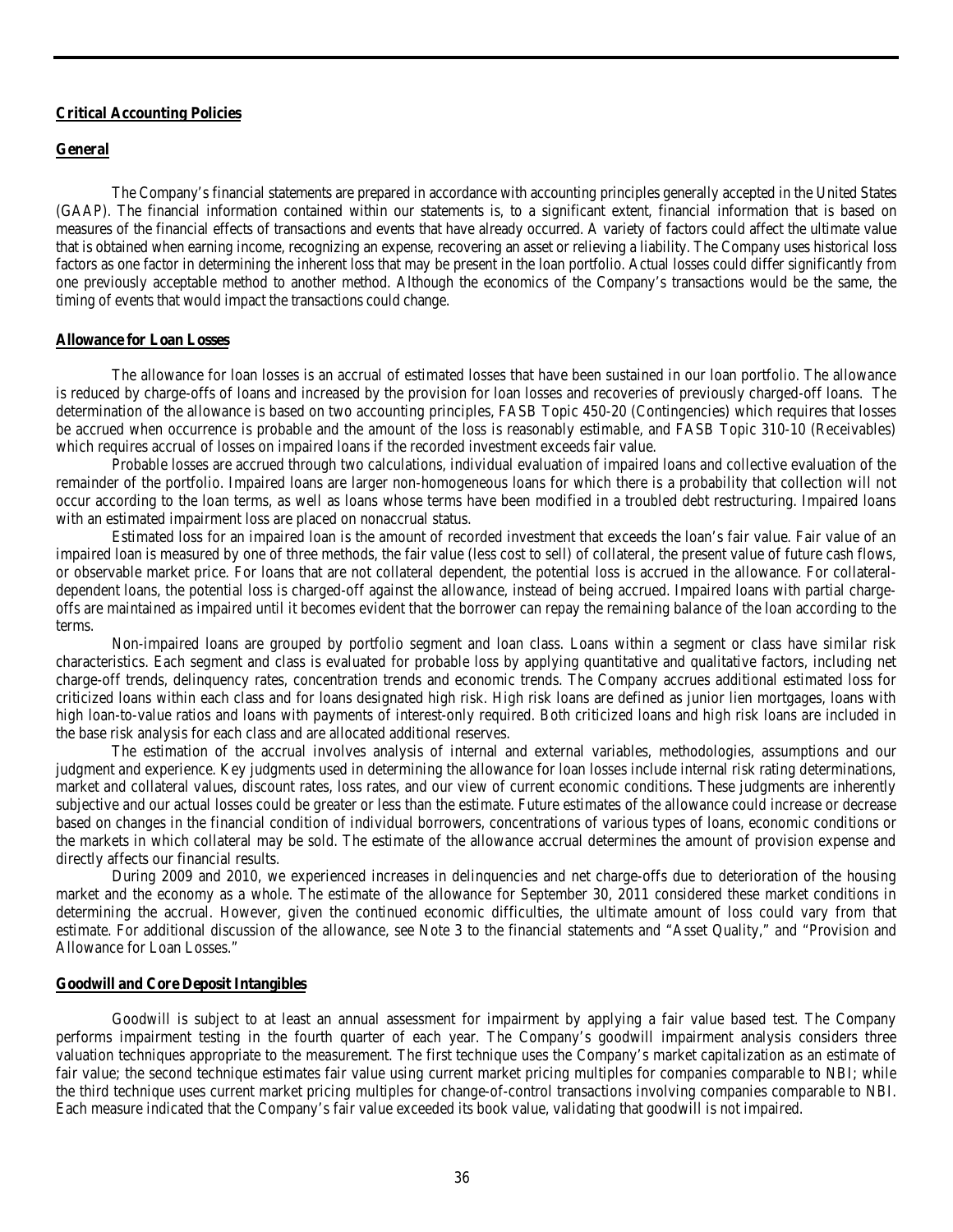Certain key judgments were used in the valuation measurement. Goodwill is held by the Company's bank subsidiary. The bank subsidiary is 100% owned by the Company, and no market capitalization is available. Because most of the Company's assets are comprised of the subsidiary bank's equity, the Company's market capitalization was used to estimate NBB's capitalization. Other judgments include the assumption that the companies and transactions used as comparables for the second and third technique were appropriate to the estimate of the Company's fair value, and that the comparable multiples are appropriate indicators of fair value, and compliant with accounting guidance.

Acquired intangible assets (such as core deposit intangibles) are recognized separately from goodwill if the benefit of the asset can be sold, transferred, licensed, rented, or exchanged, and amortized over its useful life. The Company amortizes intangible assets arising from branch transactions over their useful life. Core deposit intangibles are subject to a recoverability test based on undiscounted cash flows, and to the impairment recognition and measurement provisions required for other long-lived assets held and used. The impairment testing showed that the expected cash flows of the intangible assets exceeded the carrying value.

#### **Overview**

National Bankshares, Inc. ("NBI") is a financial holding company incorporated under the laws of Virginia. Located in southwest Virginia, NBI has two wholly-owned subsidiaries, the National Bank of Blacksburg ("NBB") and National Bankshares Financial Services, Inc. ("NBFS"). NBB, which does business as National Bank from twenty-five office locations, is a community bank. NBB is the source of nearly all of the Company's revenue. NBFS does business as National Bankshares Investment Services and National Bankshares Insurance Services. Income from NBFS is not significant at this time, nor is it expected to be so in the near future.

NBI common stock is listed on the NASDAQ Capital Market and is traded under the symbol "NKSH."

#### **Performance Summary**

The following table presents NBI's key performance ratios for the nine months ended September 30, 2011 and the year ended December 31, 2010. The measures for September 30, 2011 are annualized, except for basic net earnings per share and fully diluted net earnings per share.

|                                      | September 30,<br>2011 | December 31,<br>2010 |  |  |
|--------------------------------------|-----------------------|----------------------|--|--|
| Return on average assets             | $1.66\%$              | 1.57%                |  |  |
| Return on average equity             | 12.62 %               | 12.07%               |  |  |
| Basic net earnings per share         | \$<br>1.84            | \$<br>2.25           |  |  |
| Fully diluted net earnings per share | \$<br>1.83            | \$<br>2.24           |  |  |
| Net interest margin $(1)$            | 4.62 $%$              | 4.52%                |  |  |
| Noninterest margin <sup>(2)</sup>    | $1.54\%$              | 1.49%                |  |  |

(1) Net interest margin: Year-to-date tax-equivalent net interest income divided by year-to-date average earning assets.<br>(2) Noninterest margin: Noninterest expense (excluding the provision for bad debts and income taxes) (excluding securities gains and losses) divided by average year-to-date assets.

The annualized return on average assets for the nine months ended September 30, 2011 was 1.66%, 9 basis points higher than the 1.57% for the year ended December 31, 2010. The annualized return on average equity grew from 12.07% for the year ended December 31, 2010 to 12.62% for the nine months ended September 30, 2011. The annualized net interest margin was a healthy 4.62% at the end of the third quarter of 2011, up 10 basis points from the 4.52% reported at year-end. The primary factor driving the increase in the net interest margin was the declining cost to fund interest-earning assets. Even though the Company experienced a modest decline in the yield on earning assets for the first nine months of 2011, the decline was more than offset by declining interest expense.

The annualized noninterest margin increased from 1.49% at December 31, 2010 to 1.54% at September 30, 2011, primarily because of an increase in noninterest expense. Please refer to the discussion under noninterest expense for further information about such increases.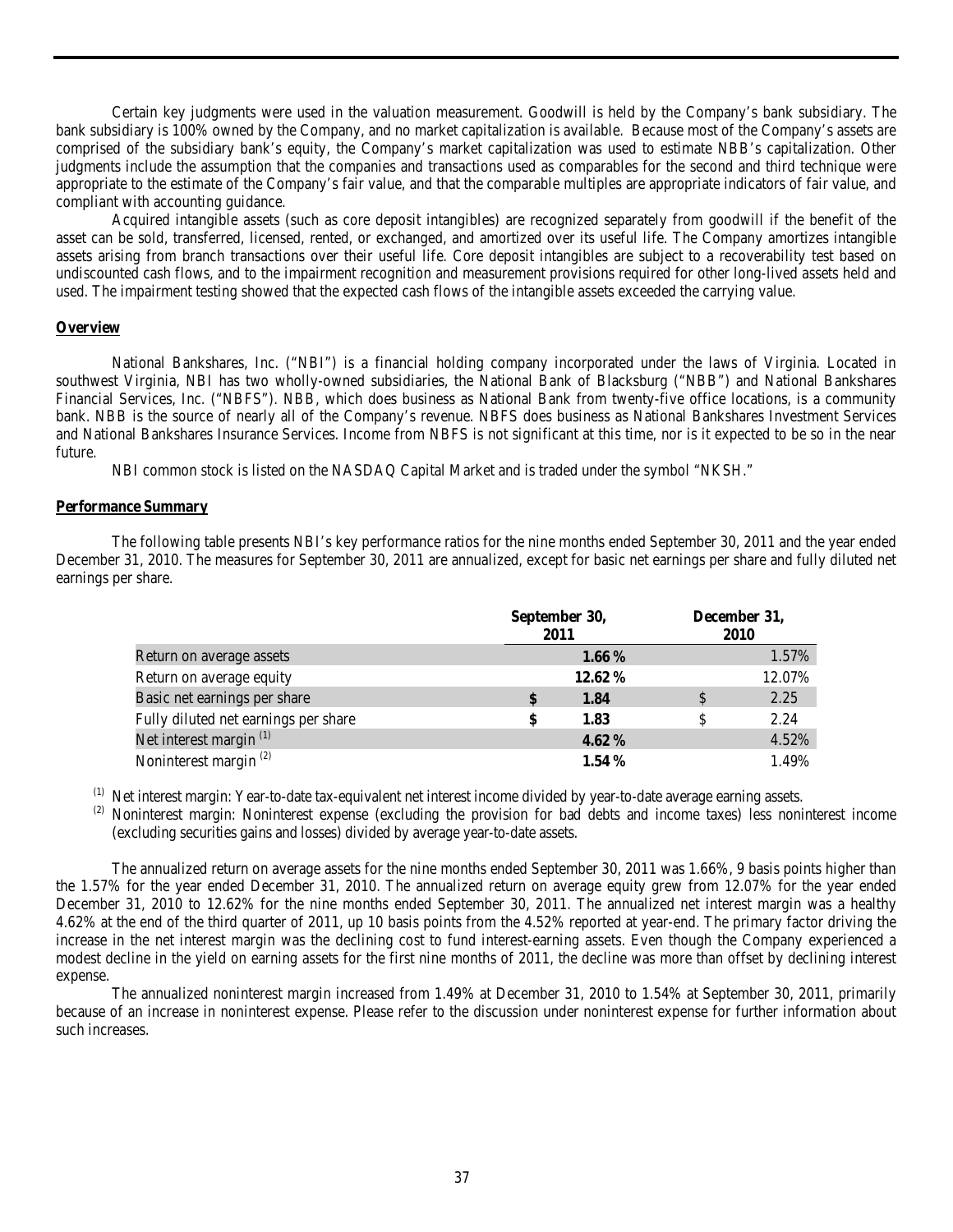# **Growth**

NBI's key growth indicators are shown in the following table:

|              | <b>September 30, 2011</b> | <b>December 31, 2010</b> | <b>Percent Change</b> |
|--------------|---------------------------|--------------------------|-----------------------|
| Securities   | 318,274                   | 315,907                  | $0.75\%$              |
| Loans, net   | 587,697                   | 568,779                  | $3.33\%$              |
| Deposits     | 894,235                   | 884.583                  | 1.09 %                |
| Total assets | 1,042,122                 | 1,022,238                | 1.95 %                |

Securities increased by \$2,367, or 0.75%, from \$315,907 at December 31, 2010 to \$318,274 at September 30, 2011. Net loans at September 30, 2011 were \$587,697, up \$18,918, or 3.33%, from \$568,779 at December 31, 2010. Deposits increased 1.09%, from \$884,583 at year-end to \$894,235 at September 30, 2011, or \$9,652. Total assets were \$1,022,238 at December 31, 2010 and were \$1,042,122 at September 30, 2011, an increase of \$19,884, or 1.95%.

#### **Asset Quality**

Key indicators of NBI's asset quality are presented in the following table:

|                                                                                                                      | <b>September 30, 2011</b> | <b>September 30, 2010</b> | <b>December 31, 2010</b> |
|----------------------------------------------------------------------------------------------------------------------|---------------------------|---------------------------|--------------------------|
| Nonperforming loans                                                                                                  | 4,344<br>S                | -\$<br>7,639 \$           | 8,071                    |
| Accruing restructured loans                                                                                          | 5,524                     | $---$                     | 350                      |
| Loans past due 90 days or more, and still accruing                                                                   | <b>339</b>                | 533                       | 1,336                    |
| Other real estate owned                                                                                              | 1,759                     | 3.026                     | 1,723                    |
| Allowance for loan losses to loans                                                                                   | 1.46 $%$                  | 1.34%                     | 1.33 %                   |
| Net charge-off ratio                                                                                                 | $0.26\%$                  | 0.31%                     | 0.46%                    |
| Ratio of nonperforming assets to loans, net of<br>unearned income and deferred fees, plus<br>other real estate owned | $1.02\%$                  | 1.82%                     | 1.69 %                   |
| Ratio of allowance for loan losses to<br>nonperforming loans                                                         | 200.71%                   | 102.03%                   | 94.97 %                  |

The Company monitors asset quality indicators in managing credit risk and in determining the allowance and provision for loan losses. The recent economic recession and slow recovery have contributed to higher than normal levels of some asset quality measures. Nonperforming loans were \$8,071 at December 31, 2010 and \$7,639 at September 30, 2010, but decreased to \$4,344 at September 30, 2011, a decline of \$3,727 or 46.18% from December 31, 2010 and \$3,295 or 43.13% from September 30, 2010. The net charge-off ratio also declined to 0.26% at September 30, 2011, from 0.46% at December 31, 2010 and 0.31% at September 30, 2010, while loans 90 days past due and still accruing declined \$997 from December 31, 2010 and \$194 from September 30, 2010.

The Company's risk analysis determined an allowance for loan losses of \$8,719 at September 30, 2011, resulting in a provision for the nine months ended September 30, 2011 of \$2,196, a decrease of \$13 or 0.59% from the \$2,209 from the same period in 2010. The ratio of the allowance for loan losses to loans increased to 1.46%, from 1.33% at December 31, 2010 and 1.34% at September 30, 2010. While charge-offs and nonperforming loans declined in the first nine months of 2011, the higher levels of the recent past were influential on the risk assessment calculation and contributed to the increase in the allowance for loan losses. The Company continues to monitor risk levels within the loan portfolio and expects that any further increase in the allowance or provision for loan losses would be the result of the refinement of loss estimates and would not dramatically affect net income.

The total of other real estate owned was \$1,759 at September 30, 2011, up slightly from \$1,723 at December 31, 2010 but down from \$3,026 at September 30, 2010 primarily due to the disposal of such real estate. It is not possible to accurately predict the future total of other real estate owned because property sold at foreclosure may be acquired by third parties and NBB's other real estate owned properties are regularly marketed and sold.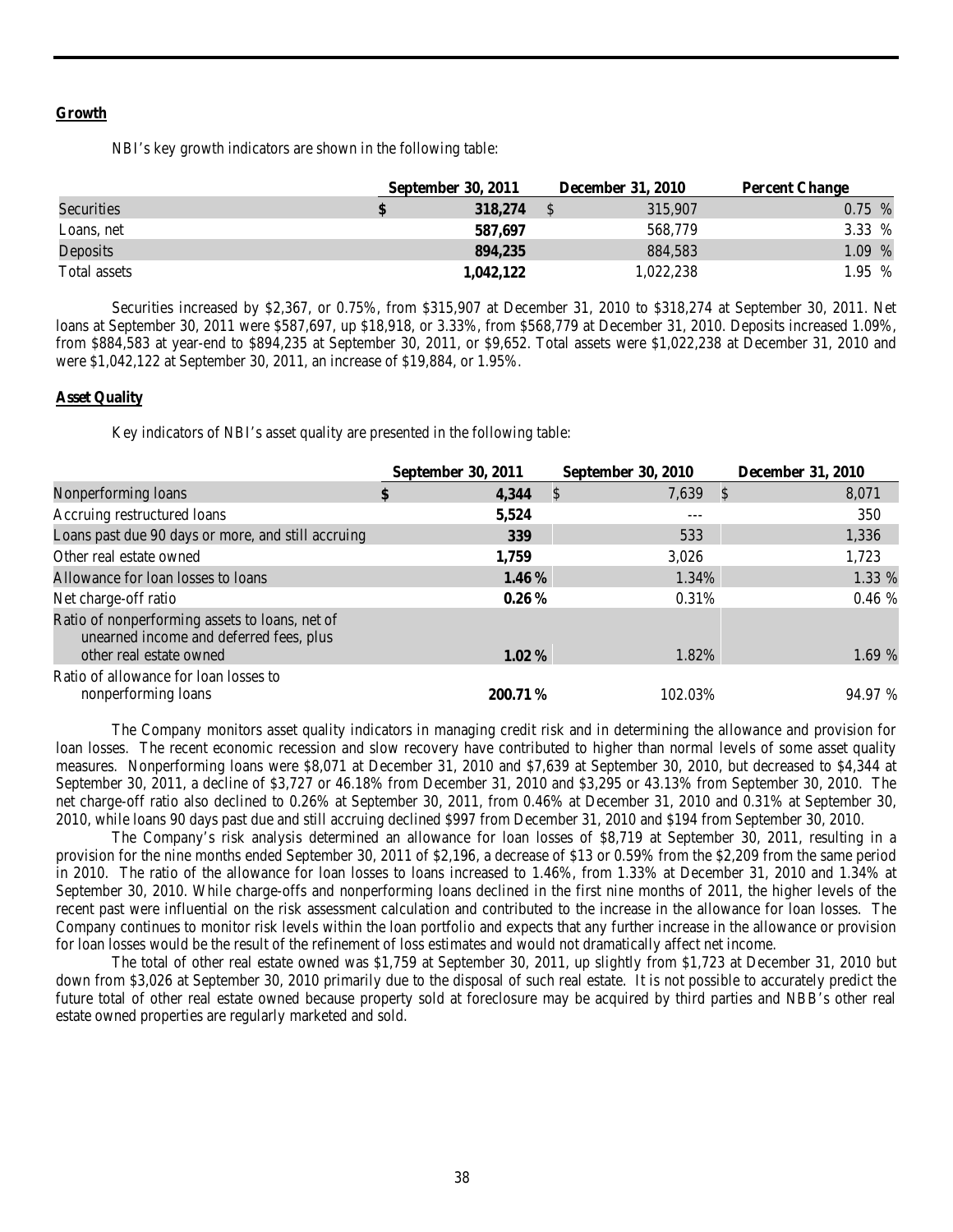#### **Net Interest Income**

|                                                 |                           | September 30, 2011 |                 |                           | September 30, 2010 |                           |    |                 |                           |
|-------------------------------------------------|---------------------------|--------------------|-----------------|---------------------------|--------------------|---------------------------|----|-----------------|---------------------------|
|                                                 | Average<br><b>Balance</b> |                    | <b>Interest</b> | Average<br>Yield/<br>Rate |                    | Average<br><b>Balance</b> |    | <b>Interest</b> | Average<br>Yield/<br>Rate |
| Interest-earning assets:                        |                           |                    |                 |                           |                    |                           |    |                 |                           |
| Loans, net $(1)(2)(3)$                          | \$<br>588,710 \$          |                    | 27,594          | $6.27\%$                  | <sup>\$</sup>      | 587,767                   | \$ | 28,005          | 6.37%                     |
| Taxable securities                              | 157,759                   |                    | 5,115           | 4.33%                     |                    | 124,170                   |    | 4,234           | 4.56%                     |
| Nontaxable securities $(1)(4)$                  | 163,366                   |                    | 7,602           | $6.22\%$                  |                    | 159,972                   |    | 7,491           | 6.26%                     |
| Interest-bearing deposits                       | 56,998                    |                    | 104             | 0.24%                     |                    | 49,658                    |    | 85              | 0.23%                     |
| Total interest-earning assets                   | \$<br>966,833 \$          |                    | 40,415          | 5.59%                     | $\mathbb{S}$       | 921,567                   | \$ | 39,815          | 5.78%                     |
| Interest-bearing liabilities:                   |                           |                    |                 |                           |                    |                           |    |                 |                           |
| Interest-bearing demand<br>deposits             | \$<br>375,536 \$          |                    | 3,081           | 1.10%                     | <sup>\$</sup>      | 314,664                   | \$ | 2,408           | 1.02%                     |
| Savings deposits                                | 57,816                    |                    | 34              | 0.08%                     |                    | 54,188                    |    | 37              | 0.09%                     |
| Time deposits                                   | 315,980                   |                    | 3,892           | $1.65\%$                  |                    | 357,707                   |    | 6,110           | 2.28%                     |
| Total interest-bearing<br>liabilities           | \$<br>749,332 \$          |                    | 7,007           | 1.25%                     | $\mathcal{S}$      | 726,559                   | \$ | 8,555           | 1.57%                     |
| Net interest income and<br>interest rate spread |                           |                    | 33,408          | 4.34%                     |                    |                           | \$ | 31,260          | 4.20%                     |
| Net yield on average<br>interest-earning assets |                           |                    |                 | 4.62%                     |                    |                           |    |                 | 4.54%                     |

The net interest income analysis for the nine months ended September 30, 2011 and 2010 follows:

 $(1)$  Interest on nontaxable loans and securities is computed on a fully taxable equivalent basis using a Federal income tax rate of 35% in the two nine-month periods presented.

(2) Included in interest income are loan fees of \$560 and \$647 for the nine months ended September 30, 2011 and 2010, respectively.<br>(3) Nonaccrual loans are included in average balances for vield computations.

(3) Nonaccrual loans are included in average balances for yield computations.<br>(4) Daily averages are shown at amortized cost

Daily averages are shown at amortized cost.

The net interest margin increased 8 basis points from 4.54% to 4.62% for the nine months ended September 30, 2010 and September 30, 2011, respectively. The increase in net interest margin was driven by a decline in the cost of interest-bearing liabilities of 32 basis points offset by a decline in the yield on interest earning assets of 19 basis points. The decline in the cost of interestbearing liabilities came primarily from a 63 basis point reduction in the cost of time deposits offset by an 8 basis point increase in the cost of interest-bearing demand deposits, when the nine-month periods ended September 30, 2011 and September 30, 2010 are compared. The 19 basis point decline in the yield on earning assets can be accounted for mostly by declines in both the yields on loans and on taxable securities. The yield on loans declined 10 basis points from September 30, 2010 to September 30, 2011, because of contractual repricing terms and the renegotiation of loan interest rates in response to competition. The yield on taxable securities was 23 basis points lower for the nine months ended September 30, 2011, when compared with the same period in 2010. The market yield for securities of a comparable term has declined over the past year, causing matured and called bonds to be replaced with lower yielding investments.

The Company's yield on earning assets and cost of funds are largely dependent on the interest rate environment. In the recent past, with interest rates at historic lows, funding costs declined at a faster pace than the yield on earning assets. The Company's cost of funding is more sensitive to interest rate changes than is the yield on earning assets.

#### **Provision and Allowance for Loan Losses**

The provision for loan losses for the nine month period ended September 30, 2011 was \$2,196, compared with \$2,209 for the first nine months of 2010. The ratio of the allowance for loan losses to total loans at the end of the third quarter of 2011 was 1.46%, which compares to 1.33% at December 31, 2010. The net charge-off ratio was 0.26% at September 30, 2011 and 0.46% at December 31, 2010. See "Asset Quality" for additional information.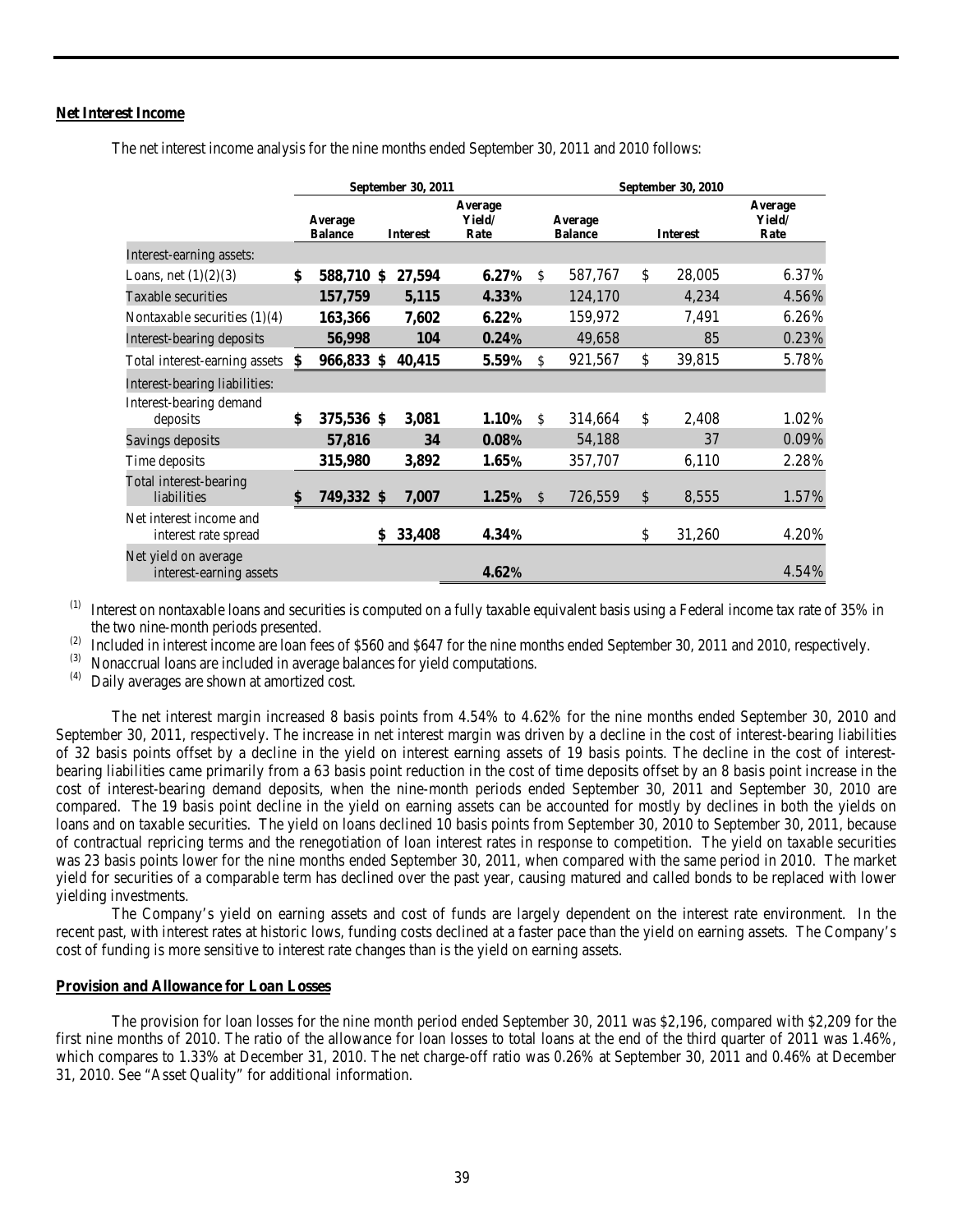#### **Noninterest Income**

|                                    |  | <b>September 30, 2011</b> |    | <b>September 30, 2010</b> | <b>Percent Change</b> |  |
|------------------------------------|--|---------------------------|----|---------------------------|-----------------------|--|
| Service charges on deposits        |  | 1,952                     | -S | 2,192                     | $(10.95)$ %           |  |
| Other service charges and fees     |  | 174                       |    | 214                       | (18.69) %             |  |
| Credit card fees                   |  | 2,365                     |    | 2,171                     | 8.94 %                |  |
| Trust fees                         |  | 817                       |    | 846                       | $(3.43)$ %            |  |
| <b>BOLI</b> income                 |  | 559                       |    | 558                       | 0.18 %                |  |
| Other income                       |  | 293                       |    | 215                       | 36.28 %               |  |
| Realized securities gains (losses) |  | (7)                       |    | (1)                       | (600.00) %            |  |

Service charges on deposit accounts totaled \$1,952 for the nine months ended September 30, 2011. This is a 10.95% decrease, or \$240, when compared with the same period in 2010. The decline was in large part the result of a decrease of \$246 in fees from checking account overdrafts and fees for checks returned for insufficient funds, offset by minor increases in other service charges. The decline in fees for overdrafts and insufficient funds is representative of a nationwide trend of depositors managing bank accounts to reduce fees and service charges.

Other service charges and fees includes charges for official checks, income from the sale of checks to customers, safe deposit box rent, fees for letters of credit and the income earned from commissions on the sale of credit life, accident and health insurance. Income for the nine months ended September 30, 2011 decreased \$40, or 18.69%, from the same period in 2010, due to minor and typical fluctuations.

Credit card fees for the first nine months of 2011 were \$2,365. This was an increase of \$194, or 8.94%, when compared with the \$2,171 total reported for the same period last year. The increase was due to a higher volume of merchant transaction fees and credit card fees. Management anticipates that this category of noninterest income may be negatively affected by provisions included in the Dodd-Frank Wall Street Reform and Consumer Protection Act. This recent legislation, which became effective on October 1, 2011 but which exempts financial institutions with less than \$10 billon in assets, directs the Federal Reserve Bank to control the level of debit card interchange fees. It is not yet known the extent to which the legislation may impact the level of credit card fees or when that impact will occur.

Income from Trust fees was \$817 for the nine months ended September 30, 2011. This is a 3.43% decrease from the \$846 earned in the same period of 2010. Trust income varies depending on the total assets held in Trust accounts, the type of accounts under management and financial market conditions. The decrease in Trust income is attributable to a combination of all of these factors.

BOLI income did not change materially from September 30, 2010 to September 30, 2011.

Other income includes net gains from the sales of fixed assets, rent from foreclosed properties, revenue from investment and insurance sales and other smaller miscellaneous components. Other income for the nine months ended September 30, 2011 was \$293. This represents an increase of \$78, or 36.28%, when compared with the nine months ended September 30, 2010. These areas fluctuate with market conditions and because of competitive factors.

Realized securities losses for the nine months ended September 30, 2011 were \$7, as compared with losses of \$1 for the same period in 2010. Net realized securities gains and losses are market driven and have resulted from calls of securities.

#### **Noninterest Expense**

|                                      | <b>Nine Months ended</b> |       |                       |       |                       |  |
|--------------------------------------|--------------------------|-------|-----------------------|-------|-----------------------|--|
|                                      | September 30,<br>2011    |       | September 30,<br>2010 |       | <b>Percent Change</b> |  |
| Salaries and employee benefits       | S                        | 8,561 | $\mathcal{S}$         | 8,205 | 4.34 %                |  |
| Occupancy, furniture and fixtures    |                          | 1,207 |                       | 1,419 | $(14.94)$ %           |  |
| Data processing and ATM              |                          | 1,289 |                       | 1,120 | 15.09 %               |  |
| FDIC assessment                      |                          | 1,049 |                       | 805   | 30.31 %               |  |
| Credit card processing               |                          | 1,871 |                       | 1,680 | 11.37 %               |  |
| Intangibles amortization             |                          | 813   |                       | 812   | 0.12 %                |  |
| Net costs of other real estate owned |                          | 281   |                       | 180   | 56.11 %               |  |
| Franchise taxes                      |                          | 619   |                       | 722   | $(14.27)$ %           |  |
| Other operating expenses             |                          | 2,306 |                       | 2,364 | $(2.45)$ %            |  |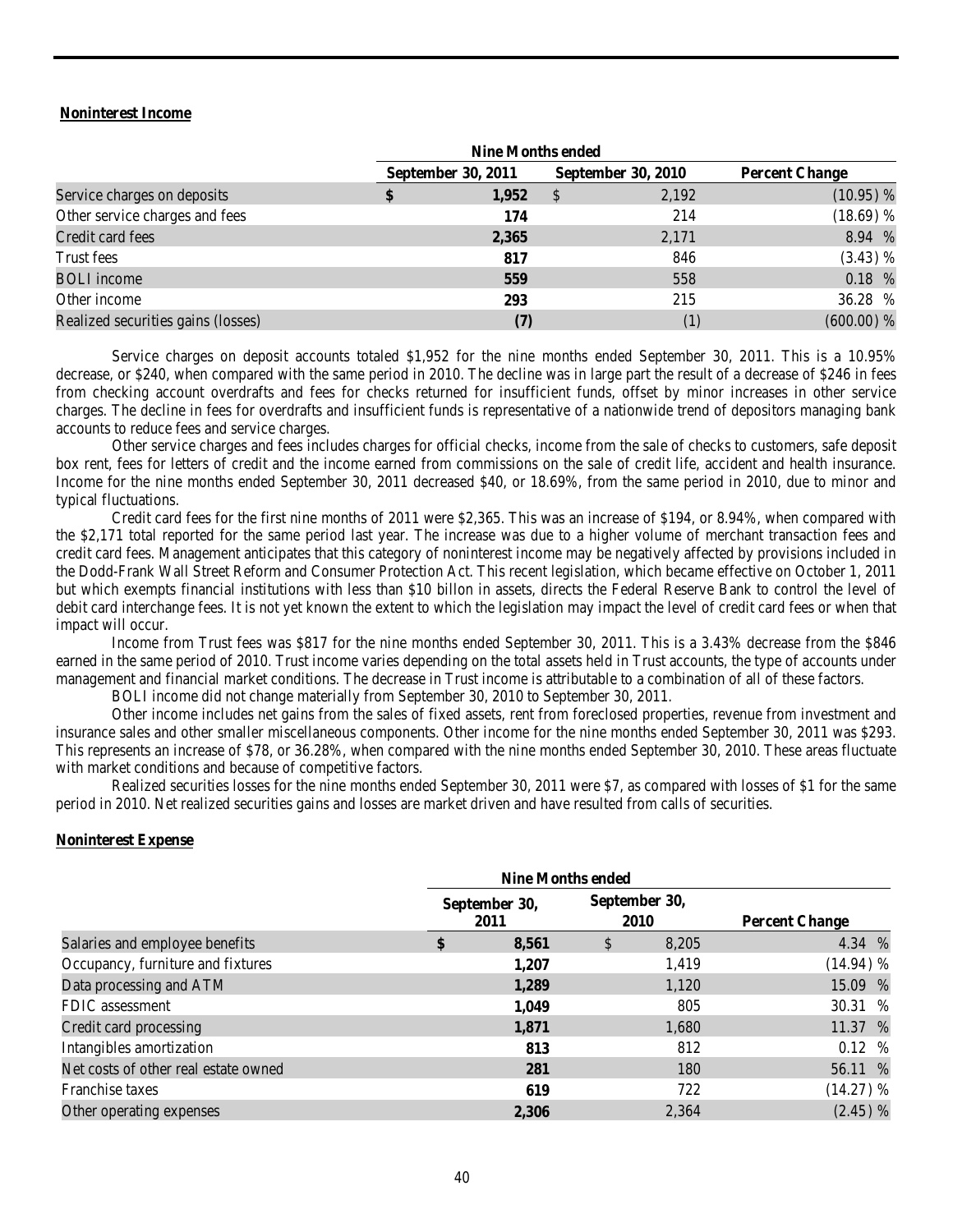Salary and benefits expense increased \$356, or 4.34%, from \$8,205 for the nine months ended September 30, 2010 to \$8,561 for the nine months ended September 30, 2011. Contributing to the increase was an increase of \$188 in fringe benefits, partially offset by a decline in net periodic pension expense of \$72 when the two periods are compared. Net periodic expense varies because of

changes in the number of plan participants, the age of participants, the level of employer contributions, the investment performance of the plan trust and the interest rate environment. Please refer to Note 6 to the financial statements for additional information.

Occupancy, furniture and fixtures expense was \$1,207 for the nine months ended September 30, 2011, a decrease of \$212, or 14.94%, from the same period last year. The decline is a result of general cost control measures with no significant decreases in any one factor.

Data processing and ATM expense was \$1,289 for the nine months ended September 30, 2011, an increase of \$169, or 15.09%, from the nine months ended September 30, 2010. Higher data processing expense in the first nine months of 2011 is associated with increased costs for communications because of infrastructure upgrades.

The Federal Deposit Insurance Corporation Deposit Insurance Fund assessment for the nine months ended September 30, 2011 was \$1,049. This compares with \$805 for the same period in 2010. The FDIC assessment is currently based on the level of deposits. The assessment reflects increases in deposits, as well as additional premiums associated with the increase in the FDIC insurance threshold to \$250. Given the severe impact of the economic downturn on some of the nation's banks, the Company has no assurance that the FDIC will not increase assessments on insured banks to maintain the integrity of the Deposit Insurance Fund.

Credit card processing expense was \$1,871 for the nine months ended September 30, 2011, an increase of \$191, or 11.37%, from the total for the nine months ended September 30, 2010. This expense is driven by volume and other factors such as merchant discount rates and is subject to a degree of variability.

The expense for intangibles amortization is related to acquisitions. There were no acquisitions in the past year, and the expense was \$813 for the nine month period ended September 30, 2011, compared with \$812 for the nine month period ended September 30, 2010.

Net costs of other real estate owned have increased from \$180 for the nine months ended September 30, 2010 to \$281 for the nine months ended September 30, 2011. This expense category includes maintenance costs as well as valuation write-downs and gains and losses on the sale of properties. The expense varies with the number of properties, the maintenance required and changes in the real estate market. Management anticipates that the total of other real estate owned and related expenses will increase as the slow economy and weak real estate market continue to impact borrowers.

Bank franchise taxes have declined 14.27%, from \$722 at September 30, 2010 to \$619 for the nine months ended 2011.

The category of other operating expenses includes noninterest expense items such as professional services, stationery and supplies, telephone costs, postage and charitable donations. Other operating expenses for the nine months ended September 30, 2011 declined \$58 or 2.45% from \$2,364 to \$2,306 when compared with the same period in 2010. Management has made concerted efforts to control costs.

# **Balance Sheet**

Year-to-date daily averages for the major balance sheet categories are as follows:

| <b>Assets</b>                        | September 30, 2011 |         | <b>December 31, 2010</b> | <b>Percent Change</b> |
|--------------------------------------|--------------------|---------|--------------------------|-----------------------|
| Interest-bearing deposits            | \$<br>56,998       | $\sqrt$ | 55,477                   | 2.74%                 |
| Securities available for sale        | 189,298            |         | 161,504                  | 17.21<br>$\%$         |
| Securities held to maturity          | 133,160            |         | 128,028                  | 4.01 %                |
| Mortgage loans held for sale         | 618                |         | 1,339                    | $(53.85)$ %           |
| Real estate construction loans       | 48,341             |         | 47,262                   | 2.28 %                |
| Real estate mortgage loans           | 172,369            |         | 169,856                  | 1.48 %                |
| Commercial and industrial loans      | 283,251            |         | 276,829                  | 2.32 %                |
| Loans to individuals                 | 85,113             |         | 91,657                   | $(7.14)$ %            |
| <b>Total Assets</b>                  | 1,025,778          |         | 989,952                  | 3.62 $%$              |
| Liabilities and stockholders' equity |                    |         |                          |                       |
| Noninterest-bearing demand deposits  | \$<br>133,977      | \$      | 122,818                  | 9.09 %                |
| Interest-bearing demand deposits     | 375,536            |         | 322,705                  | 16.37 %               |
| Savings deposits                     | 57,816             |         | 54,543                   | 6.00%                 |
| Time deposits                        | 315,980            |         | 352,887                  | $(10.46)$ %           |
| Stockholders' equity                 | 135,069            |         | 129,003                  | 4.70 %                |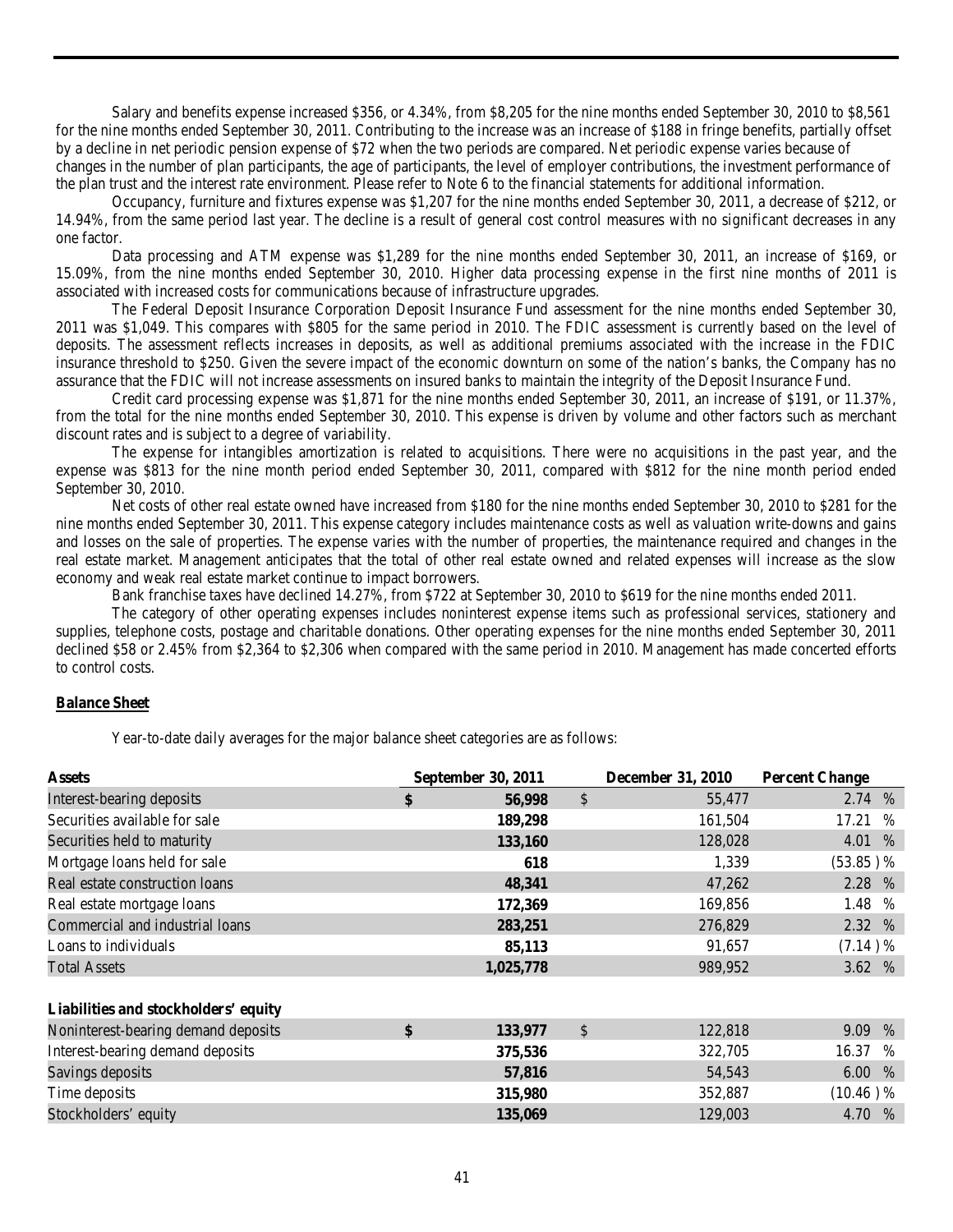#### **Securities**

The total amortized cost of securities available for sale and securities held to maturity at September 30, 2011 was \$313,575, and total fair value was \$325,735. At September 30, 2011, the Company held individual securities with a total fair value of \$9,069 that had a total unrealized loss of \$280. Of this total, securities with a fair value of \$142 and an unrealized loss of \$162 have been in a continuous loss position for 12 months or more. At September 30, 2011, there were no securities that management determined to be other-than-temporarily impaired.

Management regularly monitors the quality of the securities portfolio, and management closely follows the uncertainty in the economy and the volatility of financial markets. The value of individual securities will be written down if the decline in fair value is considered to be other than temporary based upon the totality of circumstances.

#### **Loans**

|                                 | September 30, 2011 |              | <b>December 31, 2010</b> | <b>Percent Change</b> |
|---------------------------------|--------------------|--------------|--------------------------|-----------------------|
| Commercial and industrial loans | 298,816            | $\mathbb{S}$ | 269,818                  | 10.75 %               |
| Real estate construction loans  | 47,346             |              | 46,169                   | $2.55\%$              |
| Real estate mortgage loans      | 169,827            |              | 173,533                  | $(2.14)$ %            |
| Loans to individuals            | 81.392             |              | 87,868                   | $(7.37)$ %            |
| Total gross loans               | 597,381            |              | 577,388                  | 3.46 $%$              |

The Company's total gross loans increased by \$19,993 or 3.46%, from \$577,388 at December 31, 2010 to \$597,381 at September 30, 2011. Commercial and industrial loans and real estate construction accounted for the majority of the increase, partially offset by a decrease in loans to individuals.

Commercial and industrial loans increased 10.75% from \$269,818 at December 31, 2010 to \$298,816 at September 30, 2011. The \$28,998 increase is due to higher loan demand.

The 7.37% decline in loans to individuals continues a trend that has been evident over the past several years. The availability of low cost dealer auto loans and other products, such as home equity lines of credit, make traditional consumer installment loans less attractive to customers. Loans to individuals totaled \$81,392 at September 30, 2011. This compares with \$87,868 at year-end 2010.

Real estate construction loans grew 2.55% from \$46,169 at December 31, 2010 to \$47,346 at September 30, 2011. Real estate mortgage loans declined 2.14% or \$3,706 from \$173,533 at December 31, 2010 to \$169,827 at September 30, 2011.

The Company does not now, nor has it ever, offered certain types of higher-risk loans such as subprime loans, option ARM products or loans with initial teaser rates.

#### **Deposits**

|                                     | <b>September 30, 2011</b> |         | <b>December 31, 2010</b> |         | <b>Percent Change</b> |  |
|-------------------------------------|---------------------------|---------|--------------------------|---------|-----------------------|--|
| Noninterest-bearing demand deposits |                           | 140.609 |                          | 131,540 | 6.89<br>$\%$          |  |
| Interest-bearing demand deposits    |                           | 381,571 |                          | 365,040 | 4.53 %                |  |
| Saving deposits                     |                           | 59,395  |                          | 55,800  | $6.44\%$              |  |
| Time deposits                       |                           | 312,660 |                          | 332,203 | (5.88) %              |  |
| Total deposits                      |                           | 894.235 |                          | 884,583 | 1.09<br>$\%$          |  |

Total deposits increased \$9,652, or 1.09% from \$884,583 at December 31, 2010 to \$894,235 at September 30, 2011. Increases in all deposit categories other than time deposits totaled \$29,195, or 5.29%. These increases were offset by a decline in time deposits of \$19,543, or 5.88%, when September 30, 2011 is compared with December 31, 2010. Historically low rates have caused a migration from time deposits to other types of deposits. As longer-term certificates of deposit mature, customers are unwilling to commit their funds for extended periods at low interest rates. Time deposits do not include any brokered deposits.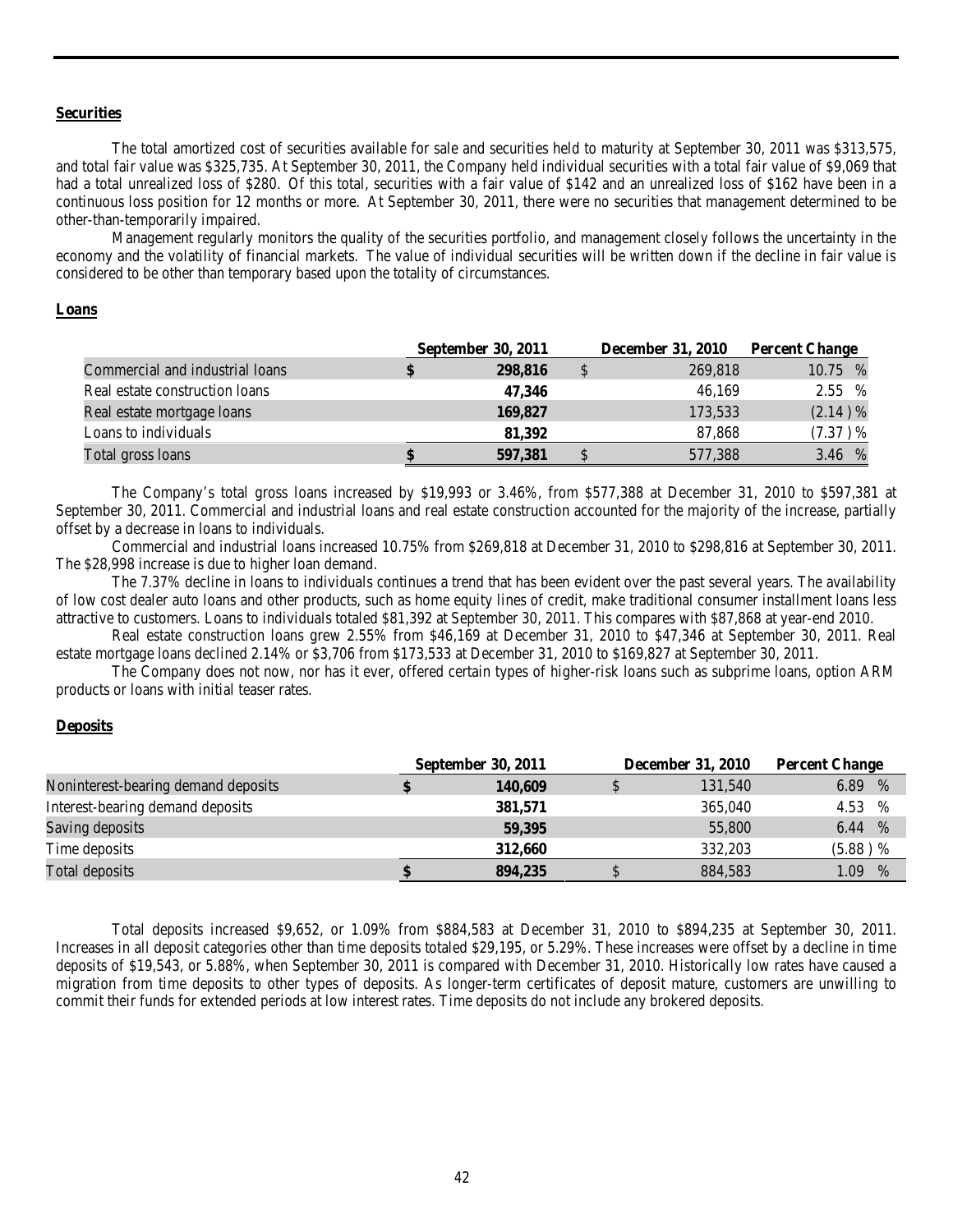#### **Liquidity**

Liquidity measures the Company's ability to meet its financial commitments at a reasonable cost. Demands on the Company's liquidity include funding additional loan demand and accepting withdrawals of existing deposits. The Company has diverse sources of liquidity, including customer and purchased deposits, customer repayments of loan principal and interest, sales, calls and maturities of securities, Federal Reserve discount window borrowing, short-term borrowing, and FHLB advances. At September 30, 2011, the bank did not have purchased deposits, discount window borrowings, short-term borrowings, or FHLB advances. To assure that short-term borrowing is readily available, the Company tests accessibility annually.

Liquidity from securities is restricted by accounting and business considerations. The securities portfolio is segregated into available-for-sale and held-to-maturity. The Company considers only securities designated available-for-sale for typical liquidity needs. Further, portions of the securities portfolio are pledged to meet state requirements for public funds deposits. Discount window borrowings also require pledged securities. Increased or decreased liquidity from public funds deposits or discount window borrowings results in increased or decreased liquidity from pledging requirements. The Company monitors public funds pledging requirements and the amount of unpledged available-for-sale securities that are accessible for liquidity needs.

Regulatory capital levels determine the Company's ability to utilize purchased deposits and the Federal Reserve discount window for liquidity needs. At September 30, 2011, the Company is considered well capitalized and does not have any restrictions on purchased deposits or the Federal Reserve discount window.

The Company monitors factors that may increase its liquidity needs. Some of these factors include deposit trends, large depositor activity, maturing deposit promotions, interest rate sensitivity, maturity and repricing timing gaps between assets and liabilities, the level of unfunded loan commitments and loan growth. At September 30, 2011, the Company's liquidity is sufficient to meet projected trends in these areas.

To monitor and estimate liquidity levels, the Company performs stress testing under varying assumptions on credit sensitive liabilities. It also tests the sources and amounts of balance sheet and external liquidity available to replace outflows. The Company's Contingency Funding Plan sets forth avenues for rectifying liquidity shortfalls. At September 30, 2011, the analysis indicated adequate liquidity under the tested scenarios.

The Company utilizes several other strategies to maintain sufficient liquidity. Loan and deposit growth are managed to keep the loan to deposit ratio within the Company's own policy range of 65% to 75%. At September 30, 2011, the loan to deposit ratio was 66.70%. The investment strategy takes into consideration the term of the investment, and securities in the available for sale portfolio are laddered to account for projected funding needs.

#### **Capital Resources**

Total stockholders' equity at September 30, 2011 was \$141,820, an increase of \$12,633, or 9.78%, from the \$129,187 at December 31, 2010. The Tier I and Tier II risk-based capital ratios at September 30, 2011 were 19.40% and 20.65%, respectively. Capital levels remain significantly above the regulatory minimum capital requirements of 4.0% for Tier I and 8.0% for Tier II capital.

#### **Off-Balance Sheet Arrangements**

In the normal course of business, NBB extends lines of credit and letters of credit to its customers. Depending on their needs, customers may draw upon lines of credit at any time, in any amount up to a pre-approved limit. Standby letters of credit are issued for two purposes. Financial letters of credit guarantee payments to facilitate customer purchases. Performance letters of credit guarantee payment if the customer fails to complete a specific obligation.

Historically, the full approved amount of letters and lines of credit has not been drawn at any one time. The Company has developed plans to meet a sudden and substantial funding demand. These plans include accessing a line of credit with a correspondent bank, borrowing from the FHLB, selling available for sale investments or loans and raising additional deposits.

The Company sells mortgages on the secondary market for which there are recourse agreements should the borrower default. Mortgages must meet strict underwriting and documentation requirements for the sale to be completed. The Company has determined that its risk in this area is not significant because of a low volume of secondary market mortgage loans and high underwriting standards. The Company estimates a potential loss reserve for recourse provisions that is not material as of September 30, 2011. To date, no recourse provisions have been invoked. If funds were needed, the Company would access the same sources as noted above for funding lines and letters of credit.

There were no material changes in off-balance sheet arrangements during the nine months ended September 30, 2011, except for normal seasonal fluctuations in the total of mortgage loan commitments.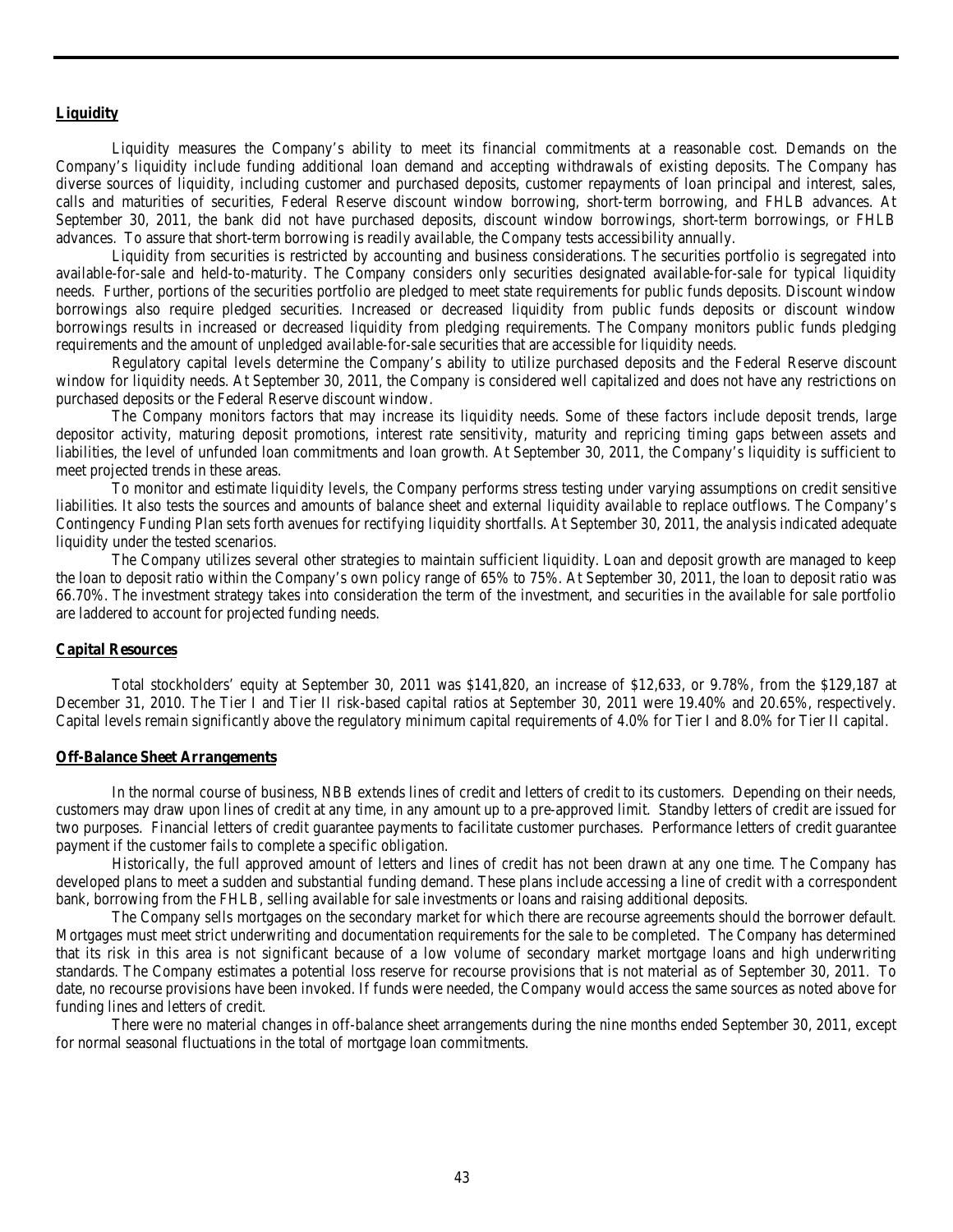#### **Contractual Obligations**

The Company had no capital lease or purchase obligations and no long-term debt at September 30, 2011. Operating lease obligations, which are for buildings used in the Company's day-to-day operations, were not material at the end of the nine months of 2011 and have not changed materially from those which were disclosed in the Company's 2010 Form 10-K.

#### <span id="page-43-0"></span>**Item 3. Quantitative and Qualitative Disclosures About Market Risk**

The Company considers interest rate risk to be a significant market risk and has systems in place to measure the exposure of net interest income to adverse movement in interest rates. Interest rate shock analyses provide management with an indication of potential economic loss due to future rate changes. There have not been any changes which would significantly alter the results disclosed as of December 31, 2010 in the Company's 2010 Form 10-K.

#### <span id="page-43-1"></span>**Item 4. Controls and Procedures**

The Company's management evaluated, with the participation of the Company's principal executive officer and principal financial officer, the effectiveness of the Company's disclosure controls and procedures (as defined in Rule 13a-15(e) under the Securities Exchange Act of 1934, as amended (the "Exchange Act")) as of the end of the period covered by this report. Based on that evaluation, the Company's principal executive officer and principal financial officer concluded that the Company's disclosure controls and procedures are effective as of September 30, 2011 to ensure that information required to be disclosed in the reports that the Company files or submits under the Exchange Act is recorded, processed, summarized and reported, within the time periods specified in the Securities and Exchange Commission's rules and forms, and that such information is accumulated and communicated to the Company's management, including the Company's principal executive officer and principal financial officer, as appropriate, to allow timely decisions regarding required disclosure.

There were no changes in the Company's internal control over financial reporting (as defined in Rule 13a-15(f) of the Exchange Act) during the nine months ended September 30, 2011 that have materially affected, or are reasonably likely to materially affect, the Corporation's internal control over financial reporting.

<span id="page-43-2"></span>Because of the inherent limitations in all control systems, the Company believes that no system of controls, no matter how well designed and operated, can provide absolute assurance that all control issues have been detected.

## **Part II Other Information**

#### <span id="page-43-3"></span>**Item 1. Legal Proceedings**

There are no pending or threatened legal proceedings to which the Company or any of its subsidiaries is a party or to which the property of the Company or any of its subsidiaries is subject that, in the opinion of management, may materially impact the financial condition of the Company.

#### <span id="page-43-4"></span>**Item 1A. Risk Factors**

Please refer to the "Risk Factors" previously disclosed in Item 1A of our 2010 Annual Report on Form 10-K and the factors discussed under "Cautionary Statement Regarding Forward-Looking Statements" in Part I. Item 2 of this Form 10-Q.

#### <span id="page-43-5"></span>**Item 2. Unregistered Sales of Equity Securities and Use of Proceeds**

The Company did not repurchase stock during the first nine months of 2011.

#### <span id="page-43-6"></span>**Item 3. Defaults Upon Senior Securities**

There were no defaults upon senior secuirites for the nine months ended September 30, 2011.

## <span id="page-43-7"></span>**Item 4. Reserved**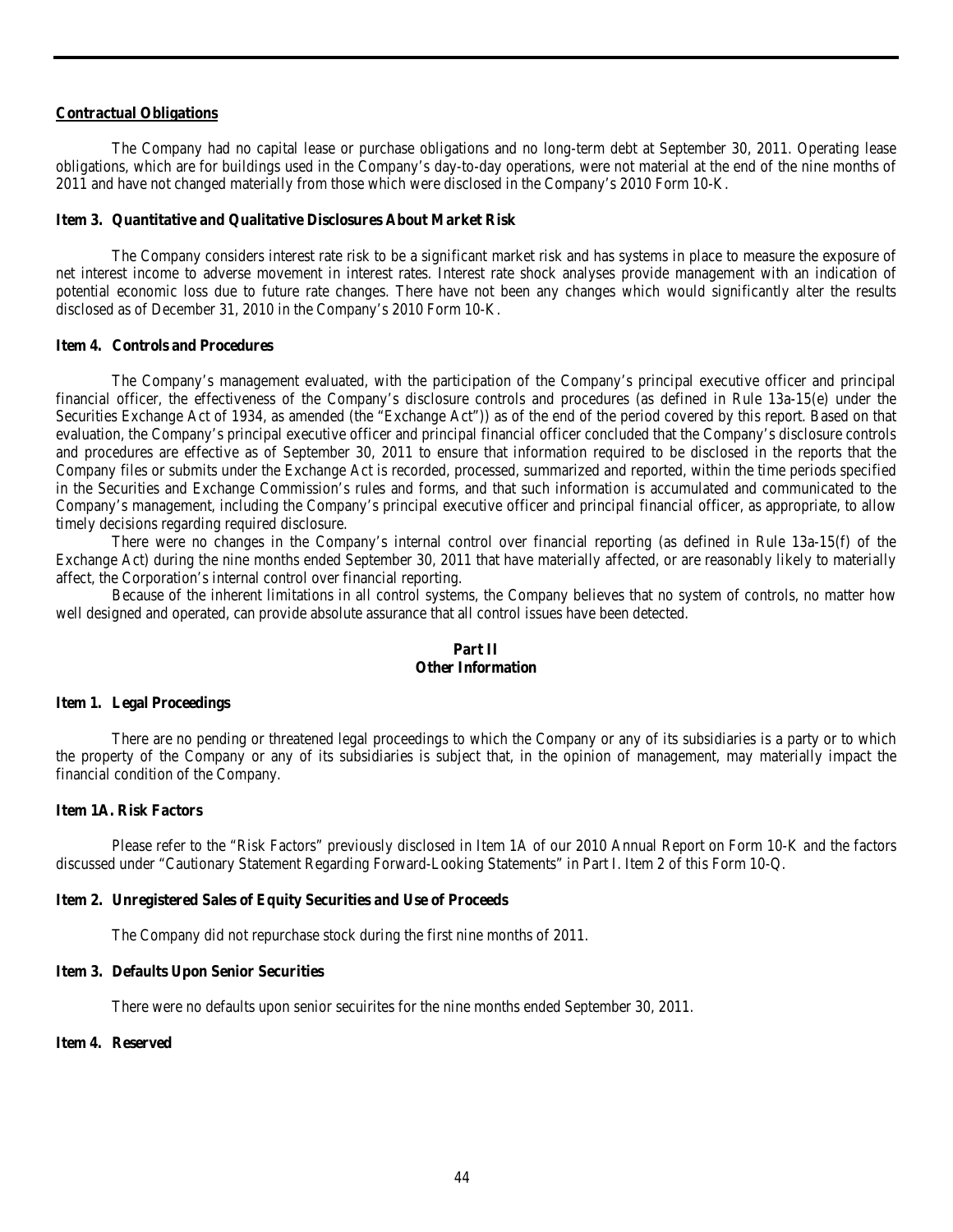# <span id="page-44-0"></span>**Item 5. Other Information**

# Subsequent Events

From September 30, 2011, the balance sheet date of this Form 10-Q, through the date of filing the Form 10-Q with the Securities and Exchange Commission, there have been no material subsequent events that 1) provide additional evidence about conditions that existed on the date of the balance sheet, or 2) provide evidence about conditions that did not exist at the date of the balance sheet, but arose after the balance sheet date.

# <span id="page-44-1"></span>**Item 6. Exhibits**

See Index of Exhibits.

#### **Signatures**

<span id="page-44-2"></span>Pursuant to the requirements of the Securities Exchange Act of 1934, the registrant has duly caused this report to be signed on its behalf by the undersigned thereunto duly authorized.

## NATIONAL BANKSHARES, INC.

Date: November 9, 2011 /s/ James G. Rakes

Date: November 9, 2011 /s/ David K. Skeens

James G. Rakes President and Chief Executive Officer (Authorized Officer)

David K. Skeens Treasurer and Chief Financial Officer (Principal Financial Officer) (Principal Accounting Officer)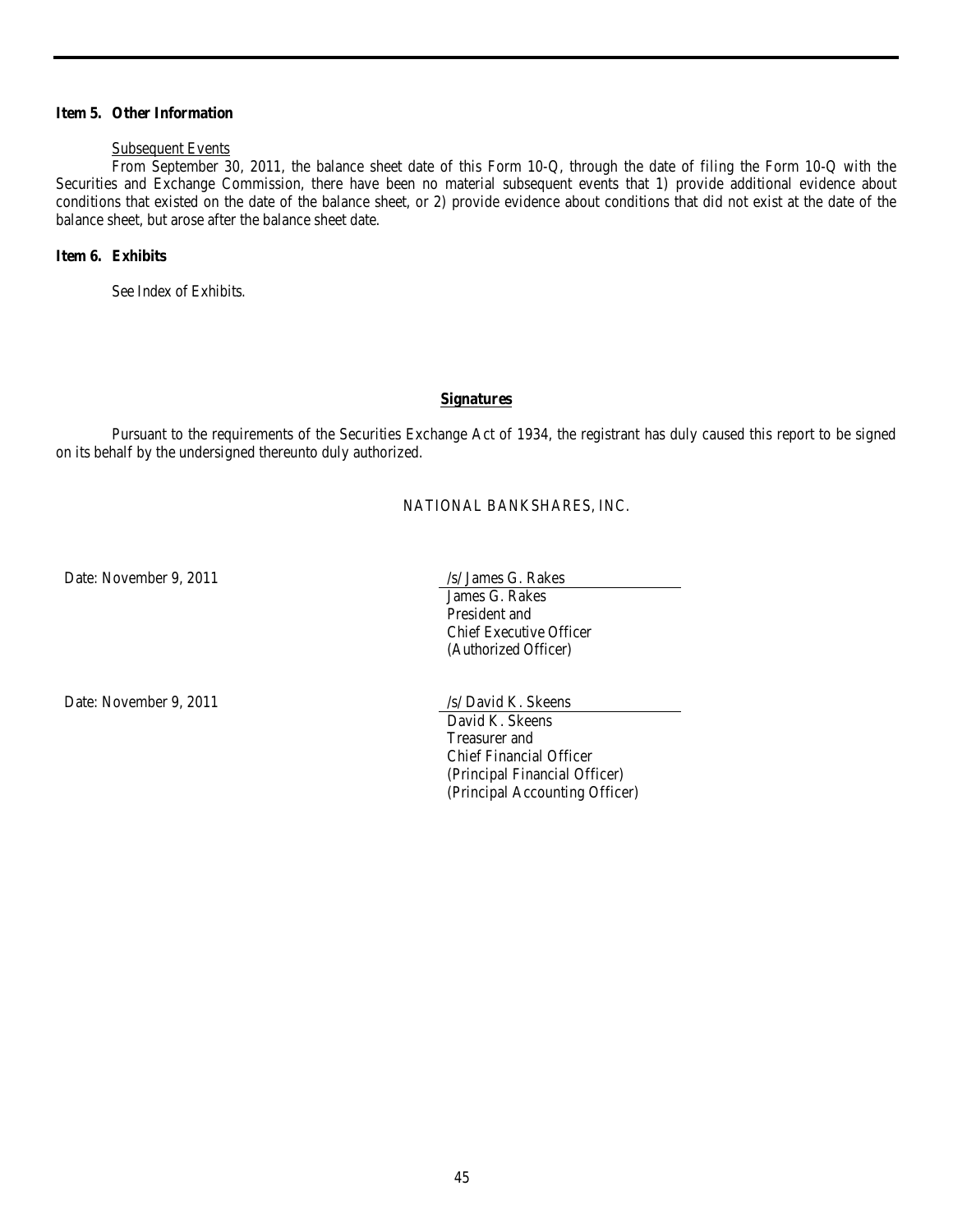# <span id="page-45-0"></span>**Index of Exhibits**

| Exhibit No.    | <b>Description</b>                                                                                                                                                                                                                | Page No. in<br><b>Sequential System</b>                                                                                                             |
|----------------|-----------------------------------------------------------------------------------------------------------------------------------------------------------------------------------------------------------------------------------|-----------------------------------------------------------------------------------------------------------------------------------------------------|
| 3(i)           | Amended and Restated Articles of Incorporation of National (incorporated herein by reference to Exhibit<br>Bankshares, Inc.                                                                                                       | 3.1 of the Form 8K for filed on March 16,<br>2006)                                                                                                  |
| 3(ii)          | Amended By-laws of National Bankshares, Inc.                                                                                                                                                                                      | (incorporated herein by reference to Exhibit<br>3(ii) of the Annual Report on Form 10K for<br>fiscal year ended December 31, 2007)                  |
| 4(i)           | Specimen copy of certificate for National Bankshares, Inc. (incorporated herein by reference to Exhibit<br>common stock                                                                                                           | 4(a) of the Annual Report on Form 10K for<br>fiscal year ended December 31, 1993)                                                                   |
| $*10(iii)(A)$  | National Bankshares, Inc. 1999 Stock Option Plan                                                                                                                                                                                  | (incorporated herein by reference to Exhibit<br>4.3 of the Form S-8, filed as Registration<br>No. 333-79979 with the Commission on<br>June 4, 1999) |
| $*10(iii)(A)$  | Executive Employment Agreement dated December 17, 2008, (incorporated herein by reference to Exhibit<br>between National Bankshares, Inc. and James G. Rakes                                                                      | 10(iii)(A) of the Annual Report on Form<br>10K for the fiscal year ended December 31,<br>2008)                                                      |
| $*10(iii)(A)$  | Employee Lease Agreement dated August 14, 2002, between (incorporated herein by reference to Exhibit<br>National Bankshares, Inc. and The National Bank of Blacksburg                                                             | 10 (iii) (A) of Form 10Q for the period<br>ended September 30, 2002)                                                                                |
| $*10(iii)(A)$  | Executive Employment Agreement dated December 17, 2008, (incorporated herein by reference to Exhibit<br>between National Bankshares, Inc. and F. Brad Denardo                                                                     | 10(iii)(A) of the Annual Report on Form<br>10K for the fiscal year ended December 31,<br>2008)                                                      |
| $*10(iii)(A)$  | Executive Employment Agreement dated December 17, 2008, (incorporated herein by reference to Exhibit<br>between National Bankshares, Inc. and Marilyn B. Buhyoff                                                                  | 10(iii)(A) of the Annual Report on Form<br>10K for the fiscal year ended December 31,<br>2008)                                                      |
| $*10(iii)(A)$  | Salary Continuation Agreement dated February 8, 2006, between (incorporated herein by reference to Exhibit<br>The National Bank of Blacksburg and James G. Rakes                                                                  | 10(iii)(A) of the Form 8K filed on February<br>8, 2006)                                                                                             |
| $*10(iii)(A)$  | Salary Continuation Agreement dated February 8, 2006, between (incorporated herein by reference to Exhibit<br>The National Bank of Blacksburg and F. Brad Denardo                                                                 | 10(iii)(A) of the Form 8K filed on February<br>8, 2006)                                                                                             |
| $*10(iii)(A)$  | Salary Continuation Agreement dated February 8, 2006, between (incorporated herein by reference to Exhibit<br>National Bankshares, Inc. and Marilyn B. Buhyoff                                                                    | $10(iii)(A)$ of the Form 8K filed on February<br>8, 2006)                                                                                           |
| $*10(iii)(A)$  | First Amendment, dated December 19, 2007, to The National (incorporated herein by reference to Exhibit<br>Bank of Blacksburg Salary Continuation Agreement for James G. 10(iii)(A) of the Form 8K filed on December<br>Rakes      | 19, 2007)                                                                                                                                           |
| $*10(iii)(A)$  | First Amendment, dated December 19, 2007, to The National (incorporated herein by reference to Exhibit<br>Bank of Blacksburg Salary Continuation Agreement for F. Brad 10(iii)(A) of the Form 8K filed on December<br>Denardo     | 19, 2007)                                                                                                                                           |
| $*10(iii)(A)$  | First Amendment, dated December 19, 2007, to National (incorporated herein by reference to Exhibit<br>Bankshares, Inc. Salary Continuation Agreement for Marilyn B. 10(iii)(A) of the Form 8K filed on December<br><b>Buhyoff</b> | 19, 2007)                                                                                                                                           |
| $*10(viii)(A)$ | Second Amendment, dated June 12, 2008, to The National Bank (incorporated herein by reference to Exhibit<br>of Blacksburg Salary Continuation Agreement for F. Brad 10(iii)(A) of the Form 8K filed on June 12,<br>Denardo        | 2008)                                                                                                                                               |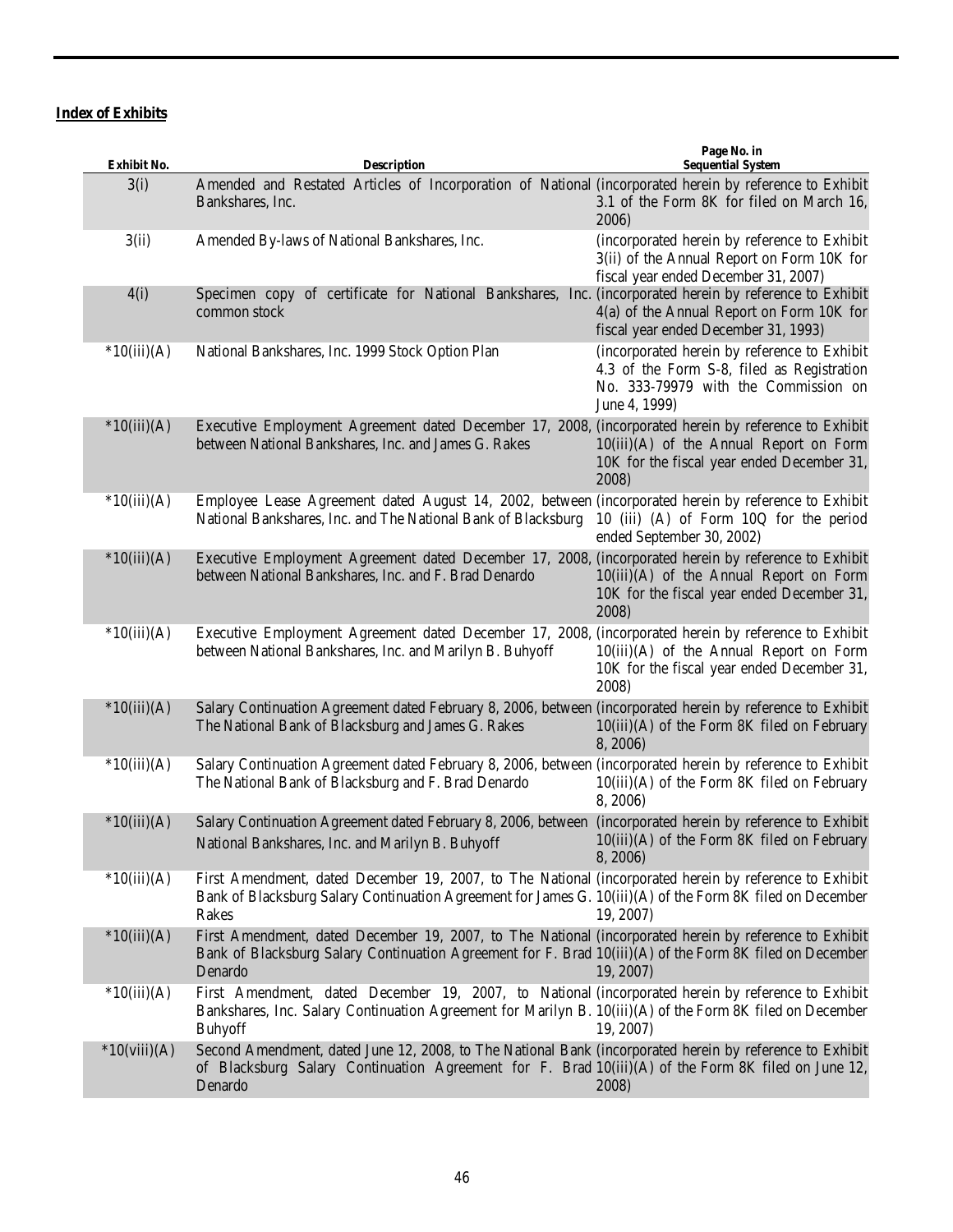| $*10(viii)(A)$ | Second Amendment, dated December 17, 2008, to The National (incorporated herein by reference to Exhibit<br>Bank of Blacksburg Salary Continuation Agreement for James G. 10(iii)(A) of the Annual Report on Form<br>Rakes            | 10K for the fiscal year ended December 31,<br>2008) |
|----------------|--------------------------------------------------------------------------------------------------------------------------------------------------------------------------------------------------------------------------------------|-----------------------------------------------------|
| $*10(viii)(A)$ | Second Amendment, dated December 17, 2008, to The National (incorporated herein by reference to Exhibit<br>Bank of Blacksburg Salary Continuation Agreement for Marilyn 10(iii)(A) of the Annual Report on Form<br><b>B.</b> Buhyoff | 10K for the fiscal year ended December 31,<br>2008) |
| $*10(viii)(A)$ | Third Amendment, dated December 17, 2008, to The National (incorporated herein by reference to Exhibit<br>Bank of Blacksburg Salary Continuation Agreement for F. Brad 10(iii)(A) of the Annual Report on Form<br>Denardo            | 10K for the fiscal year ended December 31,<br>2008) |
| 31(i)          | Section 906 Certification of Chief Executive Officer                                                                                                                                                                                 | (included herewith)                                 |
| 31(ii)         | Section 906 Certification of Chief Financial Officer                                                                                                                                                                                 | (included herewith)                                 |
| 32(i)          | 18 U.S.C. Section 1350 Certification of Chief Executive Officer                                                                                                                                                                      | (included herewith)                                 |
| 32(ii)         | 18 U.S.C. Section 1350 Certification of Chief Financial Officer                                                                                                                                                                      | (included herewith)                                 |

\* Indicates a management contract or compensatory plan.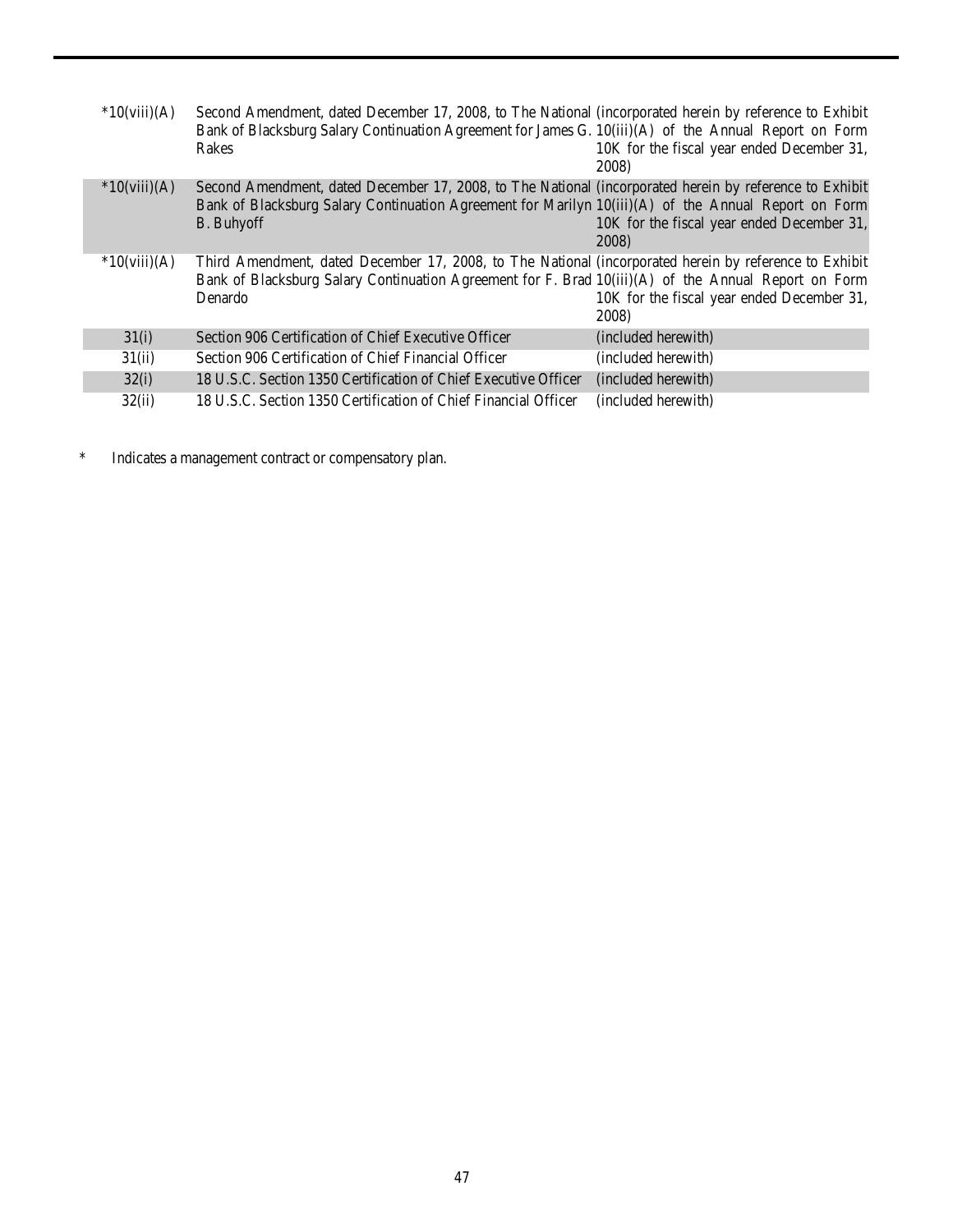<span id="page-47-0"></span>Exhibit 31(i)

# **CERTIFICATIONS**

I, James G. Rakes, certify that:

1. I have reviewed this quarterly report on Form 10-Q of National Bankshares, Inc.;

2. Based on my knowledge, this report does not contain any untrue statement of a material fact or omit to state a material fact necessary to make the statements made, in light of the circumstances under which such statements were made, not misleading with respect to the period covered by this report;

3. Based on my knowledge, the financial statements, and other financial information included in this report, fairly present in all material respects the financial condition, results of operations and cash flows of the registrant as of, and for, the periods presented in this report;

4. The registrant's other certifying officer(s) and I are responsible for establishing and maintaining disclosure controls and procedures (as defined in Exchange Act Rules 13a–15(e) and 15d–15(e)) and internal control over financial reporting (as defined in Exchange Act Rules 13a–15(f) and 15d–15(f)) for the registrant and have:

(a) Designed such disclosure controls and procedures, or caused such disclosure controls and procedures to be designed under our supervision, to ensure that material information relating to the registrant, including its consolidated subsidiaries, is made known to us by others within those entities, particularly during the period in which this report is being prepared;

(b) Designed such internal control over financial reporting, or caused such internal control over financial reporting to be designed under our supervision, to provide reasonable assurance regarding the reliability of financial reporting and the preparation of financial statements for external purposes in accordance with generally accepted accounting principles;

(c) Evaluated the effectiveness of the registrant's disclosure controls and procedures and presented in this report our conclusions about the effectiveness of the disclosure controls and procedures, as of the end of the period covered by this report based on such evaluation; and

(d) Disclosed in this report any change in the registrant's internal control over financial reporting that occurred during the registrant's most recent fiscal quarter (the registrant's fourth fiscal quarter in the case of an annual report) that has materially affected, or is reasonably likely to materially affect, the registrant's internal control over financial reporting; and

5. The registrant's other certifying officer(s) and I have disclosed, based on our most recent evaluation of internal control over financial reporting, to the registrant's auditors and the audit committee of the registrant's board of directors (or persons performing the equivalent functions):

(a) All significant deficiencies and material weaknesses in the design or operation of internal control over financial reporting which are reasonably likely to adversely affect the registrant's ability to record, process, summarize and report financial information; and

Any fraud, whether or not material, that involves management or other employees who have a significant role in the registrant's internal control over financial reporting.

Date: November 9, 2011

/s/ James G. Rakes

James G. Rakes President and Chief Executive Officer (Principal Executive Officer)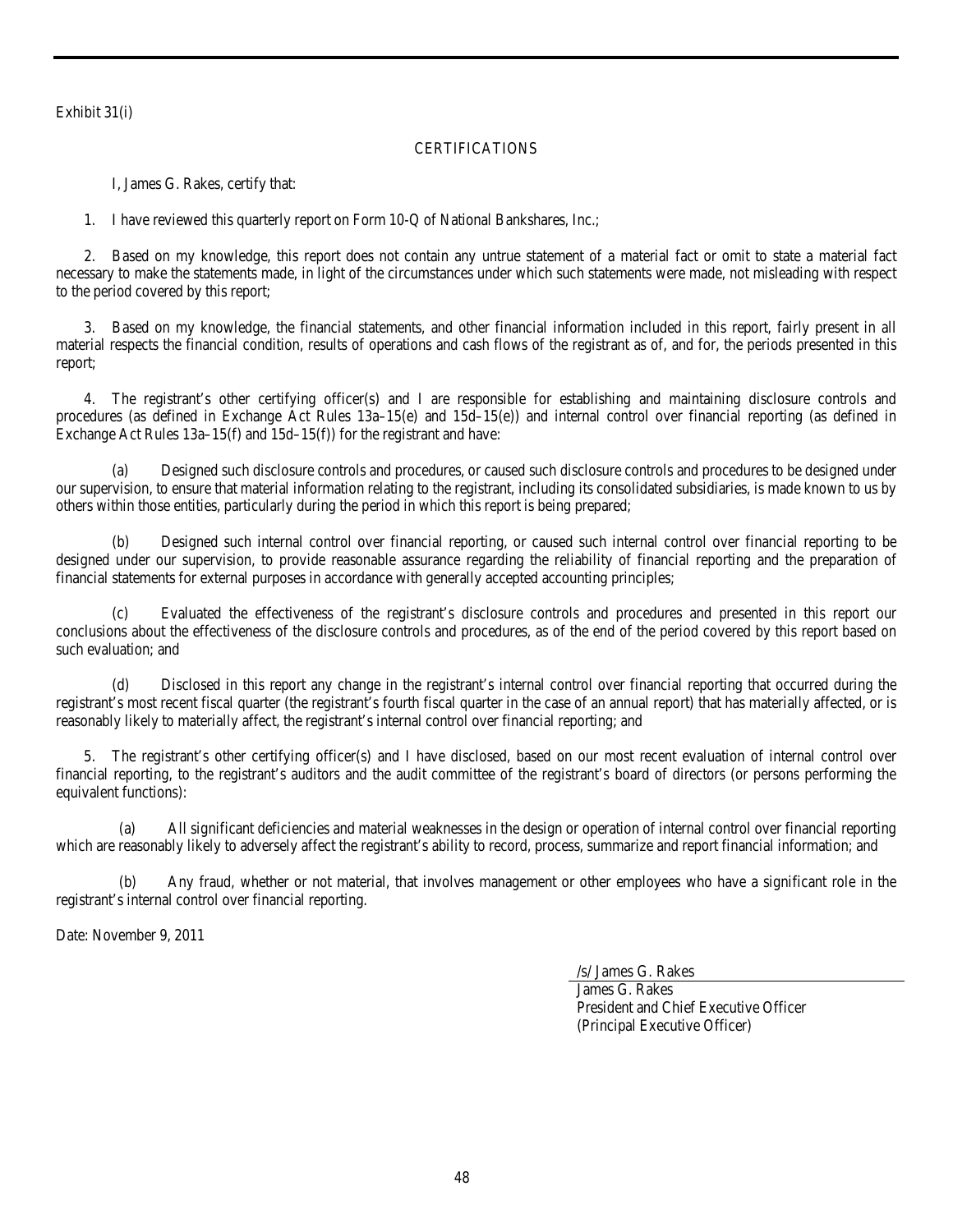Exhibit 31(ii)

## **CERTIFICATIONS**

I, David K. Skeens, certify that:

1. I have reviewed this quarterly report on Form 10-Q of National Bankshares, Inc.;

2. Based on my knowledge, this report does not contain any untrue statement of a material fact or omit to state a material fact necessary to make the statements made, in light of the circumstances under which such statements were made, not misleading with respect to the period covered by this report;

3. Based on my knowledge, the financial statements, and other financial information included in this report, fairly present in all material respects the financial condition, results of operations and cash flows of the registrant as of, and for, the periods presented in this report;

4. The registrant's other certifying officer(s) and I are responsible for establishing and maintaining disclosure controls and procedures (as defined in Exchange Act Rules 13a–15(e) and 15d–15(e)) and internal control over financial reporting (as defined in Exchange Act Rules  $13a-15(f)$  and  $15d-15(f)$  for the registrant and have:

(a) Designed such disclosure controls and procedures, or caused such disclosure controls and procedures to be designed under our supervision, to ensure that material information relating to the registrant, including its consolidated subsidiaries, is made known to us by others within those entities, particularly during the period in which this report is being prepared;

(b) Designed such internal control over financial reporting, or caused such internal control over financial reporting to be designed under our supervision, to provide reasonable assurance regarding the reliability of financial reporting and the preparation of financial statements for external purposes in accordance with generally accepted accounting principles;

Evaluated the effectiveness of the registrant's disclosure controls and procedures and presented in this report our conclusions about the effectiveness of the disclosure controls and procedures, as of the end of the period covered by this report based on such evaluation; and

Disclosed in this report any change in the registrant's internal control over financial reporting that occurred during the registrant's most recent fiscal quarter (the registrant's fourth fiscal quarter in the case of an annual report) that has materially affected, or is reasonably likely to materially affect, the registrant's internal control over financial reporting; and

5. The registrant's other certifying officer(s) and I have disclosed, based on our most recent evaluation of internal control over financial reporting, to the registrant's auditors and the audit committee of the registrant's board of directors (or persons performing the equivalent functions):

(a) All significant deficiencies and material weaknesses in the design or operation of internal control over financial reporting which are reasonably likely to adversely affect the registrant's ability to record, process, summarize and report financial information; and

(b) Any fraud, whether or not material, that involves management or other employees who have a significant role in the registrant's internal control over financial reporting.

Date: November 9, 2011

/s/David K. Skeens

David K. Skeens Treasurer and Chief Financial Officer (Principal Financial Officer)